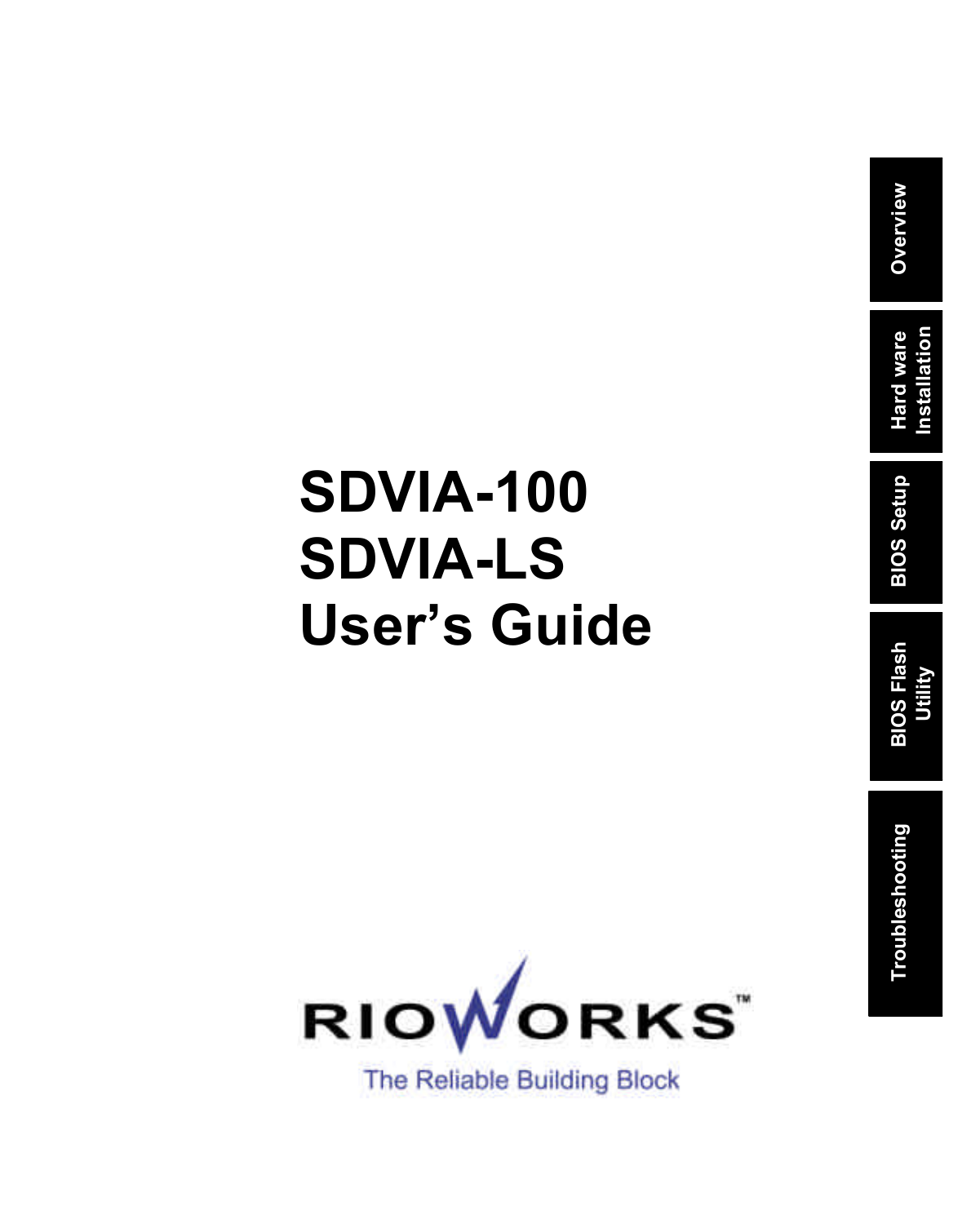The information in this document is subject to change without notice

Arima Computer Corp. makes no warranty of any kind with regard to this material, including, but not limited to, the implied warranties of merchantability and fitness for a particular purpose.

Arima Computer Corp. shall not be liable for errors contained herein or for incidental or consequential damages in connection with the furnishing, performance, or use of this material.

Arima Computer Corp. assumes no responsibility for the use or reliability of its software on equipment that is not furnished by Arima Computer Corp.

This document contains proprietary information that is protected by copyright. All rights are reserved. No part of this publication may be reproduced, transcribed, stored in a retrieval system, translated into any language or computer language, or transmitted in any form whatsoever without the prior written consent of Arima Computer Corp.

Copyright<sup>®</sup> 2000 by Arima Computer Corp. All rights reserved.  $RIOWORKS^{TM}$  is the trademark of Arima Computer Corp. Other products and companies referred to herein the trademarks or registered trademarks of their respective companies or mark holders.

Printed in Taiwan Revision Version: 0.90 Release Date: November 2000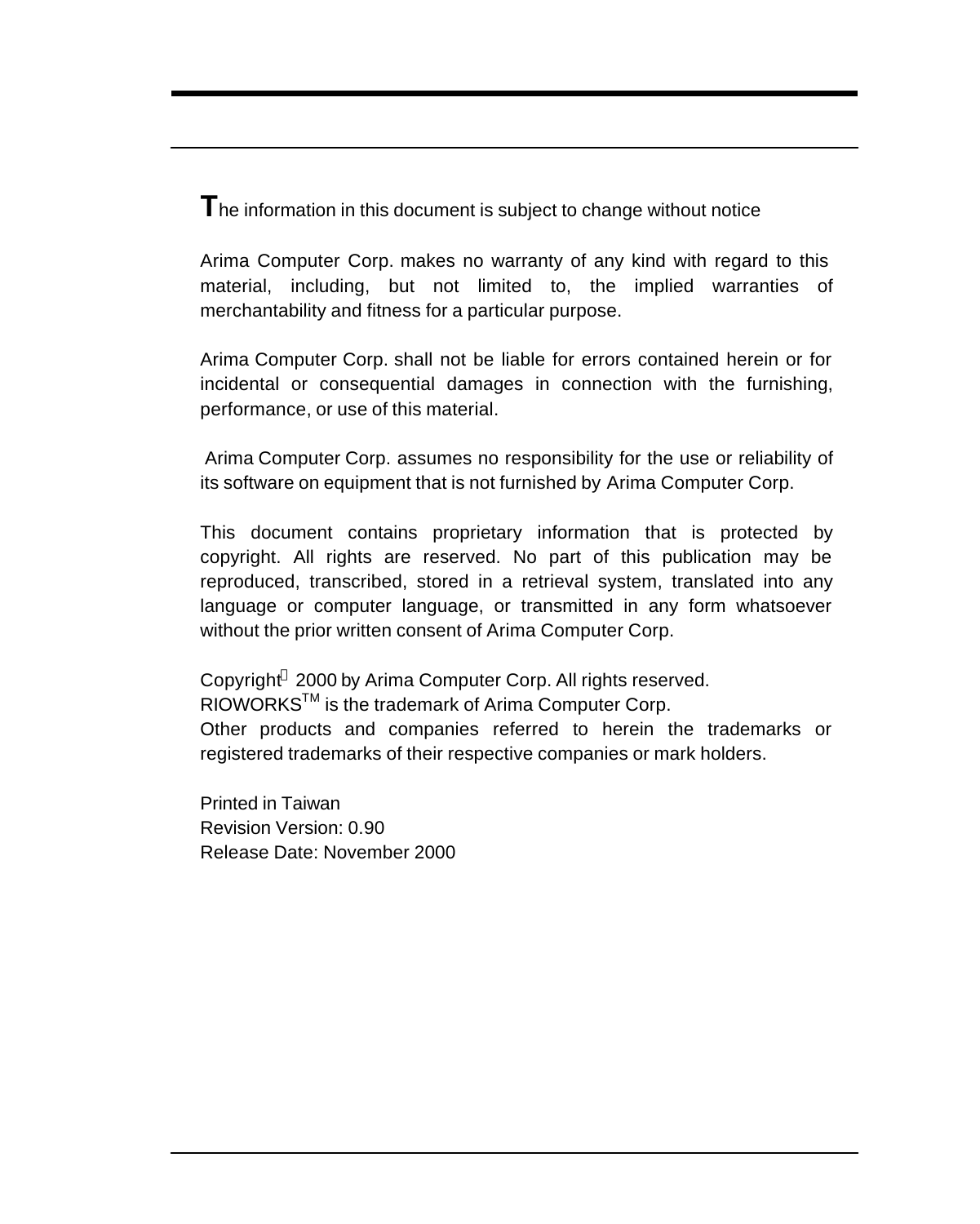## Contents

| SDVIA-100/SDVIA-LS MOTHERBOARD (LAYOUT) IX |  |
|--------------------------------------------|--|
| CHAPTER 1: HARDWARE INSTALLATION 1-1       |  |
|                                            |  |
|                                            |  |
|                                            |  |
|                                            |  |
|                                            |  |
|                                            |  |
|                                            |  |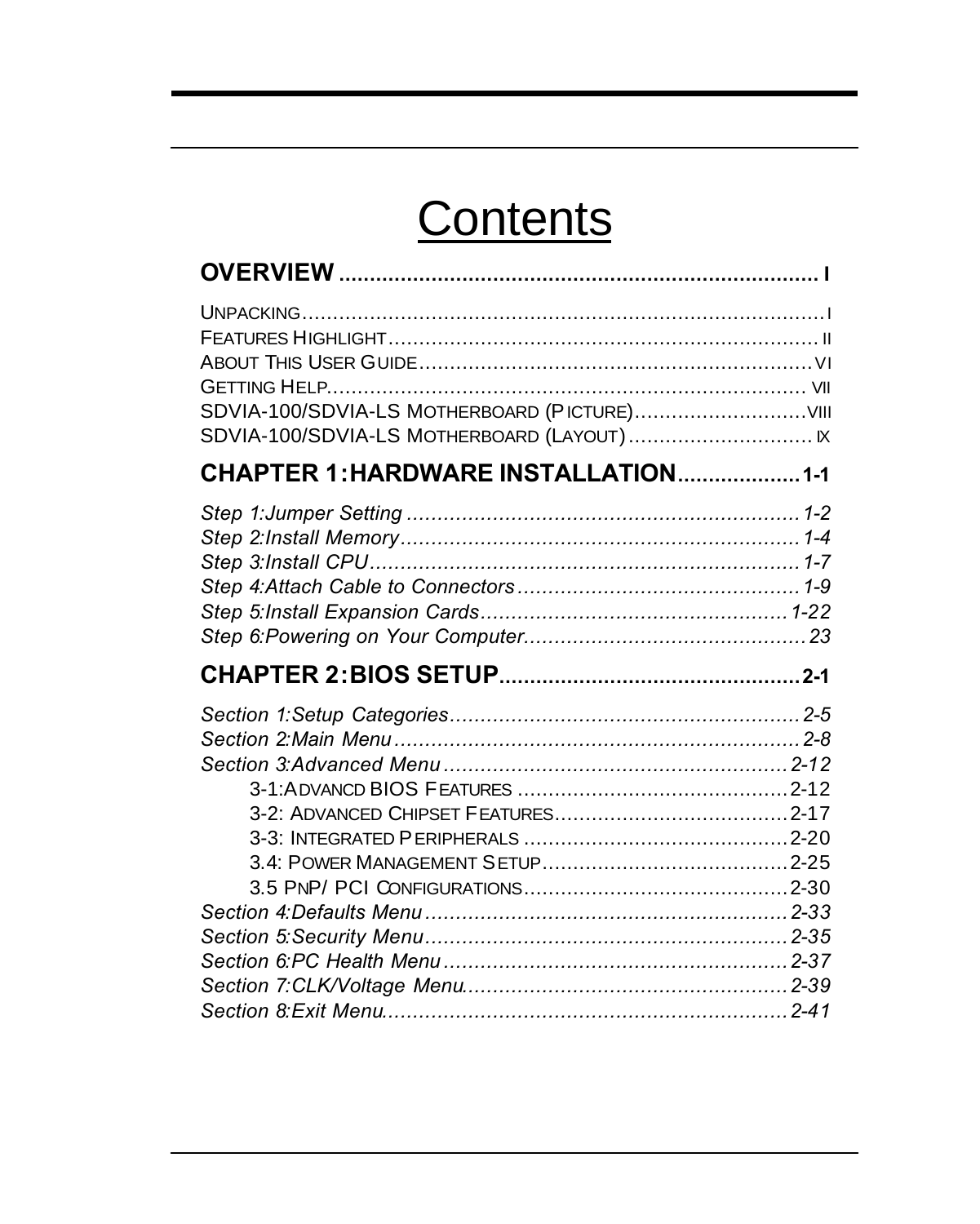| <b>CHAPTER 3: BIOS FLASH UPGRADE UTILITY3-1</b> |  |  |
|-------------------------------------------------|--|--|
|                                                 |  |  |
|                                                 |  |  |
|                                                 |  |  |
|                                                 |  |  |
|                                                 |  |  |
|                                                 |  |  |
|                                                 |  |  |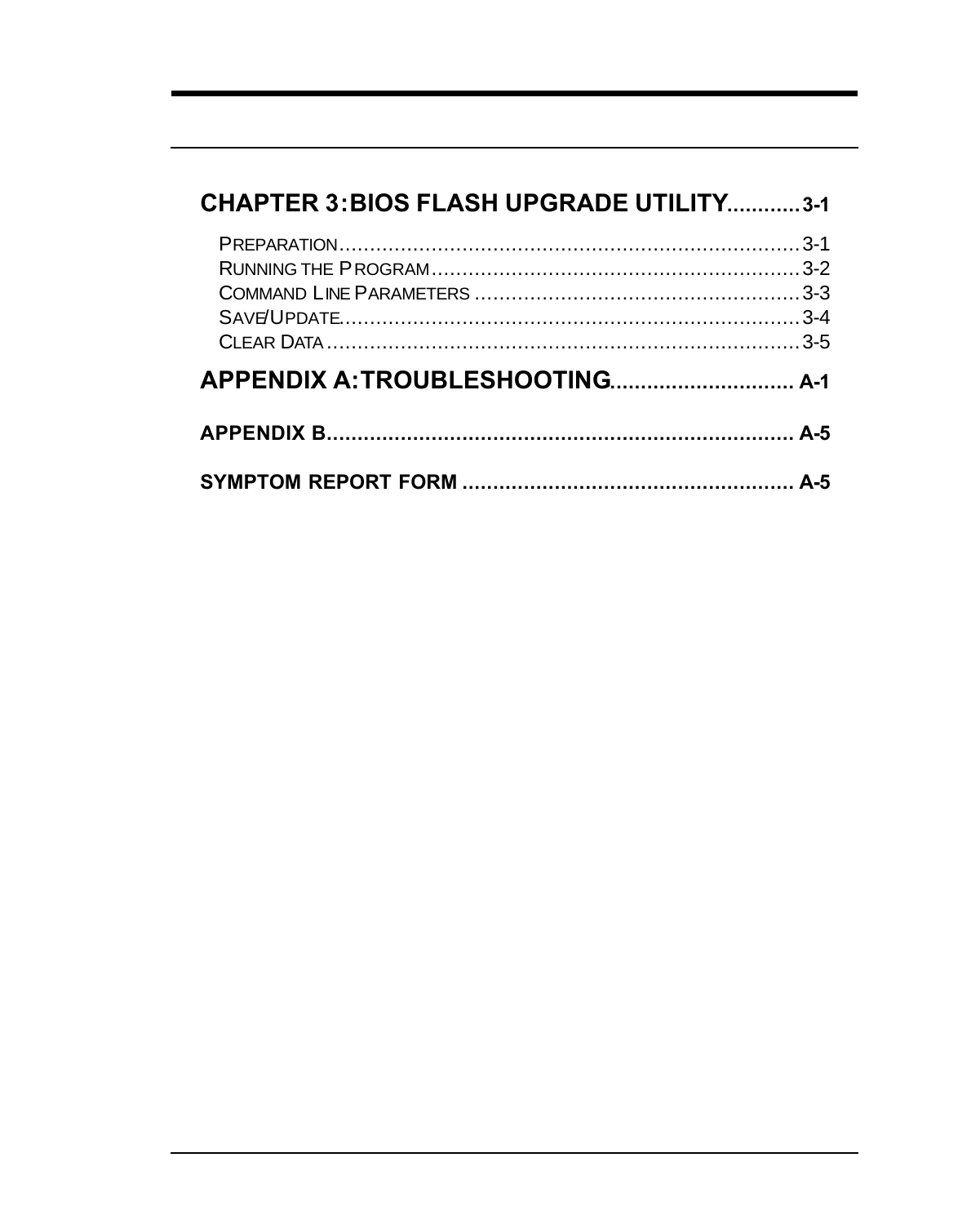## **Overview**

**Overview**

Thank you for choosing the RIOWORKS™ SDVIA-100/SDVIA-LS high performance motherboard. The SDVIA-100/SDVIA-LS is a Dual Socket-370 motherboard (M/B) based on the ATX form factor featuring the VIA® Apollo Pro 133A Chipsets. As the latest VIA chipset is built in the M/B, SDVIA-100/SDVIA-LS fully supports Intel® 500MHz-1GMHz+ PIII/Coppermine FC-PGA processor at 100/133 MHz FSB (Front Side Bus) frequency or single 667~766Mhz + Celeron FC-PGA CPU. In the memory support,SDVIA-100/SDVIA-LS provides four memory sockets for the PC100/133 memory and the total maximum memory size can be up to 2GB. The more advantage is SDVIA-100/SDVIA-LS provides dual ATA 100 onboard IDE channel to increase I/O transformation to maximum 200MB/sec (100MB/sec per IDE channel)

Flexibility and expandability are always concerned by RIOWORKS $^{TM}$ , SDVIA-100/SDVIA-LS contains six 32bit/33Mhz PCI slots for numerous addon cards . Other features such as onboard SCSI interface **(Optional**), onboard Intel® 82559 10/100 Mbps LAN port **(Optional)** will provide high system capabilities that meet a wide range of demanding Sever applications.

### *Unpacking*

Remove all items from the box and make sure you have these following items: If you discover damaged or missing items, please contact your retailer.

- **D** One RIOWORKS SDVIA-100/SDVIA-LS motherboard
- $\Box$  One ATA /66 IDE ribbon cable
- $\Box$  One 68-pin (female) SCSI cable **(Optional)**
- **D** One 50-pin SCSI cable (female) **(Optional)**
- $\Box$  One Floppy ribbon cable
- $\Box$  One bag of spare jumpers
- One SDVIA-100/SDVIA-LS User's Guide
- $\Box$  One CD containing drivers and utilities
- **D** One Onboard SCSI and LAN User's Guide (Optional)
- **D** Driver Disk(s) for onboard SCSI **(Optional)**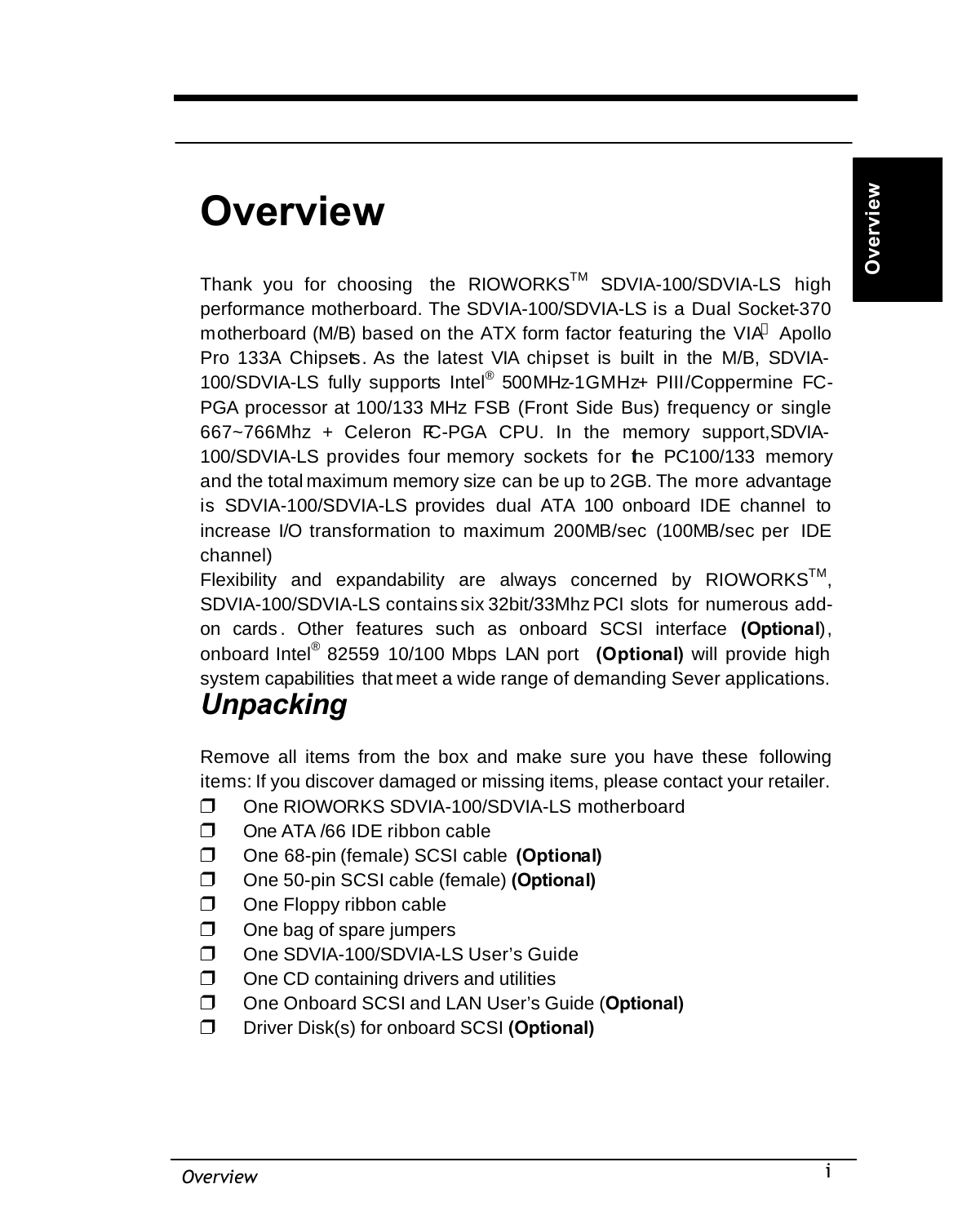## *Features Highlight*

- **CPU** Support dual Intel<sup>®</sup> 500MHz~1GHz+ PIII/Coppermine FC-PGA CPUs at 100/133 MHz Front Side Bus (FSB) frequency
	- Support single Intel<sup>®</sup> 667MHz~766GHz+ Celeron FC-PGA CPU at 66MHz Front Side Bus (FSB) frequency
	- ß Designed for Socket-370 technology.
- **Chipset** Use the latest high performance VIA<sup>®</sup> chipset in the SDVIA-100/SDVIA-LS M/B. As known, the VIA<sup>®</sup> chipset architecture is consisted of two main components: The North Bridge (VT82C694X) and Open South Bridge (VT82686B). Because the powerful features of its components, it can fully support AGP 4X at 1066MB/sec data transfer rate, 100/133 MHz FSB, PC100/133 DIMM support and Ultra DMA 100/66/33 EIDE and so on.
- **System Memory Support** SDVIA-100/SDVIA-LS provides four 168-pin DIMM memory sockets and supported total system memory size can be up to 2GB (1.5GB at 133Mhz FSB). A user just chooses PC133/100 compliant DIMM and VCM memory as system memory.
- **Expansion Slots** Contain six 32-bit PCI slots and one Accelerated Graphics Port (AGP) Pro for system flexibility and expandability. As known, the maximum transfer rate can be up to 132MB/sec. With AGP Pro feature, it is able to provide 1066MB/sec data transfer rate at AGP4x mode.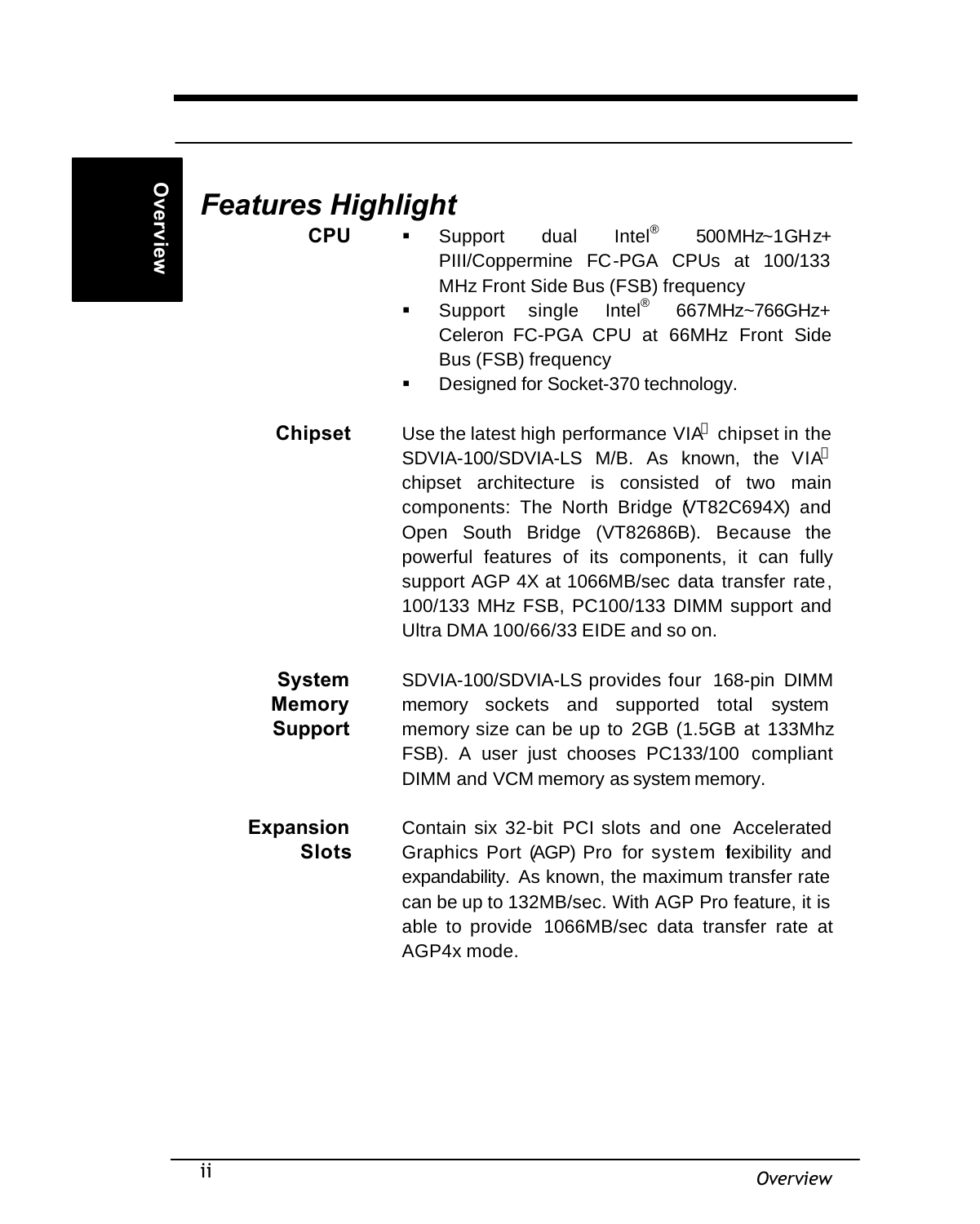# **Overview**

- **SCSI Onboard (Optional)** Use famous Adaptec Ultra160 chip as the onboard SCSI controller of SDVIA-100/SDVIA-LS. As known, Adaptec 7892 is a high performance, 64bit/66MHz and Ultra160 SCSI controller. It is able to provide theoretical 160MB/s data transfer rate. It is fully backward compatible with all of the SCSI standards such as Ultra, Ultra Wide, and Ultra2. In order to provide flexibility and expandability, SDVIA-100/SDVIA-LS provides two common SCSI internal connectors for the SCSI devices: one is "SCSI Ultra3-50 for ultra SCSI devices; one connectors are "ULTRA3 SCSI" for Ultra160 SCSI devices.
- **LAN Onboard (Optional)** Use Intel® 82559 Fast Ethernet Multifunction controller as onboard network interface controller. Intel® 82559 fast Ethernet Controller can provide IEEE 802.3/802.3u 10 Base-T and 100 Base-TX compatible network environment. A user can achieve advanced manageability of the Alert on LAN II Specification by using this Intel<sup>®</sup> 82559 chip.
- **Super Multi-I/O** Provides two high-speed UUART compatible serial ports and one parallel port with EPP and ECP capabilities. UART2 two high-speed UART compatible serial can also be directed from COM2 to the Infrared Module for wireless connections.

**Ultra DMA 100/66/33 Bus Master IDE**

- Onboard PCI Bus Master IDE controller provides two IDE connector. And each connector supports two IDE devices .
- **Supports Ultra DMA mode 5 (ATA 100), Ultra** DMA 33, PIO Mode 3 and 4 and Bus Master IDE DMA Mode 4, and supports Enhanced IDE devices.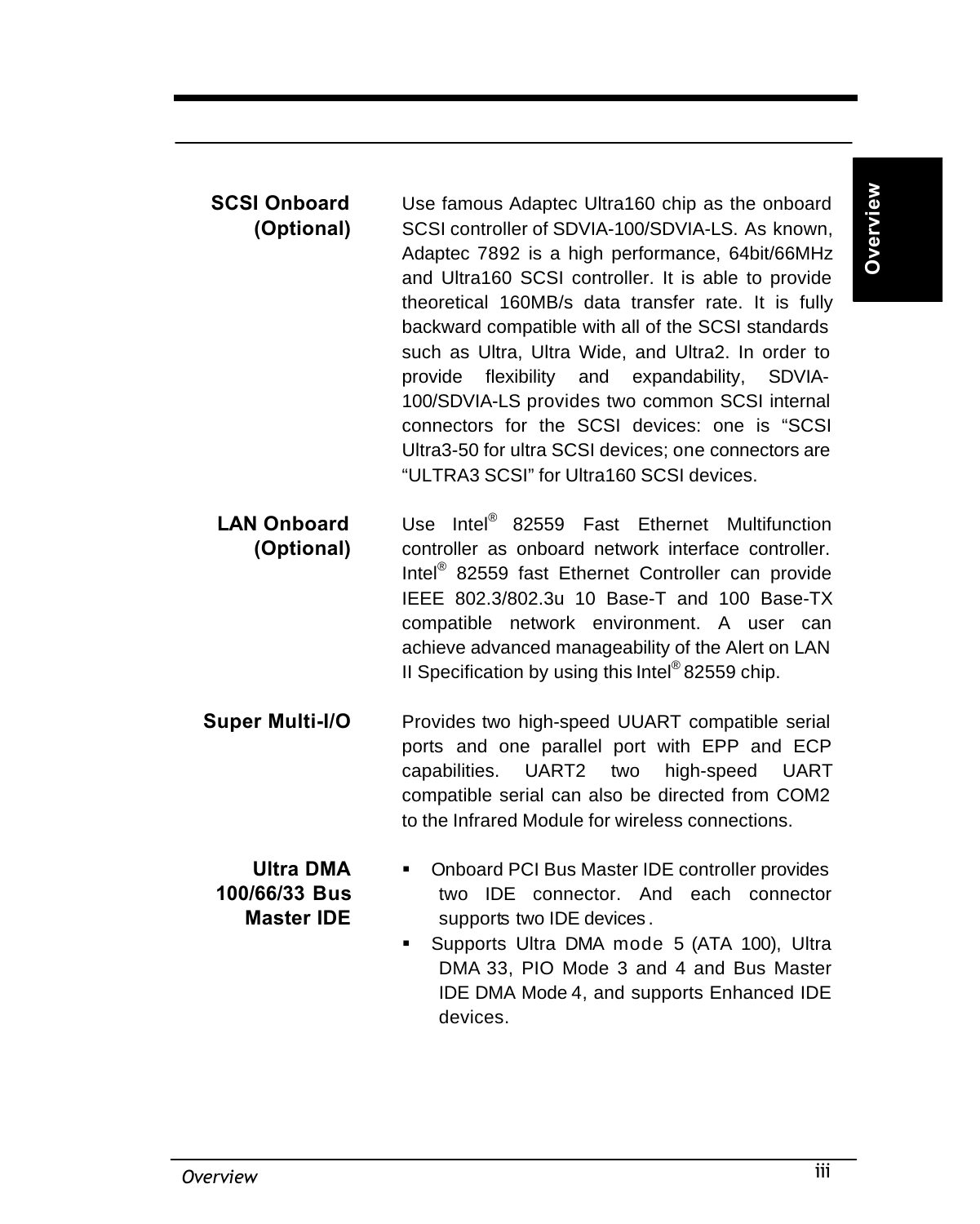| Intelligent<br><b>Platform</b><br><b>Manage</b><br><b>Interface</b><br>(IPMI) | SDVIA-100/SDVIA-LS provides one IPMI feature<br>connector for the system management add-on card<br>that is able to provide some system important<br>information such as system inventory, hardware<br>health monitoring, and so on in the in-band/out-of-<br>band and cross-platform environment. |
|-------------------------------------------------------------------------------|---------------------------------------------------------------------------------------------------------------------------------------------------------------------------------------------------------------------------------------------------------------------------------------------------|
| <b>Floppy Drive</b>                                                           | Supports 3.5" (1.44MB or 2.88MB) floppy drive and<br>Japanese standard "Floppy 3 mode" (3.5" disk drive:<br>1.44MB, 1.2MB, 720KB) and LS-120 floppy disk<br>drives (3.5" disk drive: 120 MB). BIOS supports IDE<br>CD-ROM boot-up.                                                                |
| <b>Enhanced</b><br><b>ACPI</b>                                                | Fully implements the ACPI standard for Windows<br>98/NT5.0/2000 compatibility, and supports soft off,<br>Wake-On-Ring and Wake-On-LAN feature.                                                                                                                                                    |
| Wake-On-<br><b>Modem</b>                                                      | Support Wake-On-Modem activity with external<br>modem when enable function " Modem Ring<br>Resume: in the Power Management of the BIOS<br>Setup Utility.                                                                                                                                          |
| <b>Wake-On-LAN</b>                                                            | Support Wake-On-LAN activity with onboard NIC<br>internal network card that contain WOL connector<br>when enable the function" Wake Up on LAN" in the<br>power management of BIOS Setup Utility.                                                                                                  |
| <b>Desktop</b><br><b>Management</b><br>Interface (DMI)                        | Supports DMI through BIOS, which allows hardware<br>to communicate within a standard protocol creating<br>a higher level of compatibility.                                                                                                                                                        |
| <b>PC99</b><br><b>Compliant</b>                                               | The SDVIA-100/SDVIA-LS is fully compliant with the<br>Microsoft PC99 specification at both the hardware<br>and BIOS levels.                                                                                                                                                                       |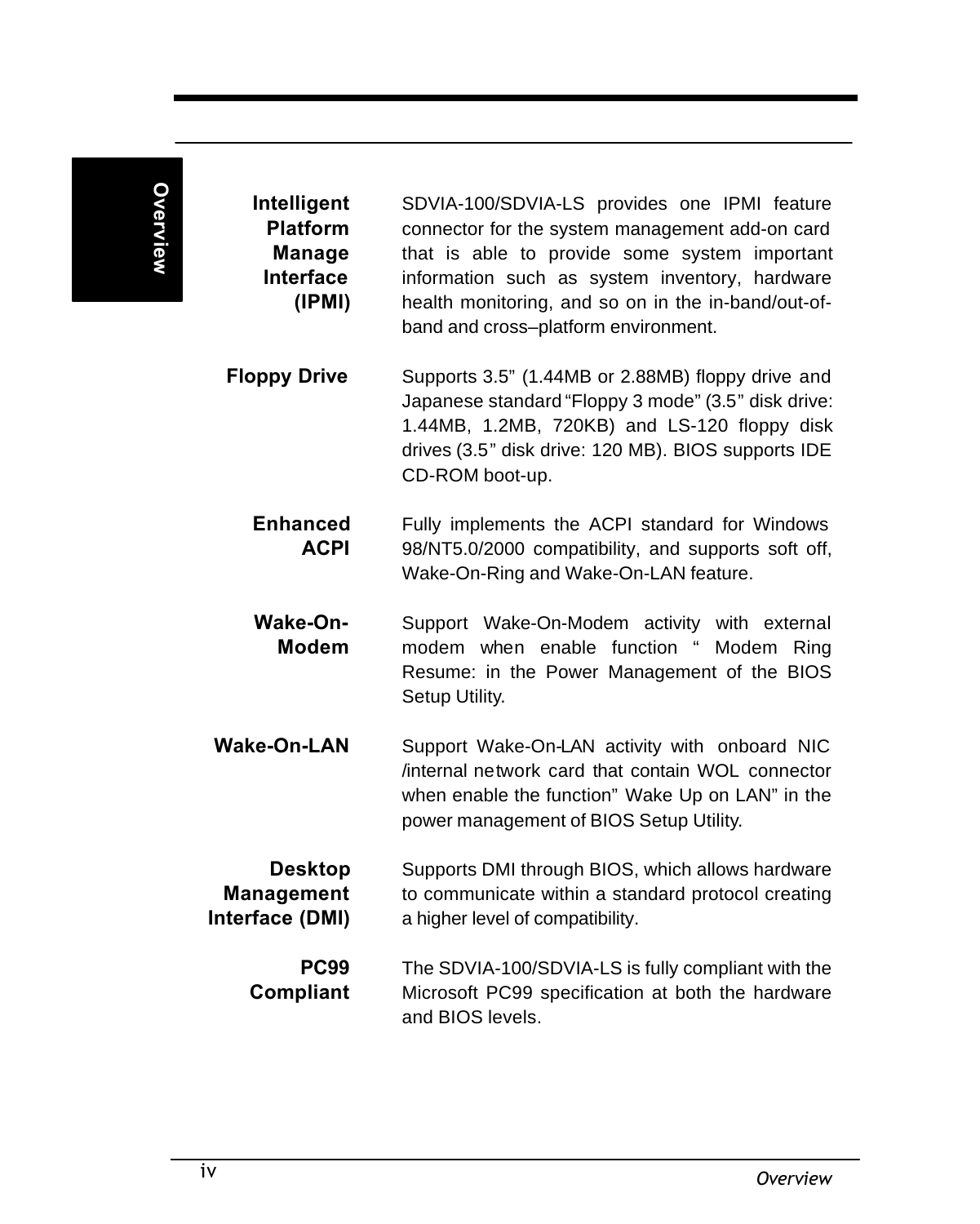| <b>Hardware</b><br><b>Monitoring</b> | Support Fan/Temperature/Voltage Status Monitoring<br>and Alarm through the onboard hardware monitor<br>and RIOWORKS SmartWatch™ Software. |
|--------------------------------------|-------------------------------------------------------------------------------------------------------------------------------------------|
| <b>VRM Support</b>                   | Support VRM 8.4 specification.                                                                                                            |
| <b>Dimension</b>                     | Extended ATX form factor-12'x9.6"                                                                                                         |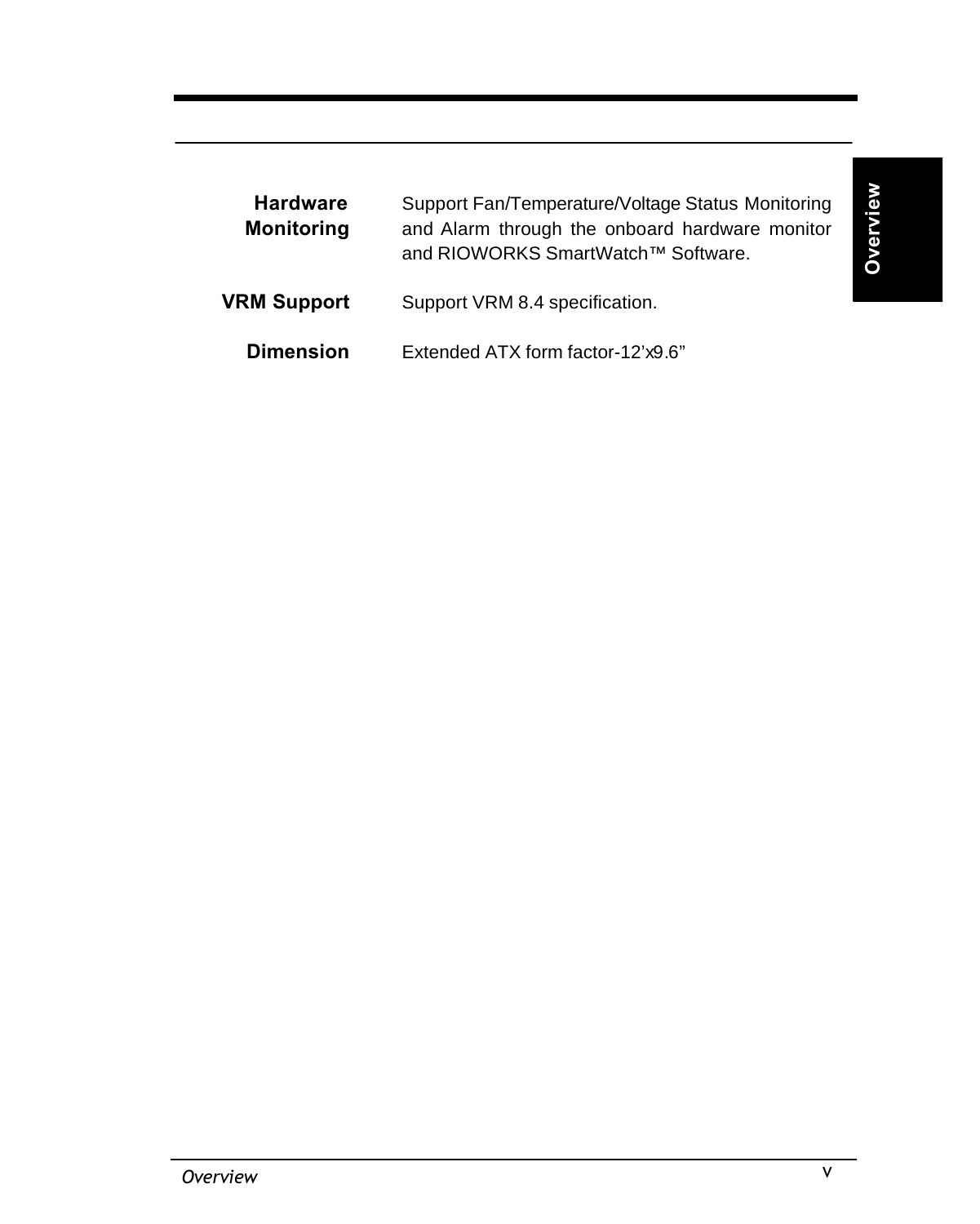## *About This User Guide*

This manual explains how to build your system with SDVIA-100/SDVIA-LS in detail. Please follow the procedures of this User Manual carefully and pay special attention to these icons.



**WARNING**

This icon informs you for particularly important details regarding the setup or maintenance of your system. While we point out the most vital paragraphs in a chapter, you should always read every word carefully. Failing to do so can cause exasperation.

This icon alerted you for potential dangers during setting up your system with SDVIA-100/SDVIA-LS. These warnings should not be regarded as the whole of your safety regimen. Never forget that computer are electronic devices and are capable of delivering a shock. Prevent damage to yourself and to your board: always ensure that your system is turned off and unplugged the power cords whenever you are working with it ,and that you are equipped





This icon alerted you for notice during setting up your system. It provides you can useful alert during setting up a new system.

This icon will show you how to configure your system with SDVIA-100/SDVIA-LS in an easy and simple ways. This icon always provides some useful description to help you configure your system.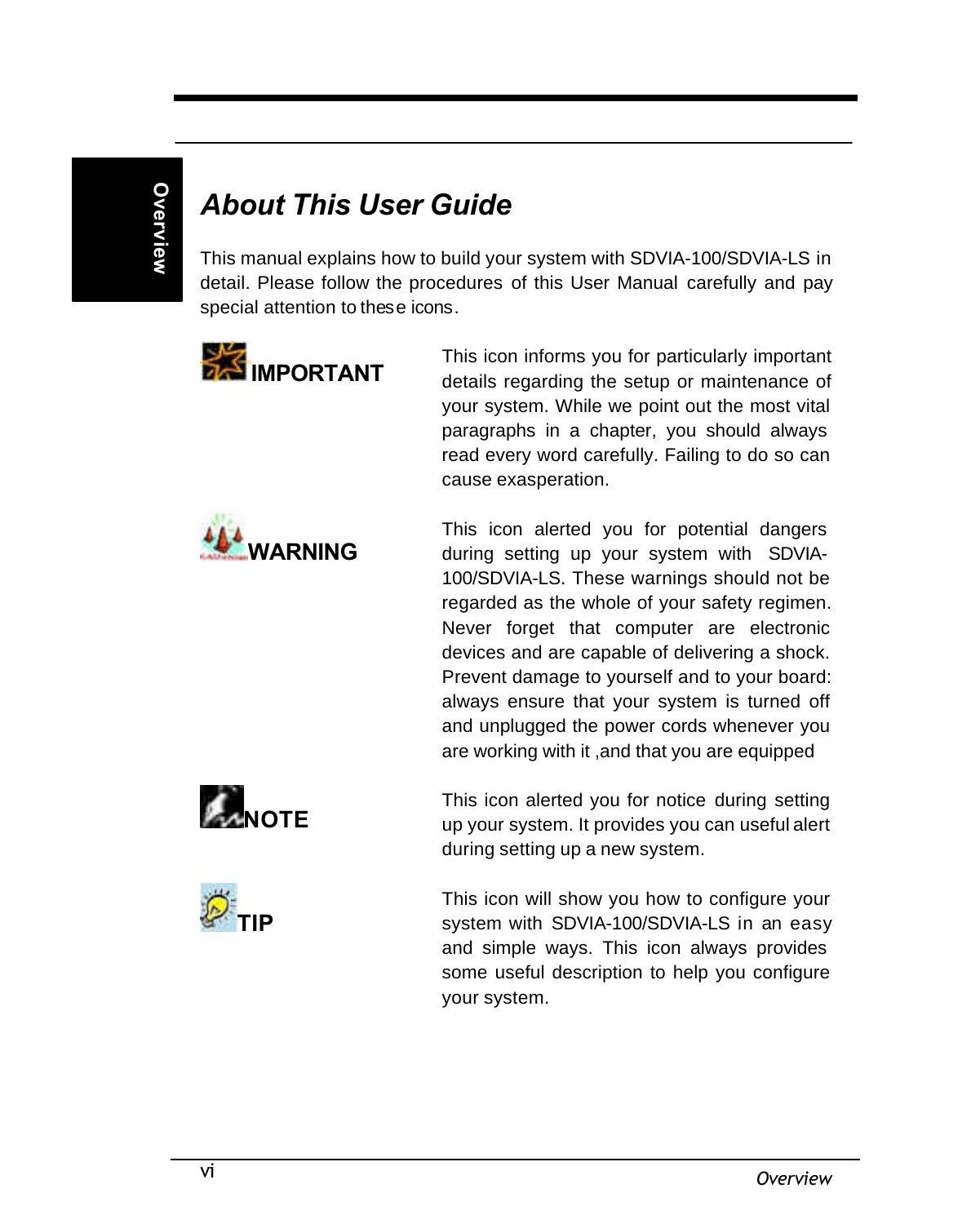## *Getting Help*

If a problem arises with yours system during installation or OS operating, you should ask your dealer for help first as your system has most likely be configured by them. They always have the best idea and quick response for your symptoms. If your dealer is near to your locations, you should bring your system to them to have it quickly serviced instead of attempting to solve the problem by yourself. Besides these, RIOWORKS also provides some helpful resources to help you.

- 1. Select RIOWORKS  $TM$ <sup>'</sup>'s website at <u>www.rioworks.com</u> and navigate to this product page which contain links to product updates such as Jumper settings or BIOS updates.
- 2. FAQ sections on RIOWORKS Website are often helpful since other user's questions are often your own.
- 3. Email us at: tsd@rioworks.com and we will try to answer your questions within 24 hours. Before you email your symptom to tsd@rioworks.com, please fill in the symptom report form (page A-5) in order to let our engineers solve your problem quickly.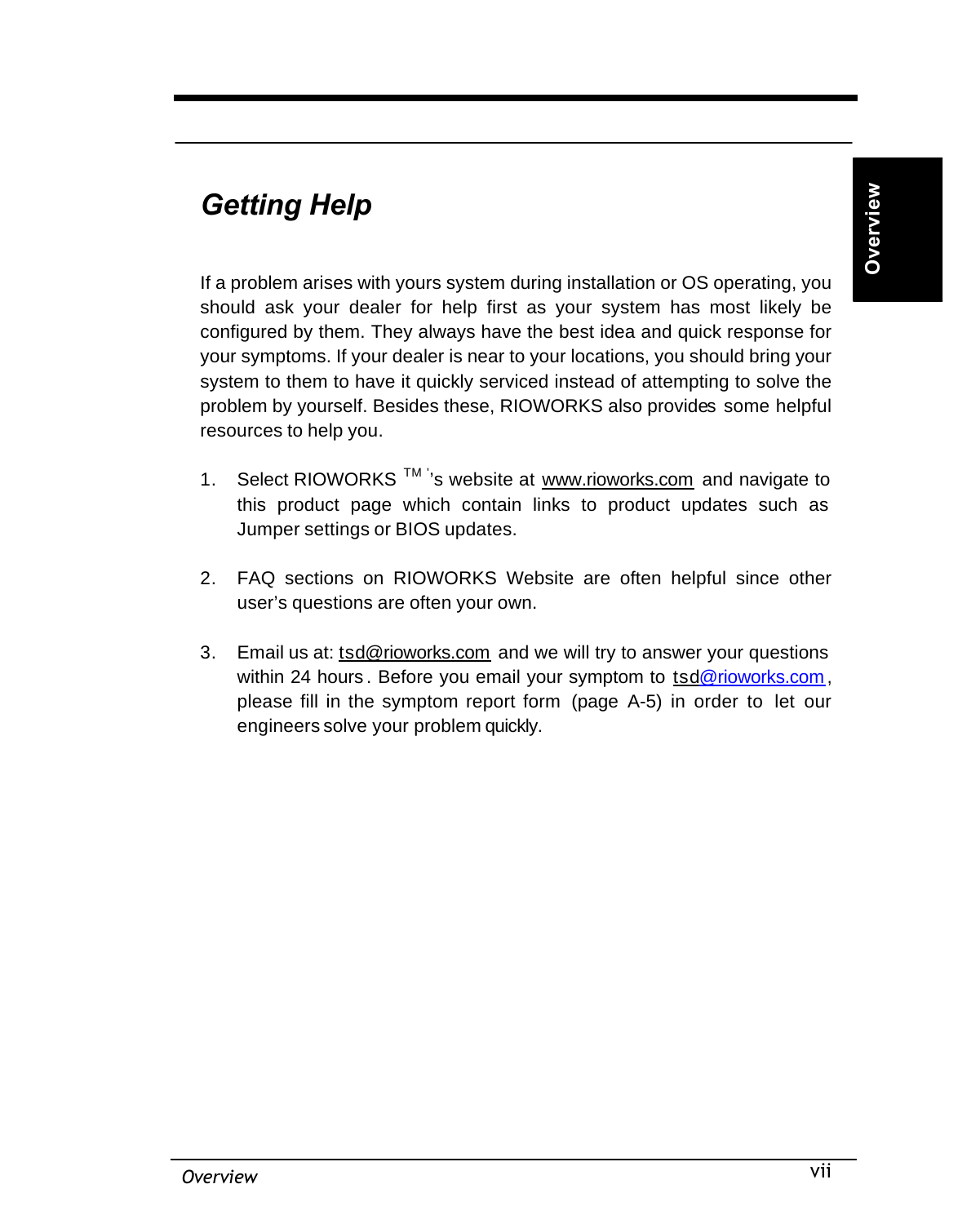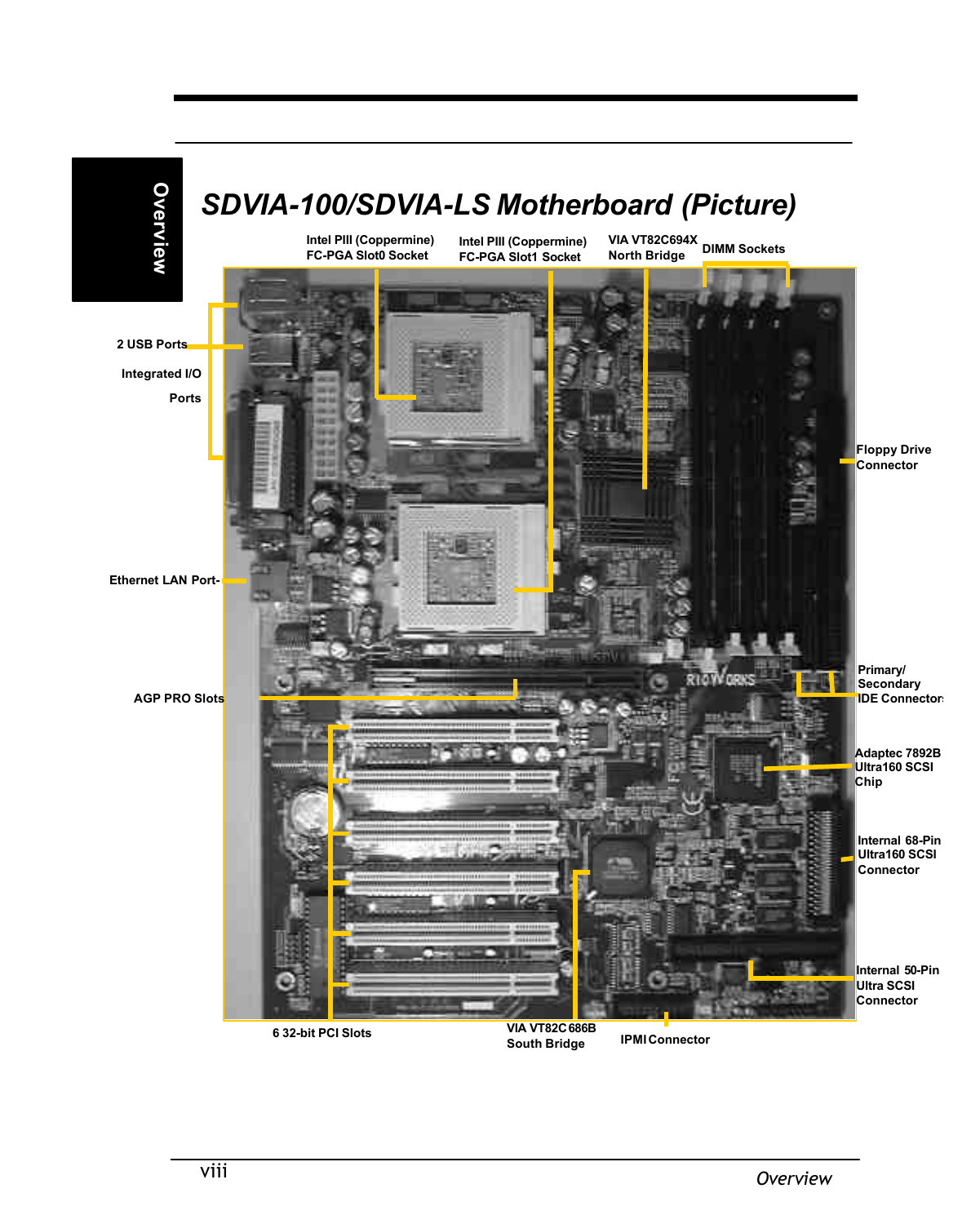

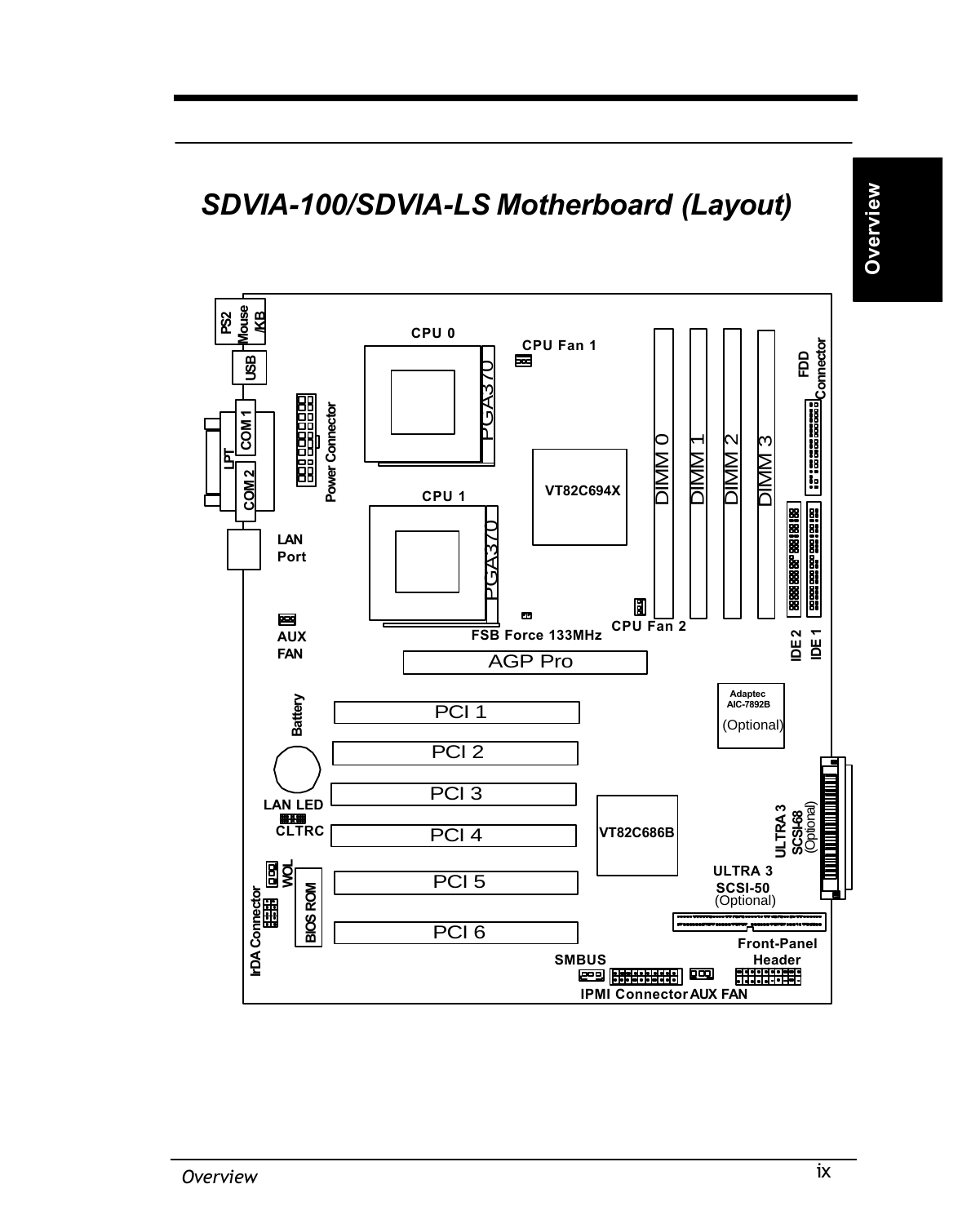### **This page left intentionally blank for notes**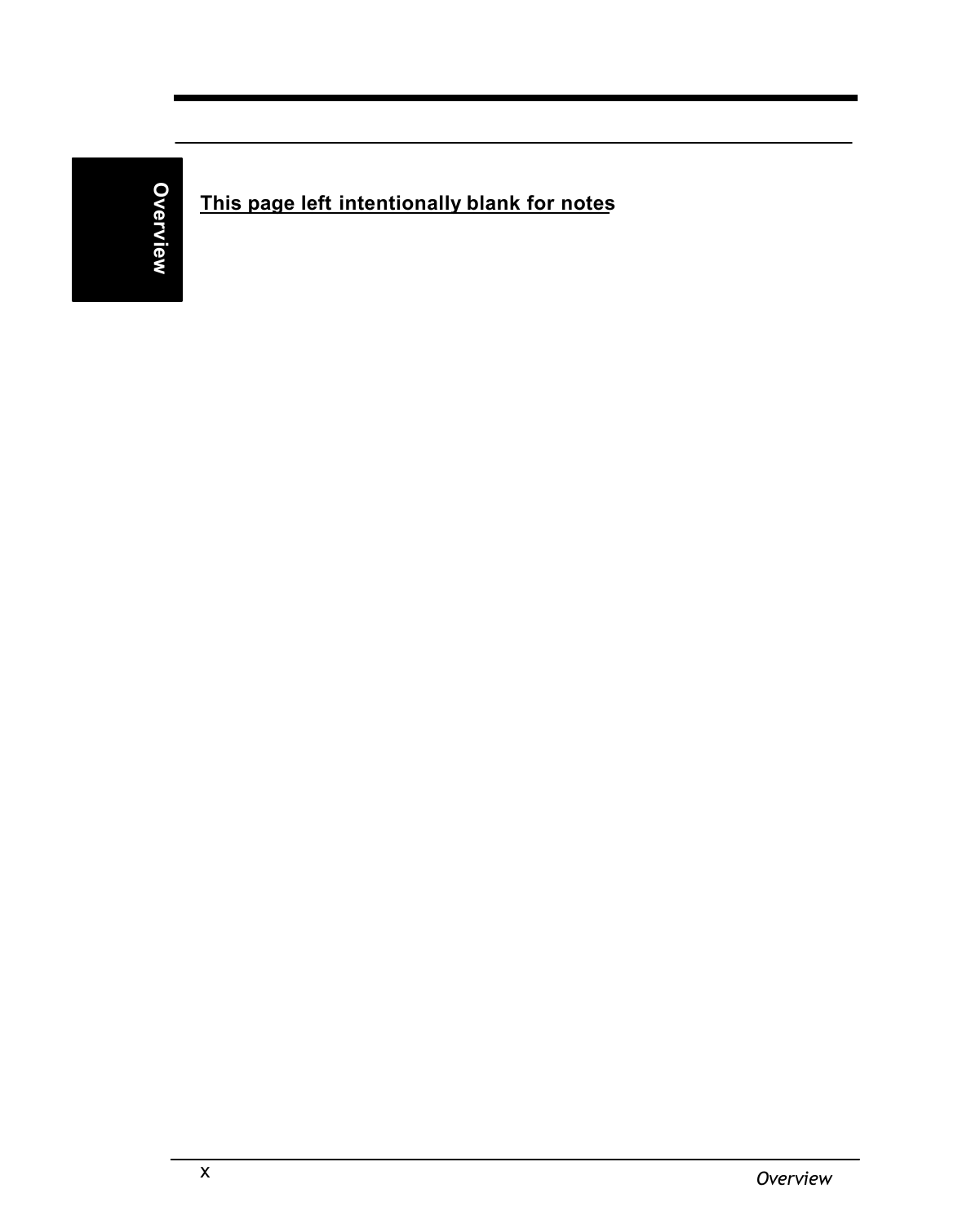## Chapter 1 **Hardware Installation**

In this chapter, the installation of the SDVIA-100/SDVIA-LS with the processor and other hardware connected to your system will be explained in detail.

**Hardware Installation**

### *Installation Procedures*

Installation procedures will be broken up into six major parts.

Step 1:Jumper setting Step 2: Install memory (SDRAM memory modules) Step 3: Install CPU Step 4: Attach cables to connectors Step 5: Install expansion cards Step 6: Power connection



**This motherboard contains sensitive electronic components that can be easily damaged by static electricity. Follow the instructions carefully to ensure correct installation and to avoid static damage**.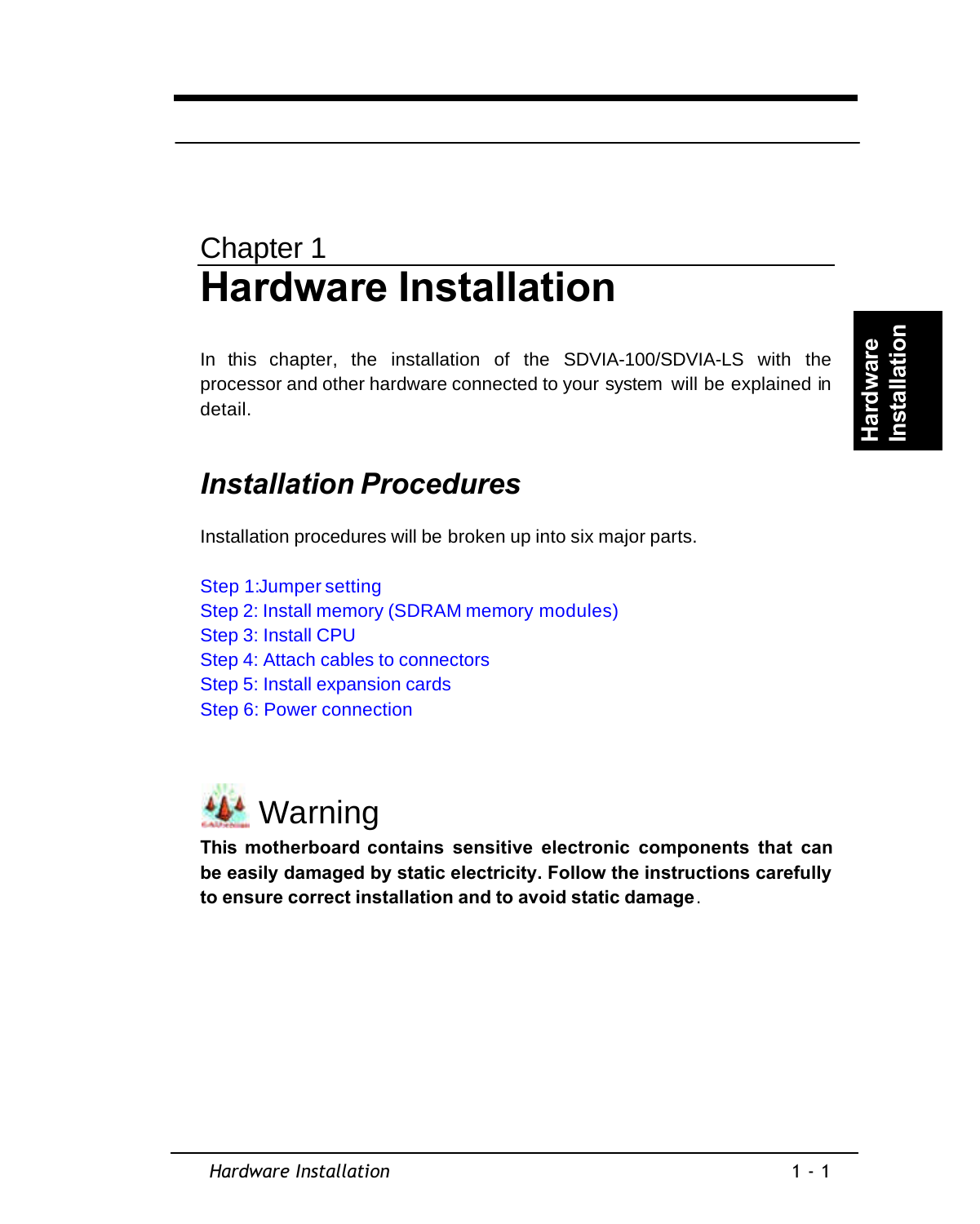#### *Step 1.*

## **Hardware Installation**

There are two jumpers you can use to change the setting on the motherboard.

| Item | Connectors                      | Page |
|------|---------------------------------|------|
|      | Clear Real Time Clock (RTC) RAM |      |
|      | FSB Force 133Mhz                |      |

#### **1. Clear Real Time Clock (RTC) RAM**

The onboard button cell battery powers the CMOS RAM. It contains all the BIOS setup information. Normally, it is necessary to keep the jumper connected to pin1 and pin2 (Default) to retain the RTC data as shown below.



**SDVIA-100/SDVIA-LS CLEAR CMOS Header**

*Jumper Setting*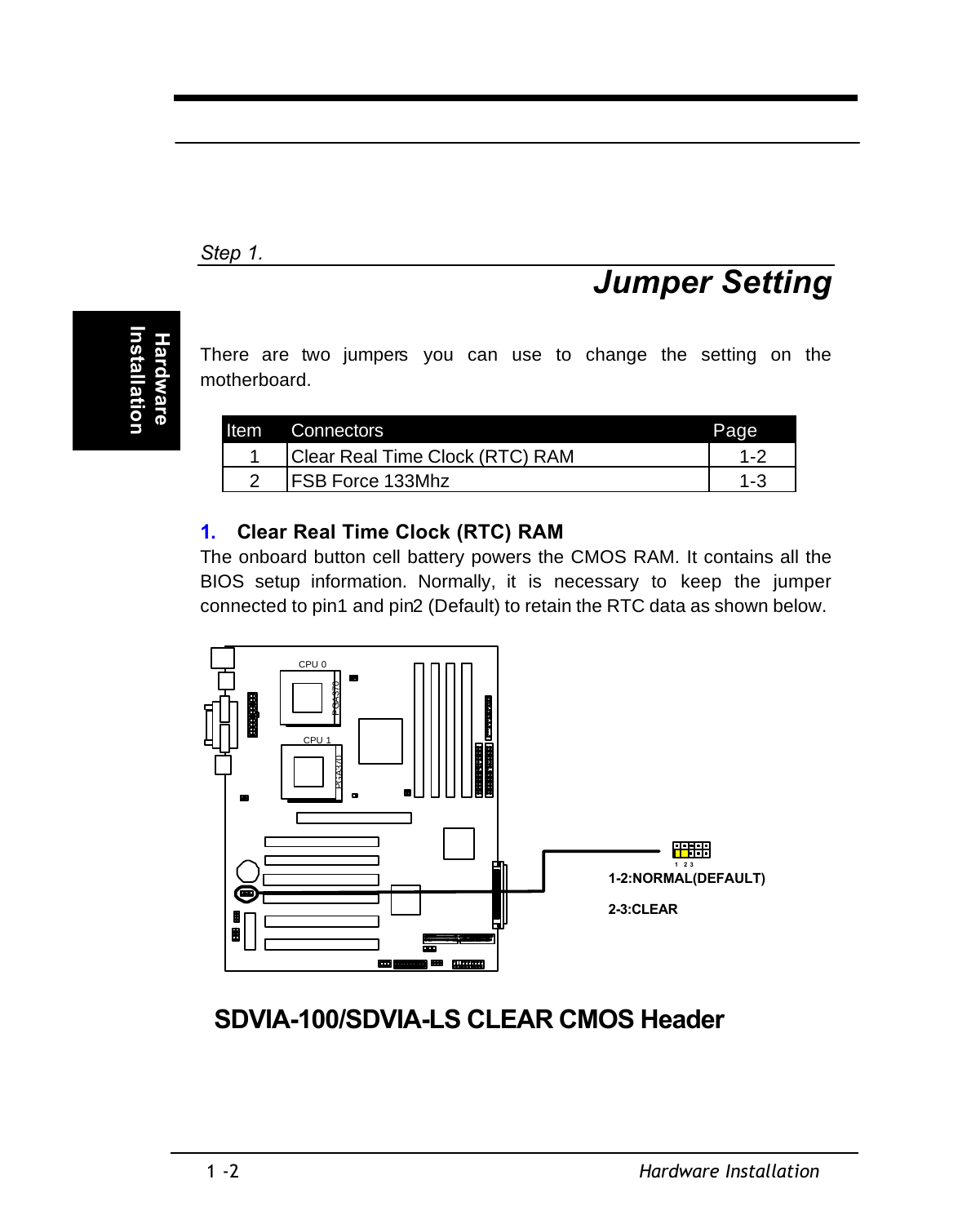

Should you want to clear the RTC data:

- (1) Soft off your computer
- (2) Short pin2 and pin3 with jumper for few seconds
- (3) Connect pin1 and pin2 with jumper again.
- (4) Turn on your computer by pressing the power-on button from front-panel.
- (5) Hold down <Delete> during bootup and select <Load Optimal Defaults> or <Load Failsafe Defaults > option in the selection <Exit>. Then re-enter BIOS setup to re-enter user preferences.

**Hardware Installation**

#### **2. Force FSB 133 MHz (3-pin jumper)**

This jumper allows a user to force the CPU Front Side Bus Frequency to 133Mhz. This jumper is only for Overclocking purpose. Intel<sup>®</sup> and RIOWORKS do not recommend a user to do CPU Overclocking as it may damage your peripherals.

| CN <sub>6</sub> | <b>Description</b>                                                      |  |
|-----------------|-------------------------------------------------------------------------|--|
| Close (Default) | The internal CPU speed =CPU FSB                                         |  |
|                 | frequency of BIOS Setup * Ratio of BIOS<br>Setup                        |  |
| Close           | The internal CPU speed = 133Mhz FSB<br>frequency * Ratio of BIOS Setup. |  |



#### $1 - 3$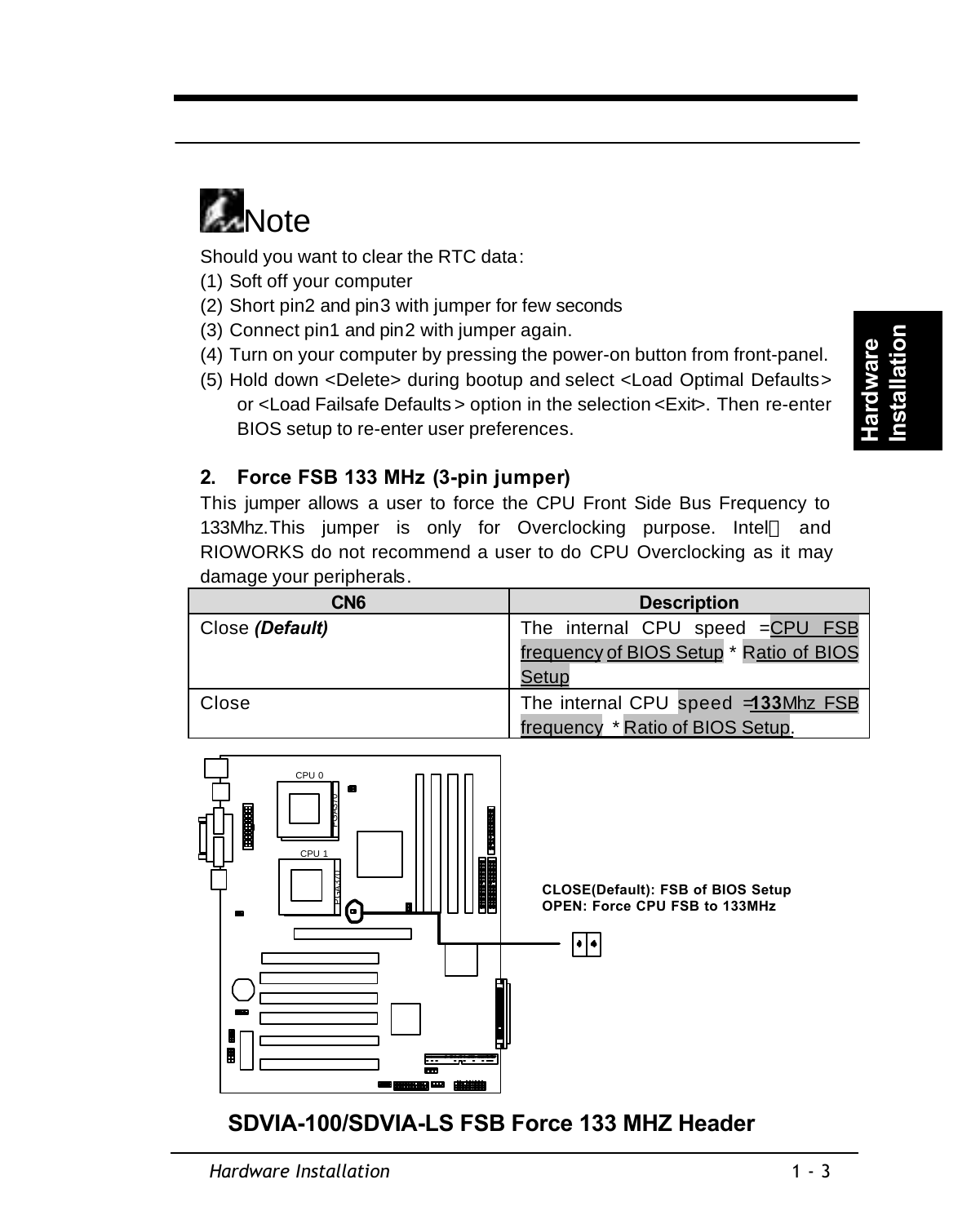#### *Step 2*

## **Installation** nstallatior **Hardware**

SDVIA-100/SDVIA-LS uses Dual Inline Memory Modules (DIMM). Four DIMM sockets are available for 3.3Volts (power level), PC100/PC133, Unbuffered/Registered Synchronous Dynamic Random Access Memory (SDRAM) with 32MB, 64MB,128MB, 256MB, 512MB combinations . And the total memory size is between 32MB and 2GB at 100Mz memory bus speed.



- q **Use only Intel<sup>â</sup> PC133/PC100-compliant Unbuffered/Registered ECC/Non-ECC DIMM and VCM. DIMMs and this motherboard operates at 133/100MHz FSB. If non-compliant modules are used, the system will not be able to boot up because of the strict timing issues involved under this speed**
- q **To utilize the chipset's Error Checking and Correction (ECC) features, you have to choose the DIMM module with 9 chips (devices) per side (standard 8 chips (devices)/side plus 1 ECC chip) and check if the setting is proper in the selection "<Memory Parity/ECC Check" in the selection "Advanced Chipset Setup" in the BIOS Utility.**
- q **Unbuffered DIMM and VCM DIMM should not be mixed and use together.**
- q **Memory installation in following combination as follows:**

*Install Memory*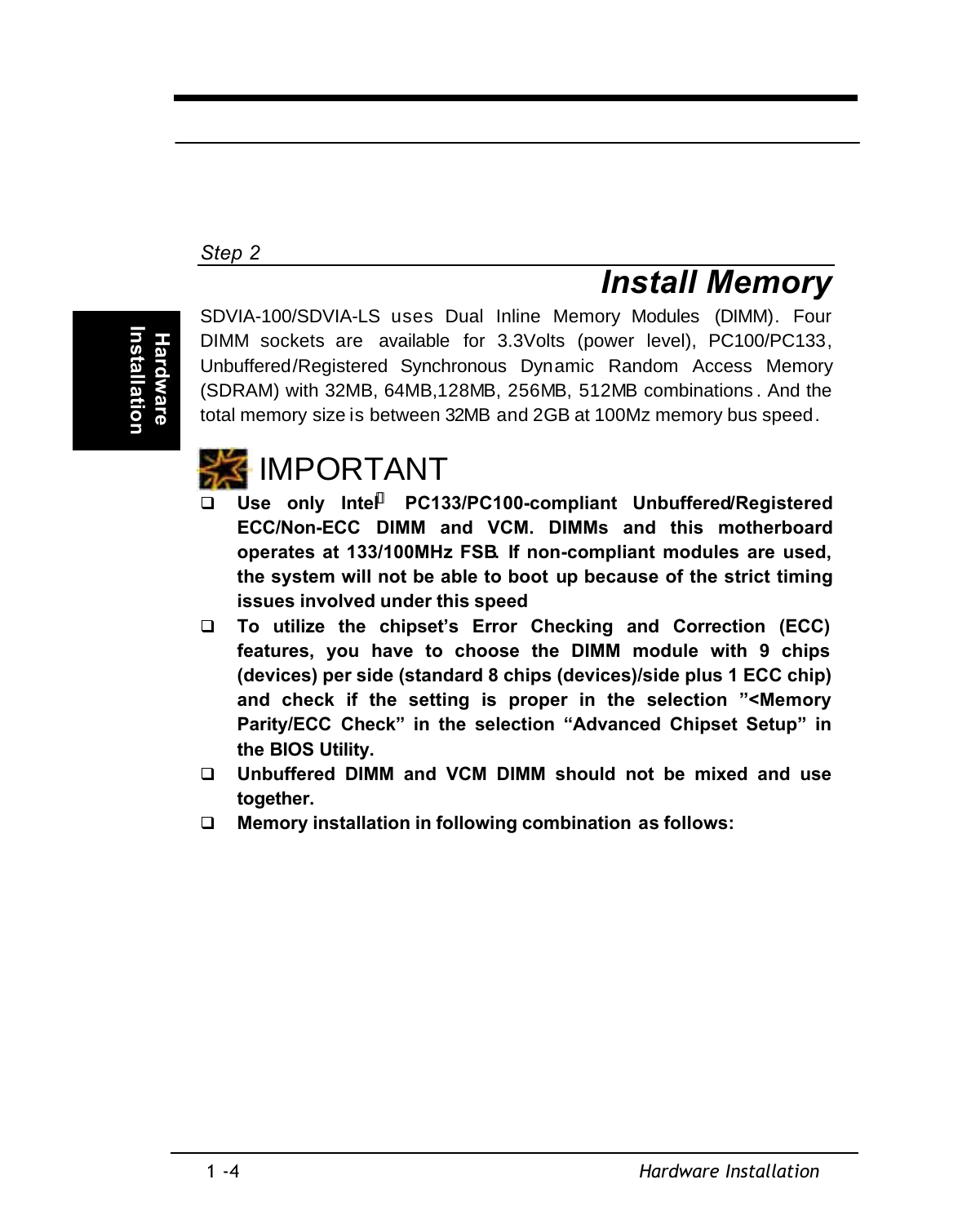#### **When memory bus = 100FSB**

| DIMM#              | <b>Available DIMM size</b>                           |
|--------------------|------------------------------------------------------|
| DIMM <sub>0</sub>  | 32,64,128,256,512,1GB                                |
| DIMM <sub>1</sub>  | 32,64,128,256,512,1GB                                |
| DIMM <sub>2</sub>  | 32,64,128,256,512,1GB                                |
| DIMM <sub>3</sub>  | 32,64,128,256,512,1GB                                |
| available<br>Total | 32MB (one 32MB of the four DIMM sockets) to 2GB (4 x |
| memory size        | 512MB in four DIMM sockets or 2x 1GB in the two of   |
|                    | the four sockets)                                    |

**Hardware Installation**

#### **When memory bus = 133FSB**

| DIMM#              | <b>Available DIMM size</b>                           |
|--------------------|------------------------------------------------------|
| DIMM <sub>0</sub>  | 32,64,128,256,512,1GB                                |
| DIMM <sub>1</sub>  | 32,64,128,256,512,1GB                                |
| DIMM <sub>2</sub>  | 32,64,128,256,512,1GB                                |
| DIMM <sub>3</sub>  | 32,64,128,256,512,1GB                                |
| available<br>Total | 32MB (one 32MB of the four DIMM sockets) to 1.5GB (3 |
| memory size        | x 512MB in three DIMM sockets or 1GB and 512MB in    |
|                    | the two of the four sockets)                         |

### *Memory Installation Procedures*

1. Locate the DIMM modules on the SDVIA-100/SDVIA-LS.

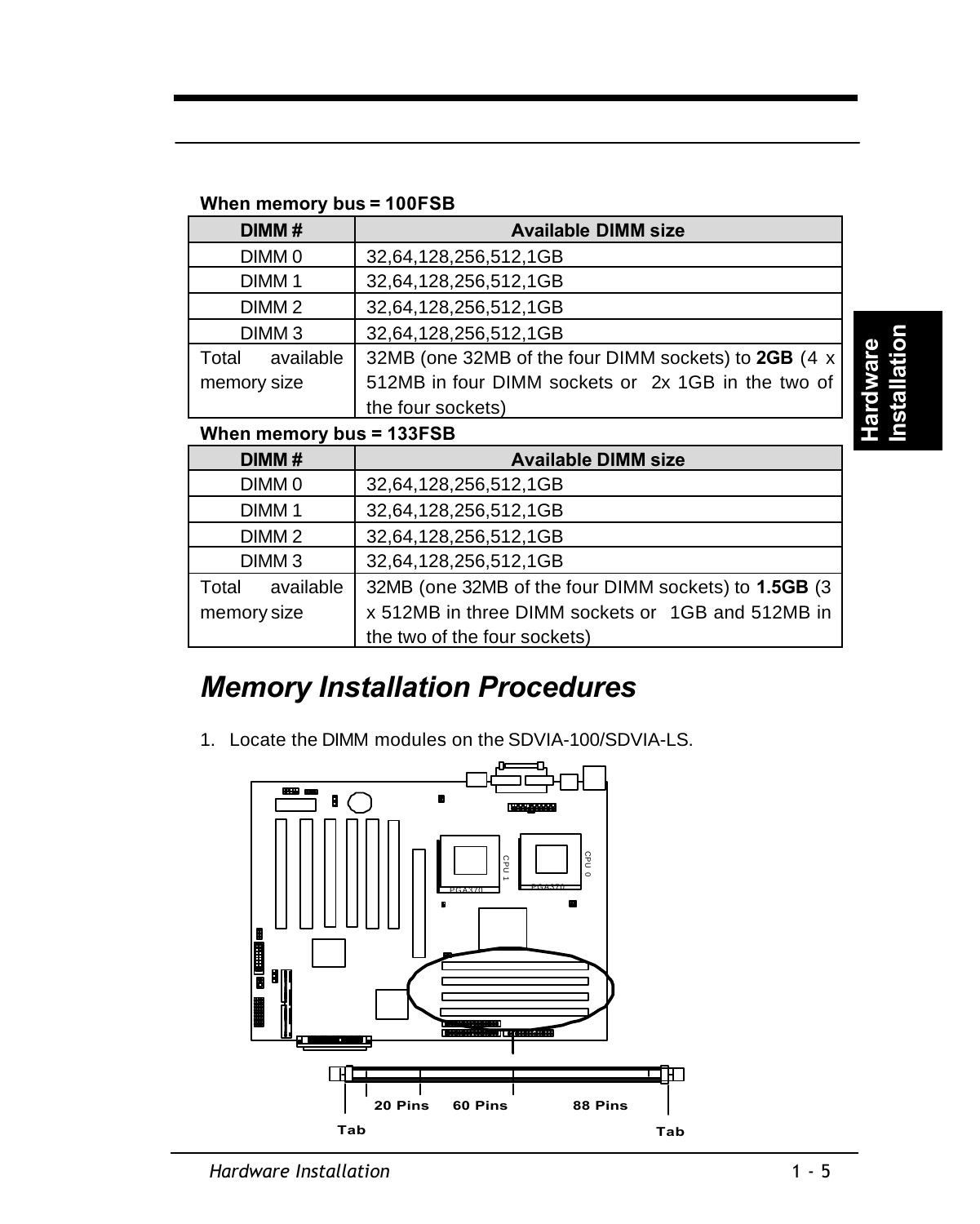71,73352.114<br>2000184-00048 Pitt. **Bitt Installation ECC PC133 Apacer Hardware nstallatio** Hardware **Lock Lock 20 60 Pins 88 Pins Pins DOS Key**

2. Make sure the DIMM module's pins face down and match the socket's

size as depicted below.

3. Insert the module down to the DIMM socket in with both hands and press down firmly until the DIMM module is securely in place. (The tabs of the socket will close-up to hold the DIMM in place when the DIMM touches the socket's bottom.)



4.Repeat step1 to step 3 to add additional DIMM modules.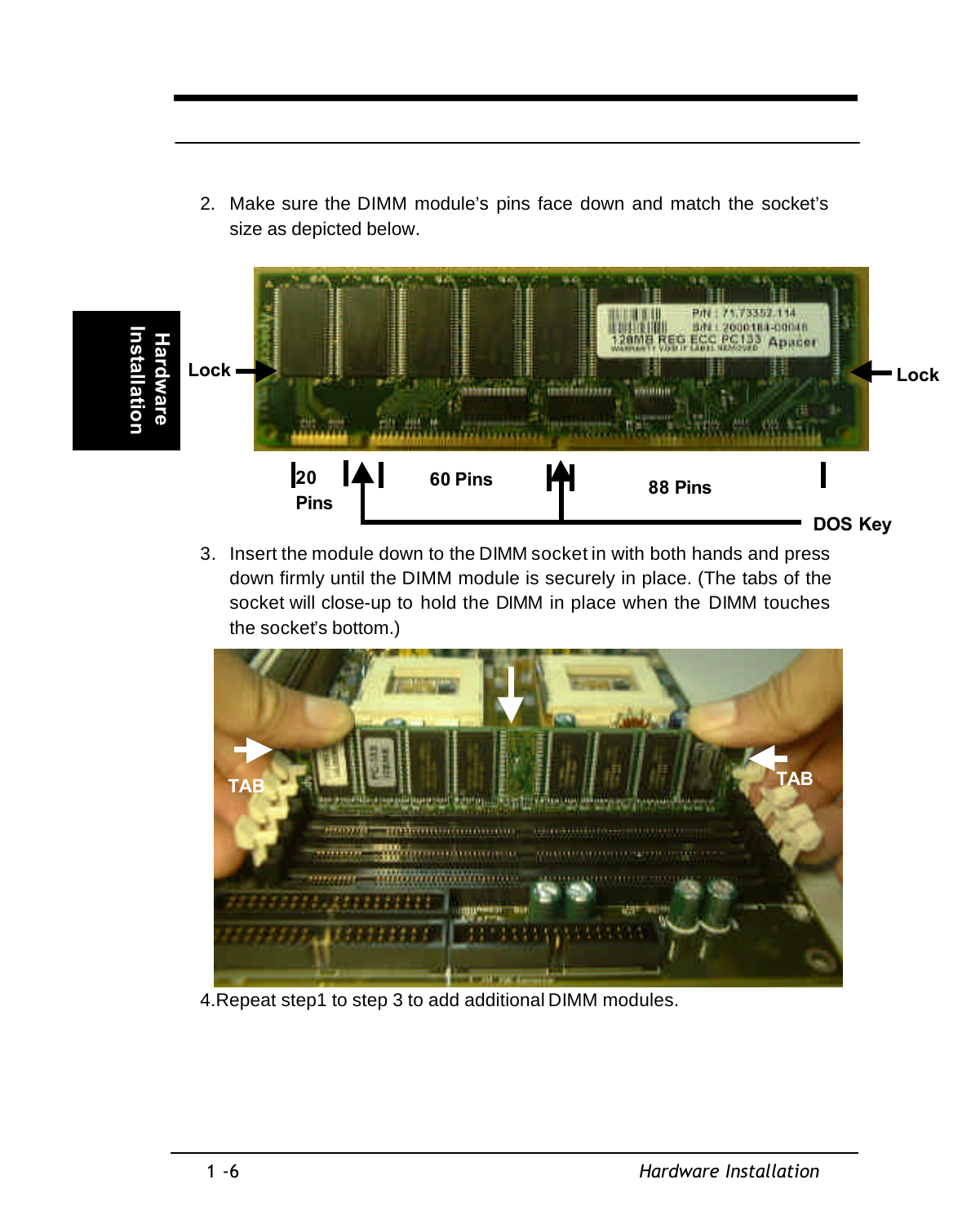#### *Step 3*

## *Install CPU*

SDVIA-100/SDVIA-LS provides two CPU sockets for dual Intel® 500~1GHz+ PIII(Coppermine) FC-PGA processors at 100/133MHz FSB or single Intel® 667~766GHz+ Celeron FC-PGA processors at 66MHz FSB

## *CPU Installation Procedures*

1. Lift up the socket lever and carefully place the FC-PGA CPU with the correct orientation as the figures are shown below



2. Mount the CPU heatsink with proper exproxy and secure it with the lock as the figures are shown below.

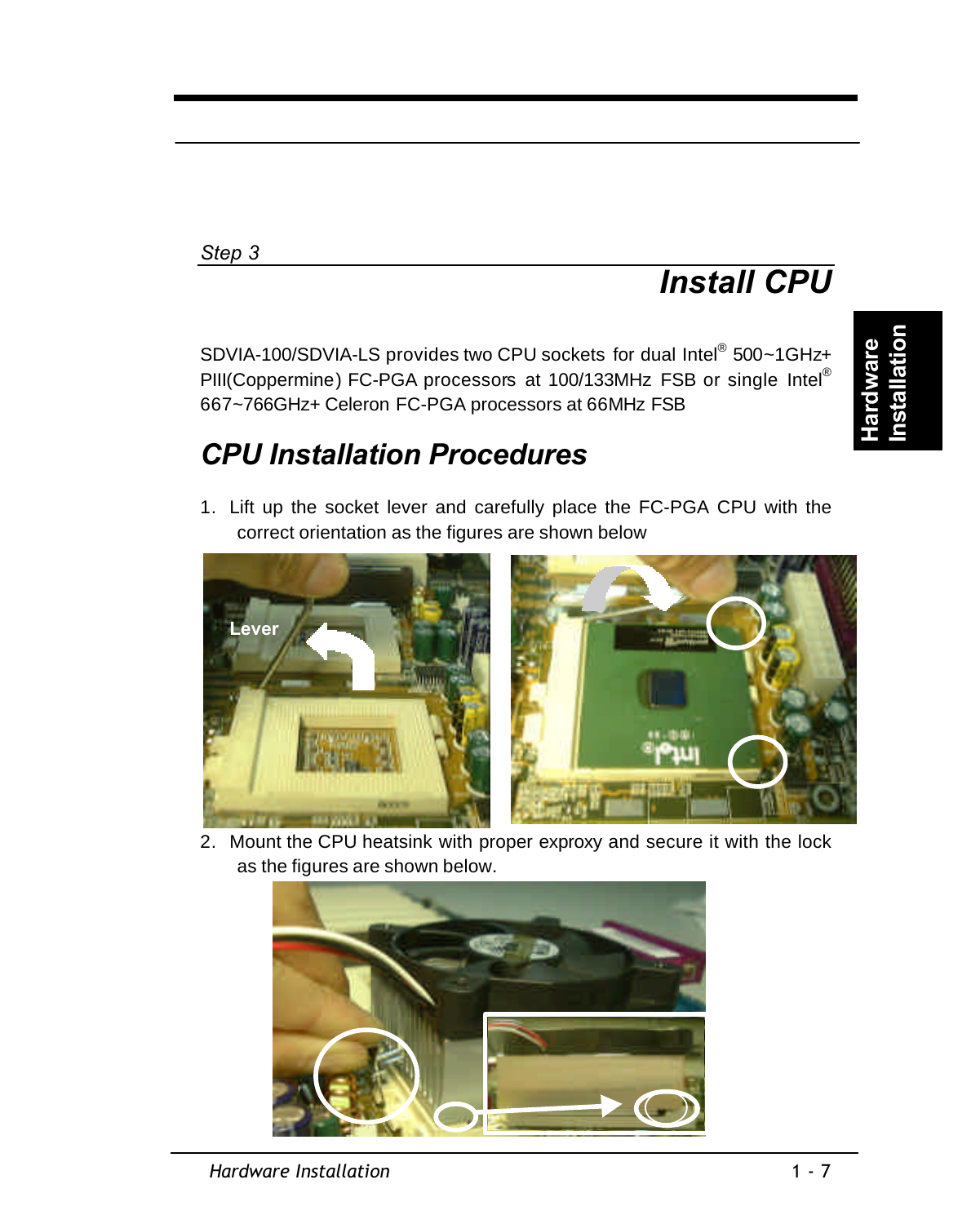

3. Plug the 3-wire fan power core into the connector named CPI1 FAN

4. Repeat to install the other CPU

**Installation**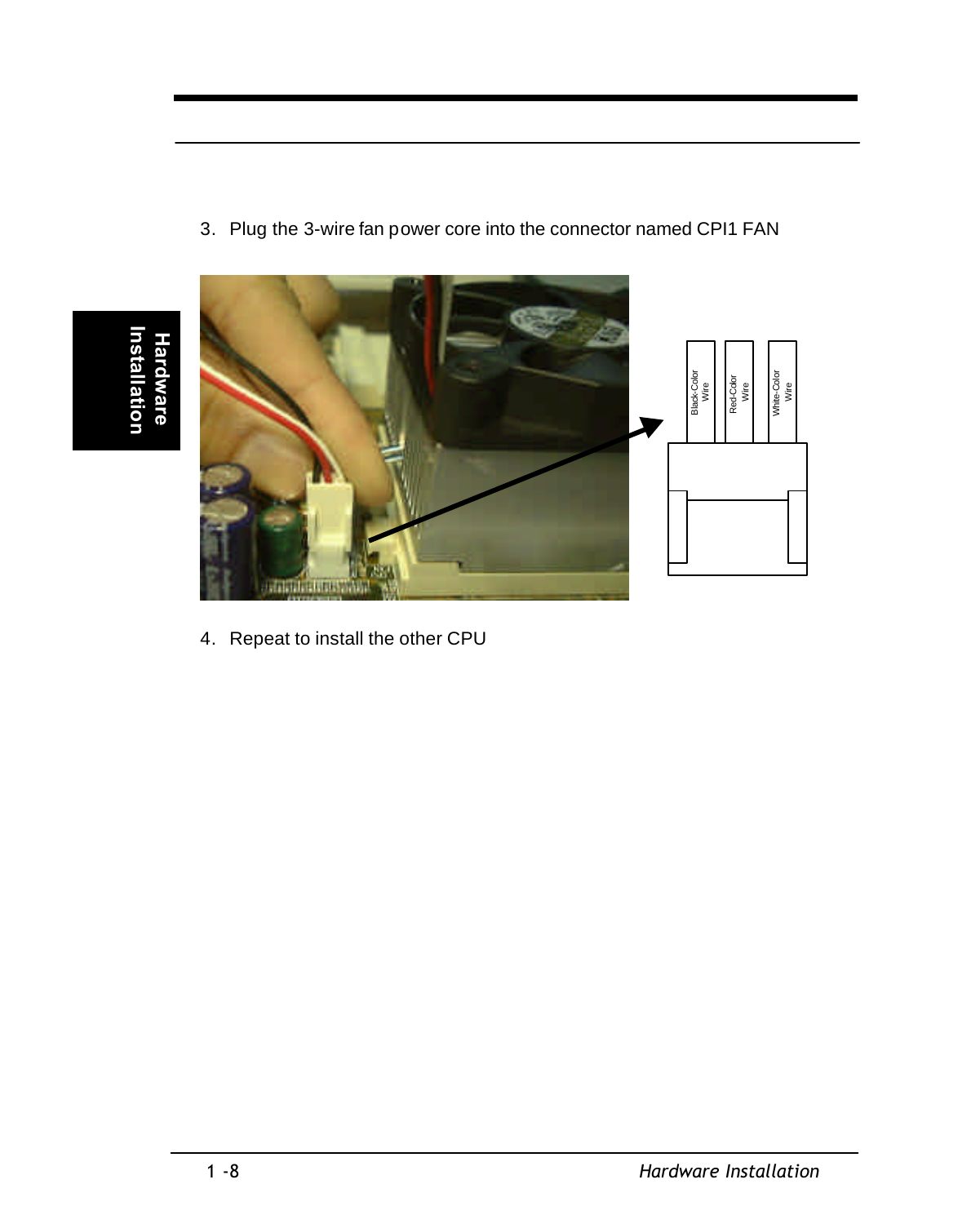#### *Step 4.*

## *Attach Cable to Connectors*

This step explains where each connector is inserted on the SDVIA-100/SDVIA-LS. There will be an SDVIA-100/SDVIA-LS layout picture following each explanation indicating where the connector is inserted. The motherboard connectors are:



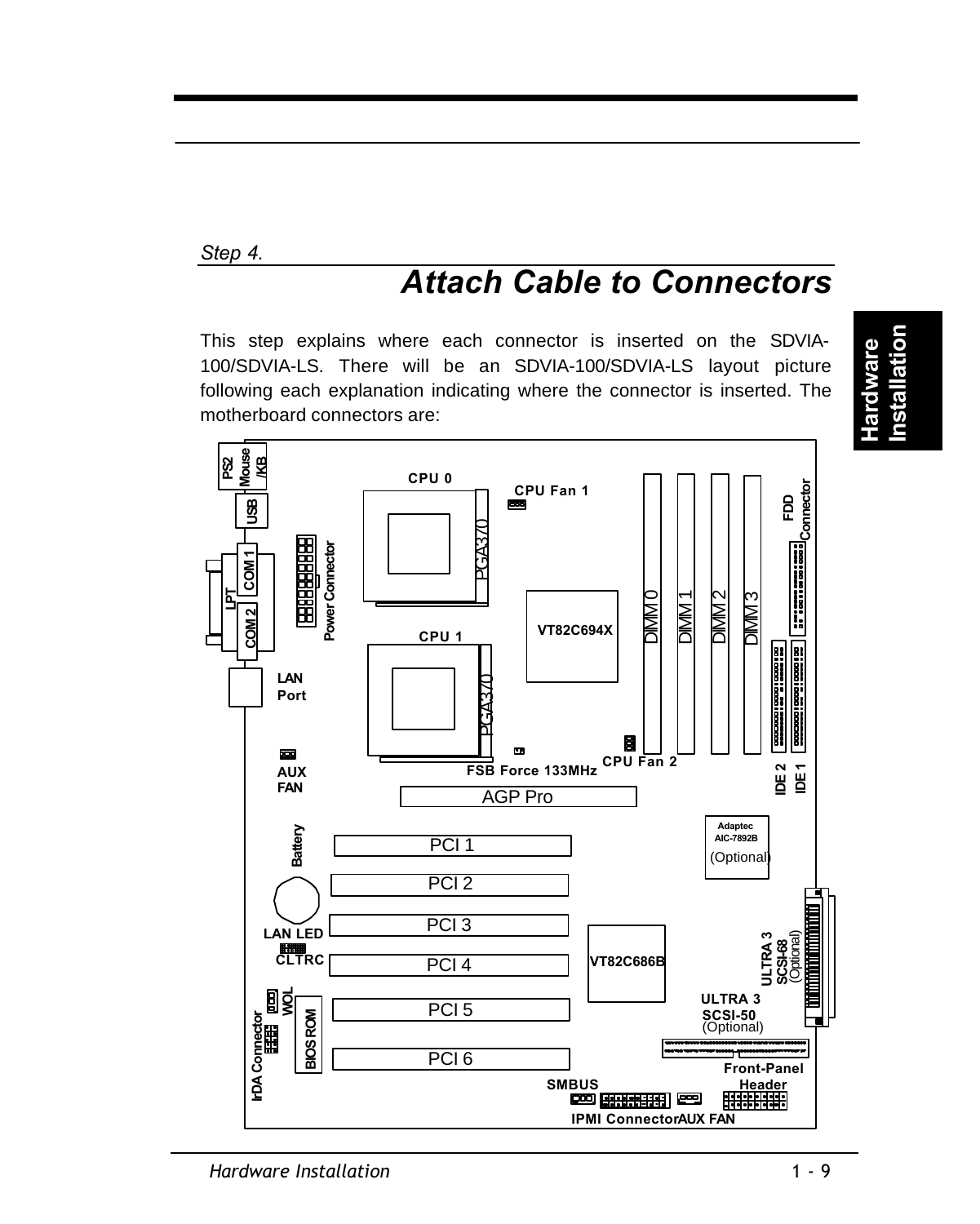| Item           | <b>Connectors</b>                  | Page     |
|----------------|------------------------------------|----------|
| 1              | <b>ATX Power Supply</b>            | $1 - 11$ |
| $\overline{c}$ | <b>Floppy Disk Drive</b>           | $1 - 11$ |
| 3              | <b>Primary IDE</b>                 | $1 - 12$ |
| 4              | <b>Reset Switch</b>                | $1 - 13$ |
| 5              | SCSI Hard Disk Card Activity LED   | $1 - 13$ |
| 6              | Hard Disk Activity LED             | $1 - 14$ |
| 7              | <b>Suspend Power Activity LED</b>  | $1 - 14$ |
| 8              | Speaker                            | $1 - 14$ |
| 9              | ATX power switch/Soft Power Switch | $1 - 14$ |
| 10             | <b>System Power LED</b>            | $1 - 14$ |
| 11             | CPU, and Aux Fan connectors        | $1 - 14$ |
| 12             | IrDA Compliant infrared module     | $1 - 15$ |
| 13             | Wake-On-LAN header                 | $1 - 16$ |
| 14             | <b>LAN LED</b>                     | $1 - 17$ |
| 15             | PS/2 Mouse                         | $1 - 18$ |
| 16             | PS/2 Keyboard                      | $1 - 18$ |
| 17             | <b>USB (Universal Serial Bus)</b>  | $1 - 18$ |
| 18             | Parallel Printer)                  | $1 - 18$ |
| 19             | Onboard LAN Connector              | $1 - 19$ |
| 20             | Serial Port COM1 and COM2          | $1 - 19$ |
| 21             | <b>SMBus Connectors</b>            | $1 - 19$ |
| 22             | <b>IPMI Connectors</b>             | $1 - 20$ |
| 23             | <b>Onboard SCSI</b>                | $1 - 21$ |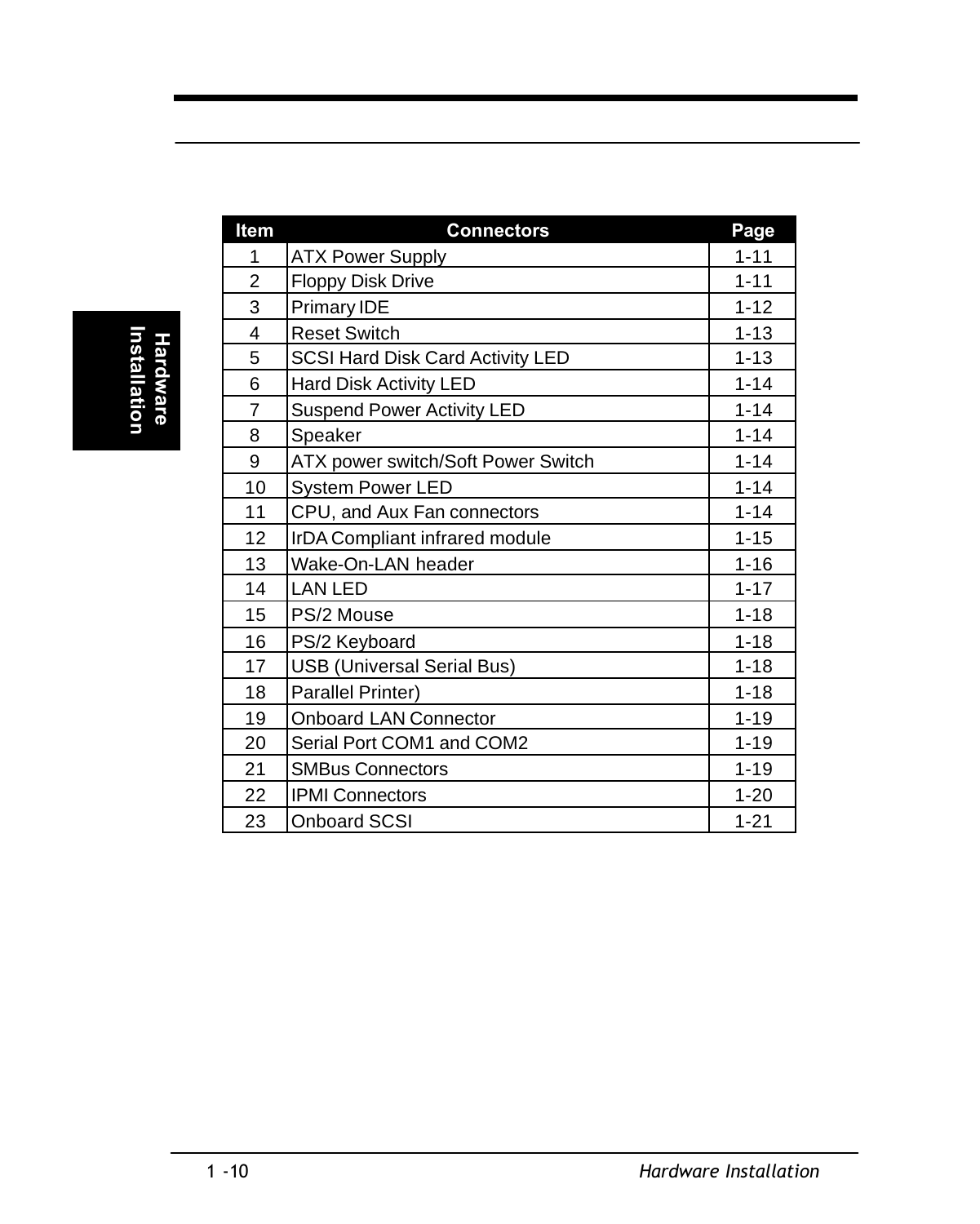

The connector connects to ATX power supply. Find the proper orientation and push down firmly to make sure that the pins are aligned. For Wake on LAN support, 5-volt Stand-by lead (+5VSB) from ATX power supply must supply at least 720mA.



**SDVIA-100/SDVIA-LS ATX Power Connectors**



**□ RIOWORKS always recommands our customers to use ATX Power that has more than 300W power capacity and is capatible with Intel ATX 2.03 specification.**

#### **2. Floppy Disk Drive Connector (34-pin FLOPPY)**

This connector supports the provided floppy disk drive ribbon cable. After connecting the single end to the board, connect the plug on the other end to the floppy drive.

**Hardware Installation**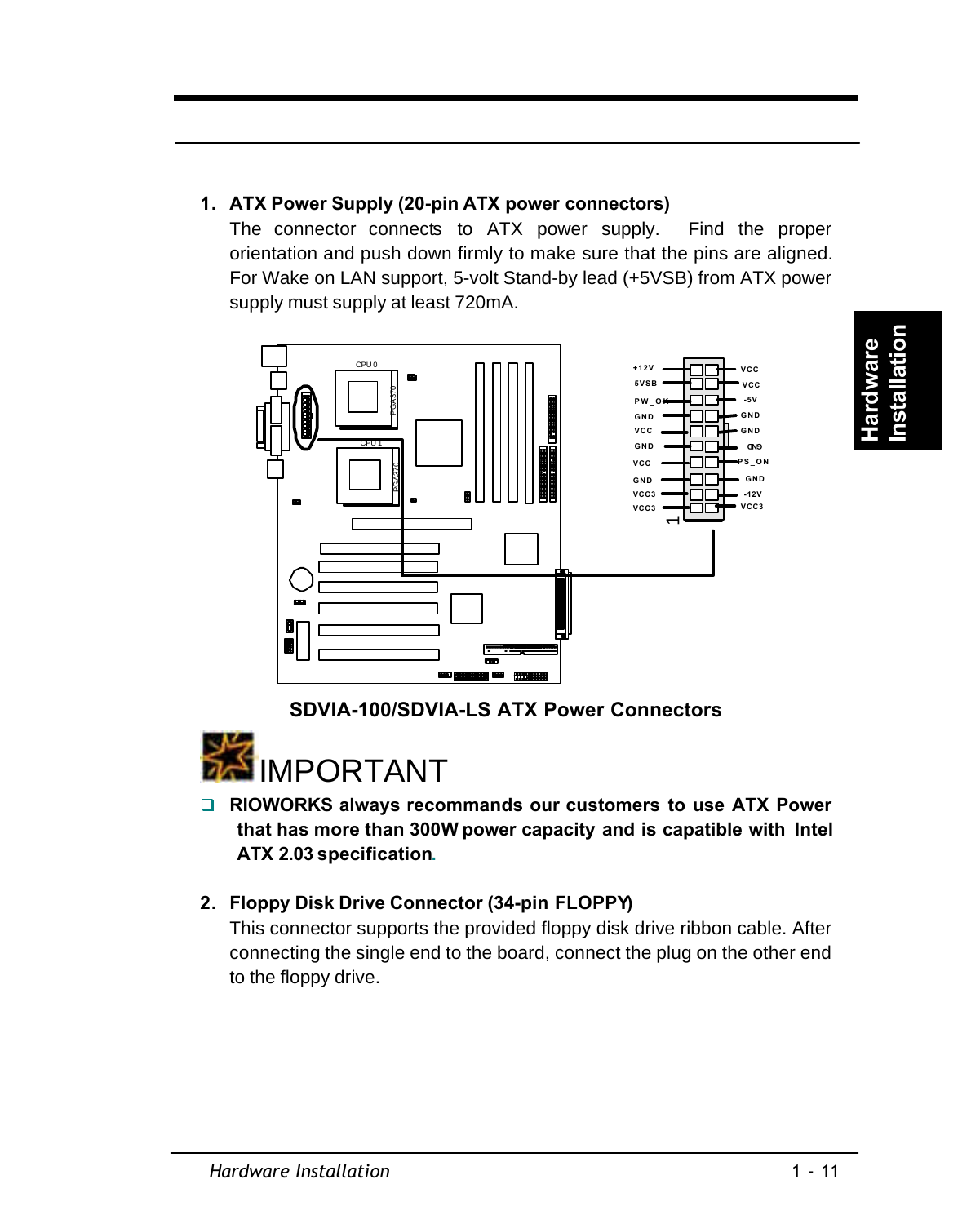



#### **3. Primary/Secondary Ultra DMA100 IDE connectors (Two 40-pin IDE)**

The connectors support the provided 80-wire 40-pin IDE hard disk ribbon cable. After connecting the single end to the board, connect the two plugs at the other end to your hard disk(s). If you install two hard disks in the same cable, you must configure the second drive to Slave mode by setting its jumper accordingly. Please refer to the documentation of your hard disk for the jumper settings. BIOS now supports IDE HDD or IDE CD-ROM bootup (Pin 20 is removed to prevent inserting in the wrong orientation when using ribbon cables with pin 20 plugged).



**Hardware Installation**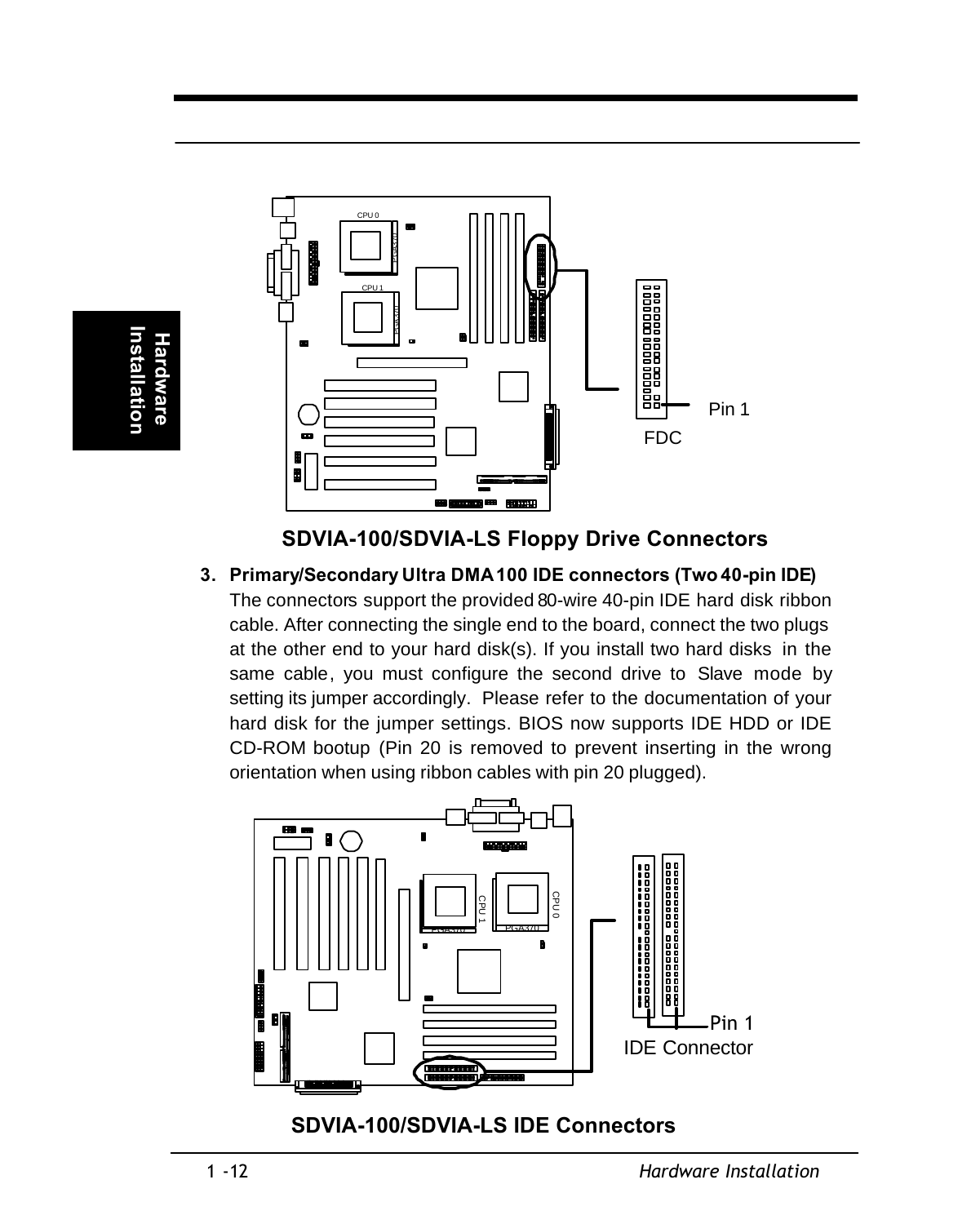*Hardware Installation* 

 $1 - 13$ 



- □ Ribbon cables should always be connected with the red stripe on **the Pin 1 side of the connector. IDE ribbon cable must be less than 46cm (18inches), with the second drive connector no more than 15cm (6 inches) from the first connector**.
- □ If you want to have ATA100/66 IDE performance, proper ATA100/66 **is needed as 80-wire ATA100/66 cable is different from 40-wire ATA33 cable**



## **Hardware Installation**

#### **Figure 4-1**

*Item 4 through 10 are depicted in Figure 4-1 as above.*

#### **4. Reset Switch (2-pin RST)**

This 2-pin connector connects to the case-mounted reset switch for rebooting your computer without turning off and on your power switch. This is a preferred method of rebooting to prolong the life of the system 's power supply.

#### **5. SCSI Hard disk Card Activity LED (4-pin SCSI\_HD)**

The 4-pin connector can be connected to the 4-pin activity LED connector of SCSI card, Read and Write activities by devices connected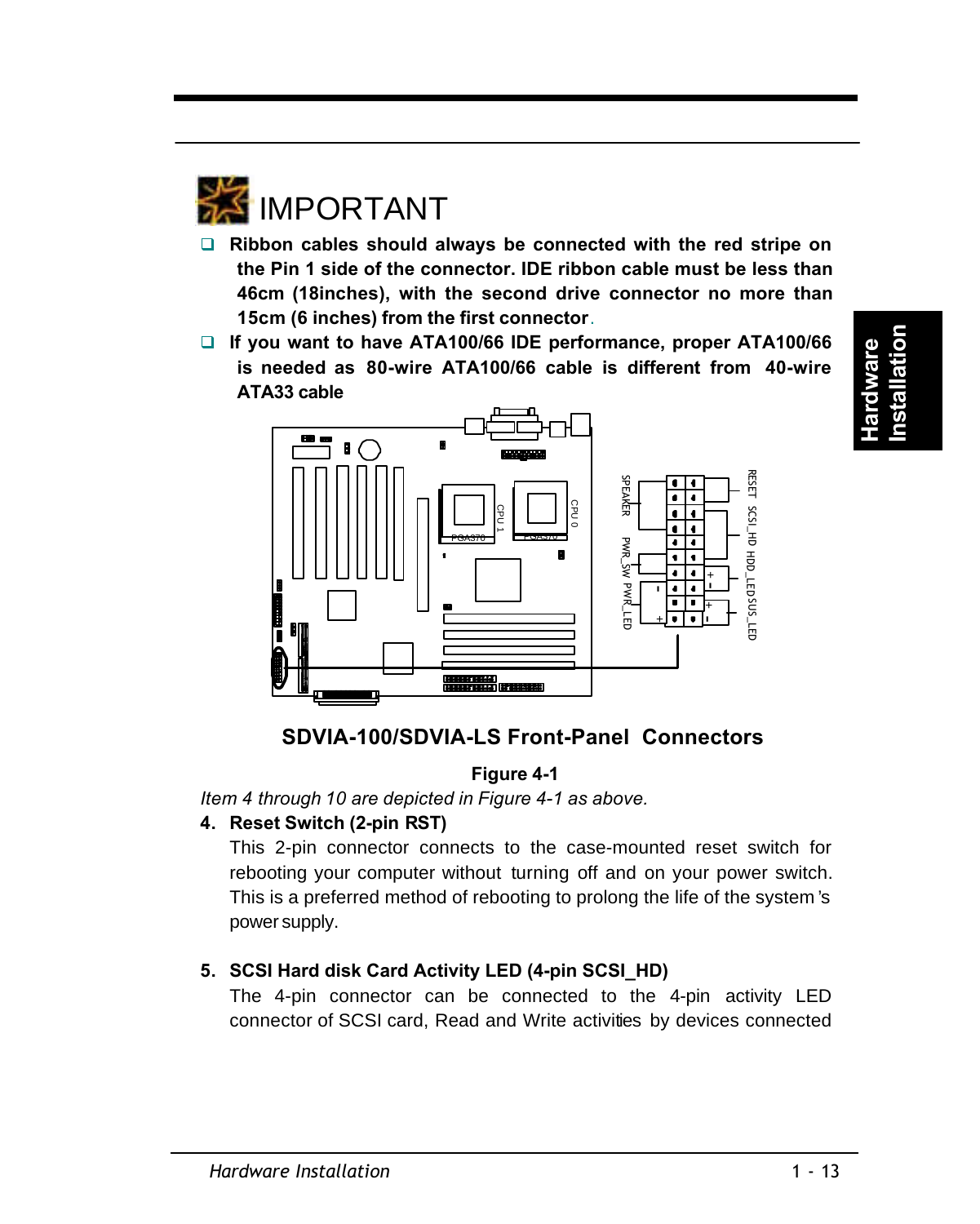to the SCSI card will cause the front panel LED to light up.

#### **6. Hard Disk Activity LED (2-pin HDD\_LED)**

This connector supplies power to the cabinet's hard disk or IDE activity LED. Read and write activity by devices connected to the Primary or Secondary IDE connectors will cause the LED to light up.

#### **7. Suspend Power Activity LED (2-pin SUS\_LED)**

This connector supplies 5V suspend power to a LED for monitoring the status of the suspend power when a system is soft-off.

#### **8. Speaker Connector (4-pin SPEAKER)**

There is one jumper cap over pin1 and pin2 (default setting) for internal buzzer. If you want to use external case-mounted speaker instead of internal buzzer, remove jumper cap and connect speaker wire to the 4 pin connector.

#### **9. ATX Power Switch / Soft Power Switch (2-pin PWR\_SW)**

A momentary switch connected to these connector controls the system power. Pressing the button once will switch the system between *ON* and *SLEEP.* The system power LED shows the status of the system's power.

#### **10.System Power LED (3-pin PWR\_LED)**

This 3-pin connector connects the system power LED, which lights up when the system is powered on and blinks when it is in sleep mode.

#### **11.,CPU and Aux Fan Connectors (4 3-pin FAN connectors):**

There are four 3-pin fan connectors in the SDVIA-100/SDVIA-LS M/B. Two fans are used for CPU1 and CPU2 and two are for auxiliary power. These connectors support cooling fans of 500mA (6W) or less. Depending on the fan manufacturer, the wiring and plug may be different. The red wire should be positive, while the black should be ground. Connect the fan's plug to the board taking into consideration the polarity of this connector.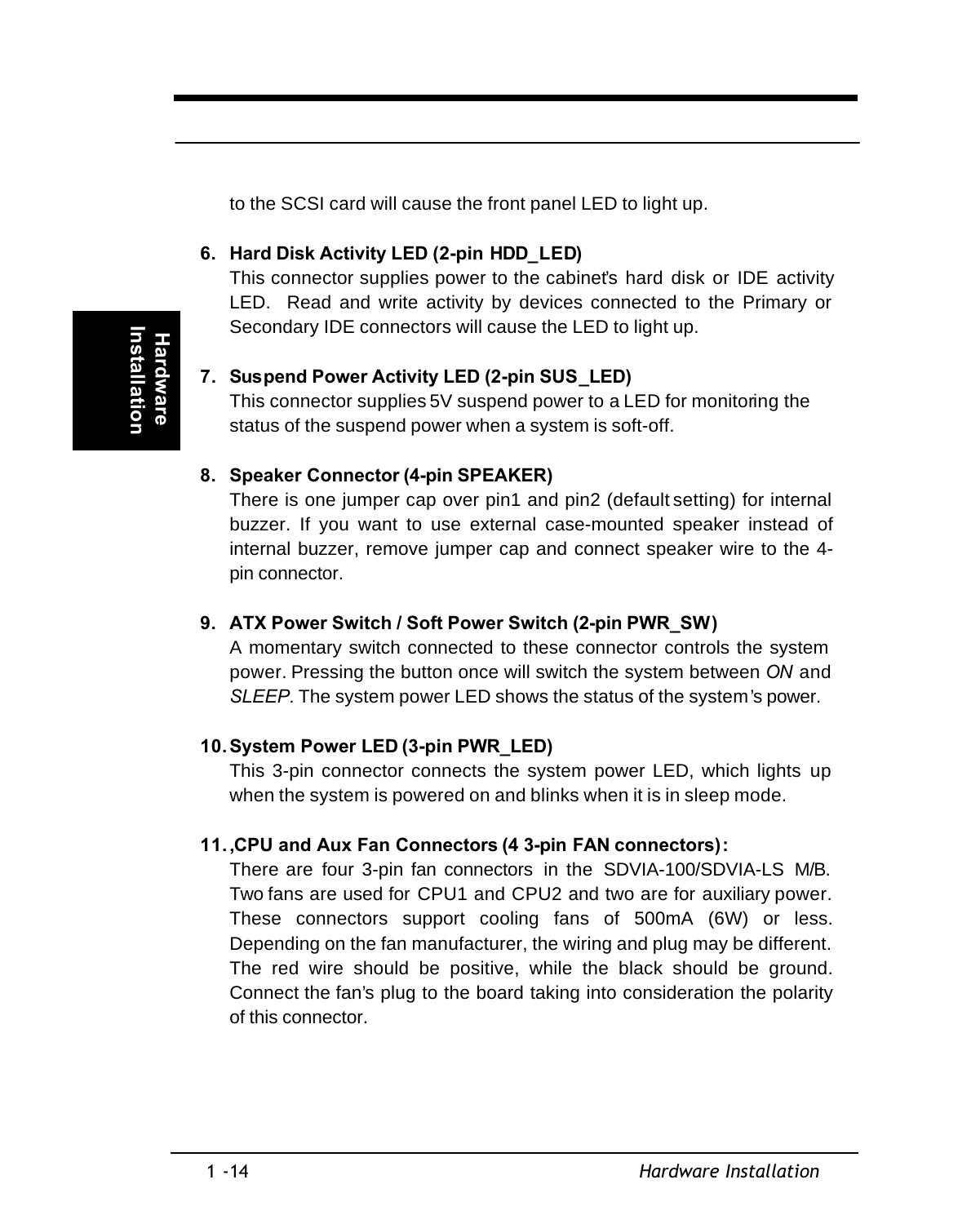

**Hardware Installation**



**□** The CPU and/or motherboard will overheat if there is not enough **airflow across the CPU and onboard heatsink. Damage may occur to the motherboard and/or the CPU fan if these pins are incorrectly used. These are not jumpers, do not place jumper caps over these pins.**



- $\Box$  The "Rotation" signal has to be used with fan specially designed with rotation signal.
- □ Only the fan marked CPU fan1, CPU2 fan2 can be monitored by BIOS.

#### **12.IrDA-Compliant infrared module connector (10-pin IR connector )**

This connector supports the optional wireless transmitting and receiving infrared module. This module mounts to a small opening on system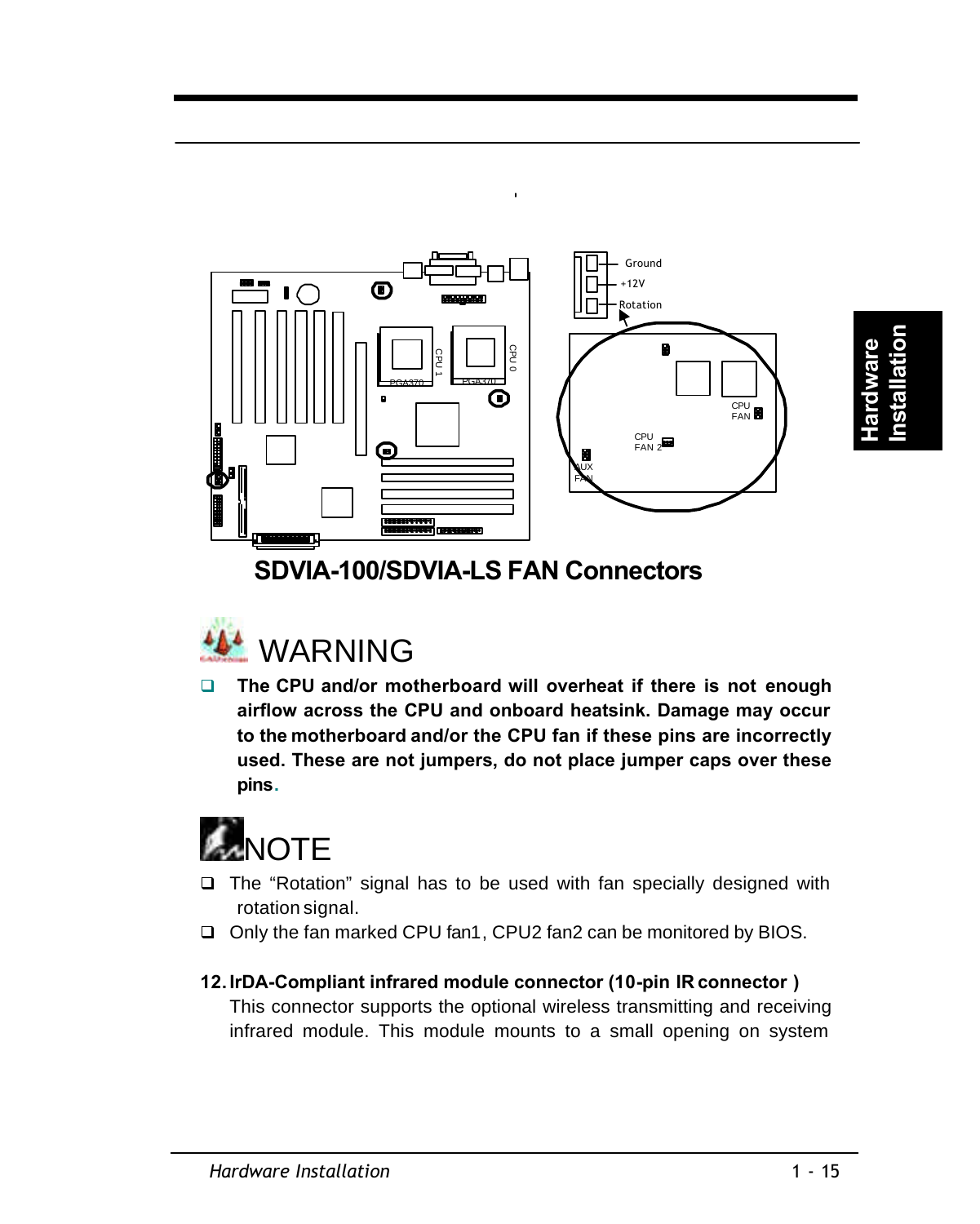cases that support this feature. Use the five pins as shown and connect a ribbon cable from the module to the motherboard according to the pin definitions. For SIR device, connect 5 pin cable to the left side of connector (pin1~pin5).







#### **13.Wake-On-LAN (3-pin WOL)**

This connector connects to internal LAN cards with a Wake-On-LAN output. The connector powers up the system when a wakeup packet or signal is received through the LAN card.



**SDVIA-100/SDVIA-LS Wake On LAN**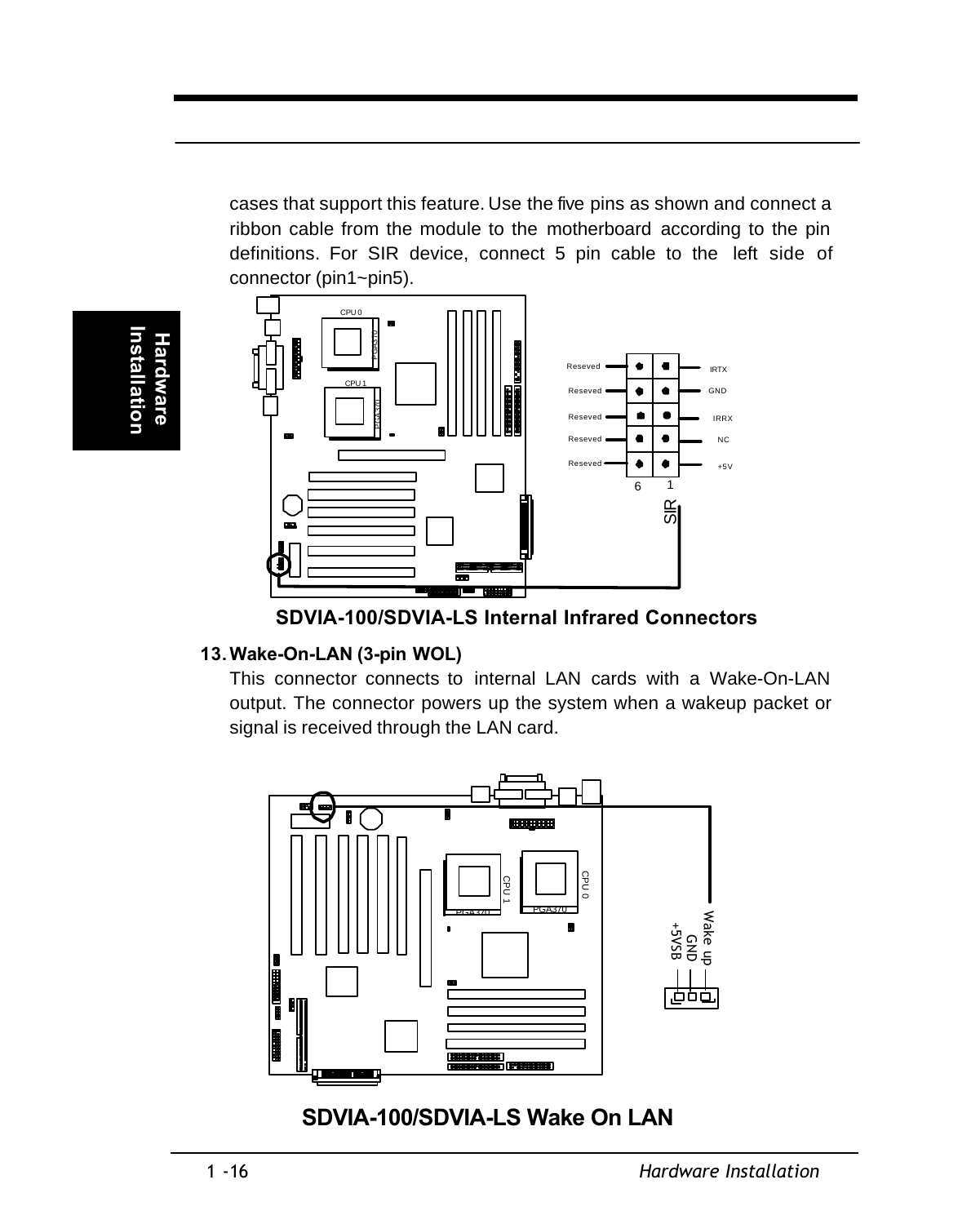#### **14.LAN LED (4-pin header)**

This connector connects to external LED for LED status monitoring. A user can connect the LED of the front panel to this header.



#### **SDVIA-100/SDVIA-LS LAN LED Header For External LED**



q **This feature requires that your system has an ATX power supply with at least 720mA +5VSB standby power.**



#### **SDVIA-100/SDVIA-LS I/O Connectors**

**Figure 4-2**

*Item 15 through 20 are depicted in Figure 4-2 as above.*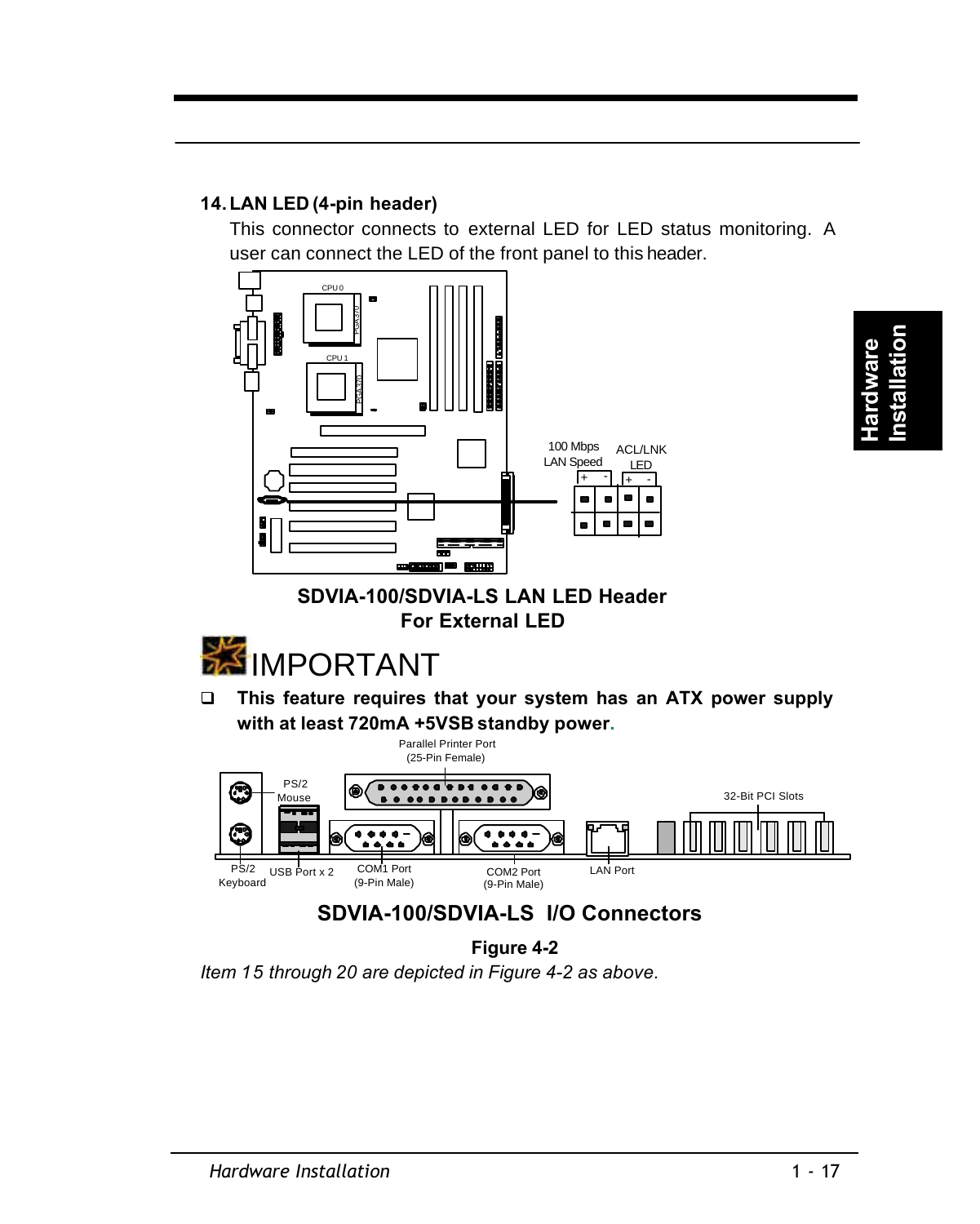#### **15.PS/2 Mouse Connector (6-pin Female)**

The system will direct IRQ12 to the PS/2 mouse if one is detected. If not detected, expansion cards can use IRQ12.

#### **16.PS/2 Keyboard Connector (6-pin Female)**

This connection is for a standard keyboard using a PS/2 plug (mini DIN). This connector will not allow standard AT size (large DIN) keyboard plugs. You may use a DIN to mini DIN adapter on standard AT keyboards.

#### **17.Universal Serial BUS Ports I & 2 ( 4-pin Female)**

Two external USB ports are available for connecting USB devices. But a user can only two of them with proper cabling for connecting USB



**SDVIA-100/SDVIA-LS USB Connectors**

#### **18.Parallel Printer Connector (25-pin Female)**

You can enable the parallel port and choose the IRQ through the BIOS Setup.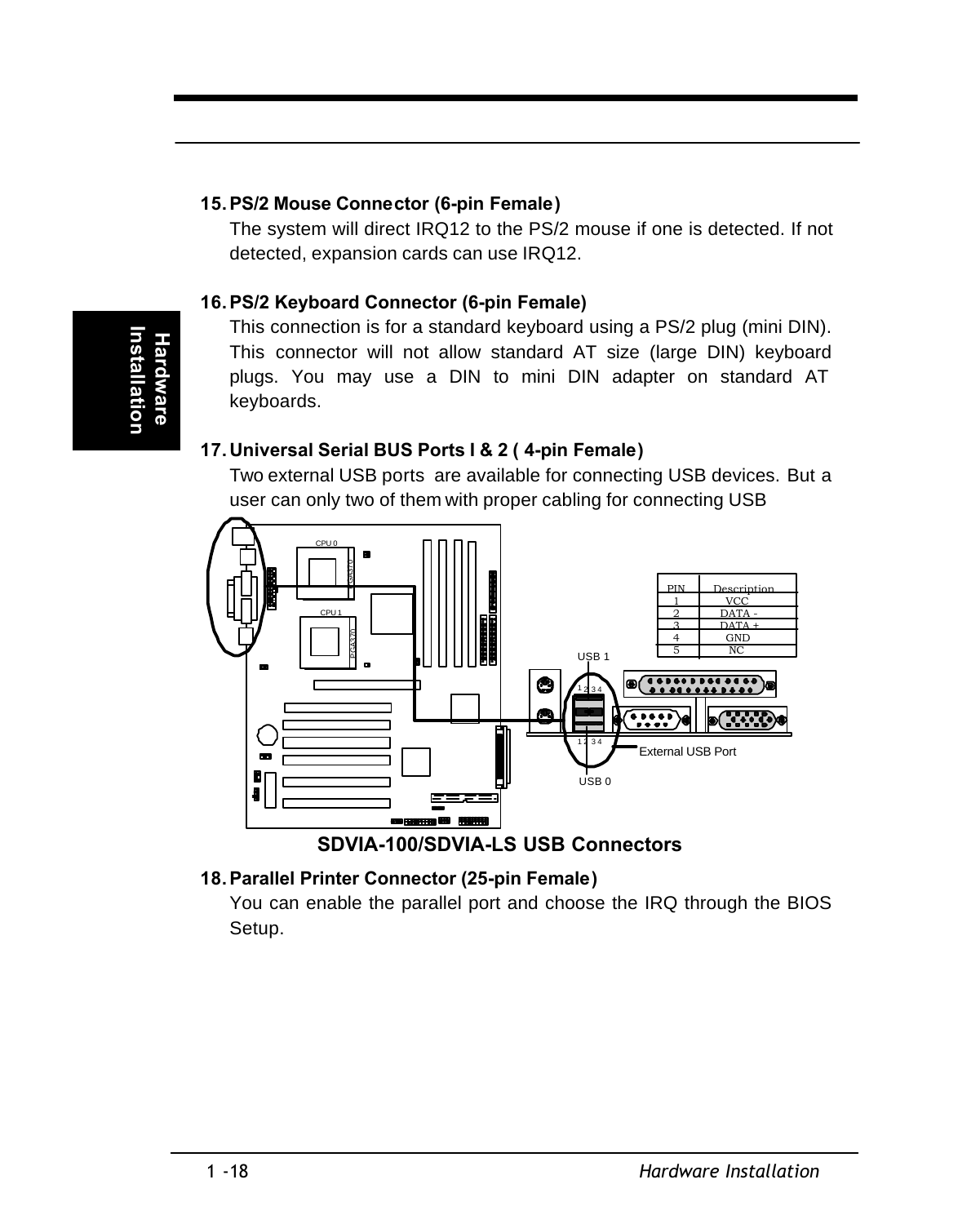#### **19.Onboard LAN Connector (Optional)**

SDVIA-100/SDVIA-LS uses Intel® 82559 Ethernet controller. It consists of both the Media Access controller and 10/100 Mbps Physical Layer (PHY) interface. The RJ45 connector provides both 10Base-T and 100Base-TX connectivity. Please refer to the "Onboard SCSI/LAN User Guide" for further information.

#### **20.Serial Port COM1/2 Connectors (9-pin Male )**

The serial port COM1 and COM2 can be used for pointing devices or other serial devices. See the BIOS Setup.

#### **21.SMBus Connector (Three 3-pin connector)**

These connectors allow a user to connect SMBus (System Management Bus) devices. SMBus devices can communicate with the host or other SMBus device over SMBus that is a implementation of  $I^2C$  bus.

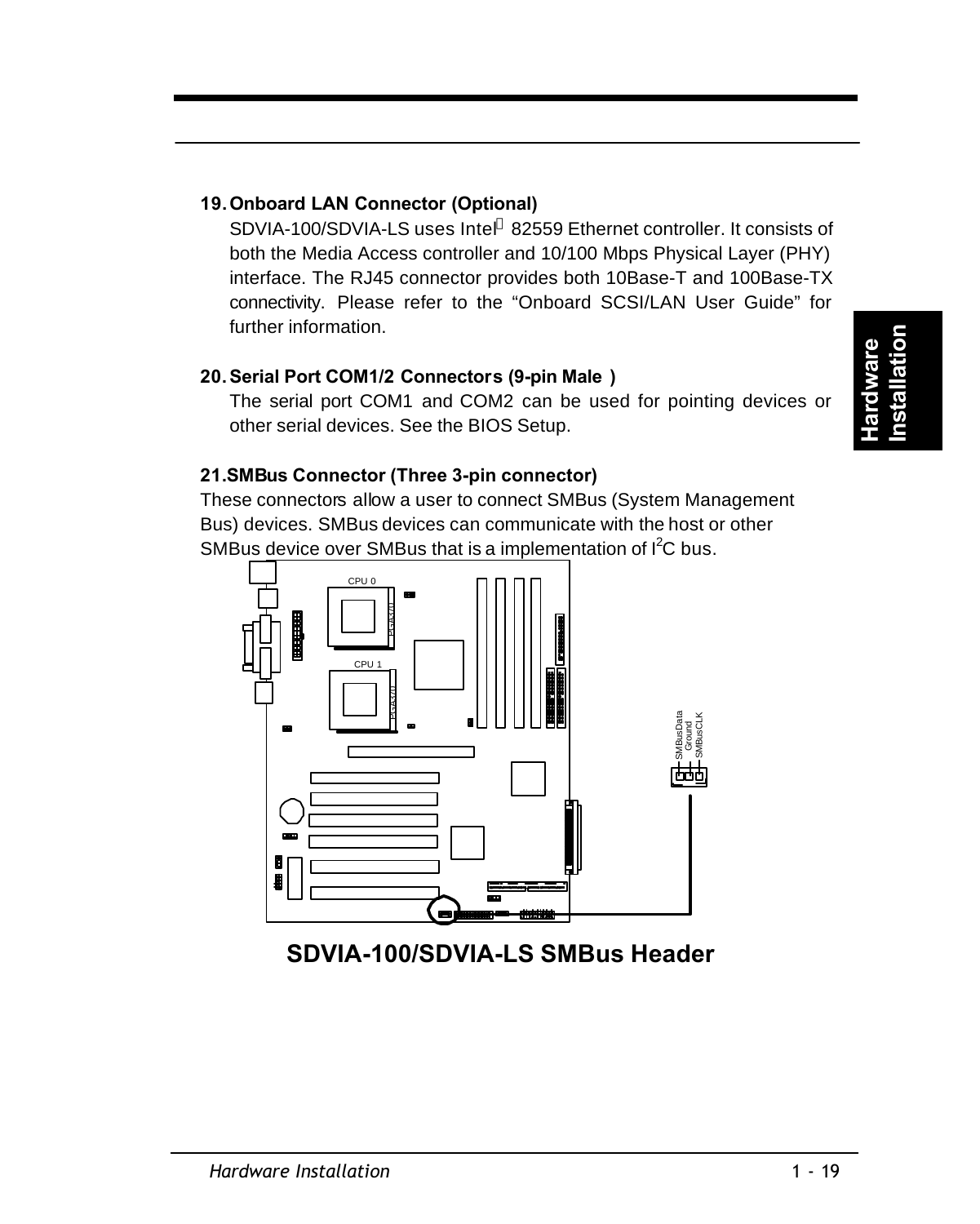#### **22.IPMI Connector (20-pin connector)**

This 20-pin connector is for a server management add-on card featuring with IPMI function.



**SDVIA-100/SDVIA-LS IPMI Feature Connect** 

| Pin            | <b>Signal</b> | <b>Description</b>                            |
|----------------|---------------|-----------------------------------------------|
| 1              | SMI L         | System Management Interrupt; not supported on |
|                |               | <b>SMM</b>                                    |
| $\mathfrak{p}$ | IPMB_SCL      | <b>IPMB Clock line</b>                        |
| 3              | CONP_L        | Connector Present-tied to ground on baseboard |
| 4              | Kev           | No connect on baseboard                       |
| 5              | PWR_CNTL_L    | Power supply on/off control-allows SMM to     |
|                |               | control system power                          |
| 6              | IPMB SDA      | <b>IPMB</b> serial data line                  |
| 7              | 5VSTNDBY      | +5V standby-monitored by SMM to determine if  |
|                |               | AC power applied                              |
| 8              | Reserved      | No connect on baseboard                       |
| 9              | <b>NMI</b>    | Non-maskable interrupt: not supported on SMM  |
| 10             | HOST_AUX      | Baseboard voltage monitored by SMM card-      |
|                |               | connected to 3.3V                             |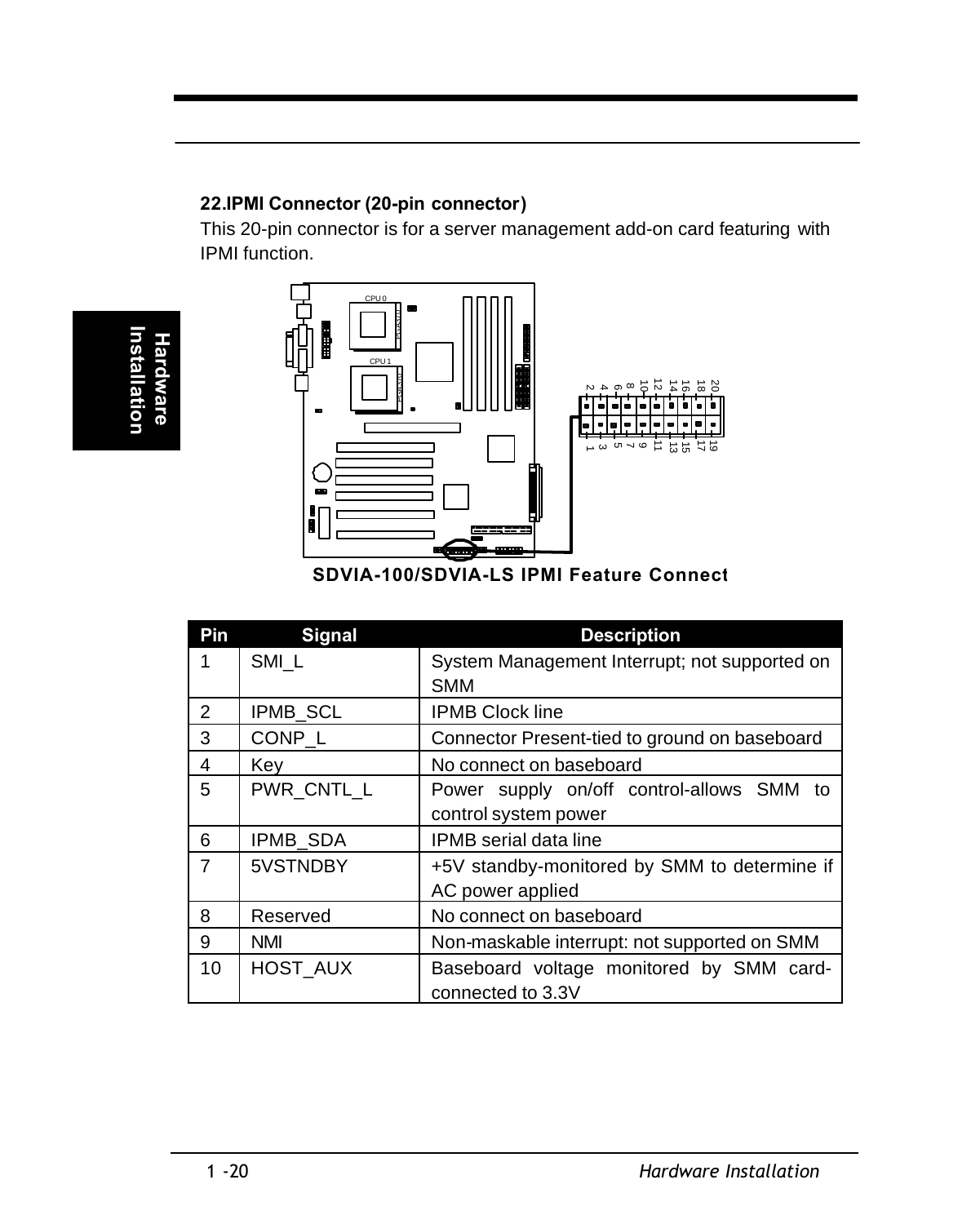| 11 | RESET_L       | Baseboard reset signal from server monitor     |
|----|---------------|------------------------------------------------|
|    |               | mouse                                          |
| 12 | <b>GND</b>    | Ground                                         |
| 13 | GND           | Ground                                         |
| 14 | Key           | No connect on baseboard                        |
| 15 | SECURE_MODE   | Secure mode indication: Not supported on SMM   |
| 16 | <b>GND</b>    | Ground                                         |
| 17 | CHASSIS_INTRU | Chassis intrusion indication: Not supported on |
|    | <b>SION</b>   | <b>SMM</b>                                     |
| 18 | Reserved      | Reserved pin -NC on baseboard                  |
| 19 | Reserved      | Reserved pin-NC on baseboard                   |
| 20 | GND           | Ground                                         |

**Hardware Installation**

#### **23.SCSI Connectors)(Optional)**

SDVIA-100/SDVIA-LS provides two types of common internal SCSI connectors and three connectors for SCSI devices. Please refer to the "Onboard SCSI/LAN User Guide" for further information.



**SDVIA-100/SDVIA-LS SCSI Connectors**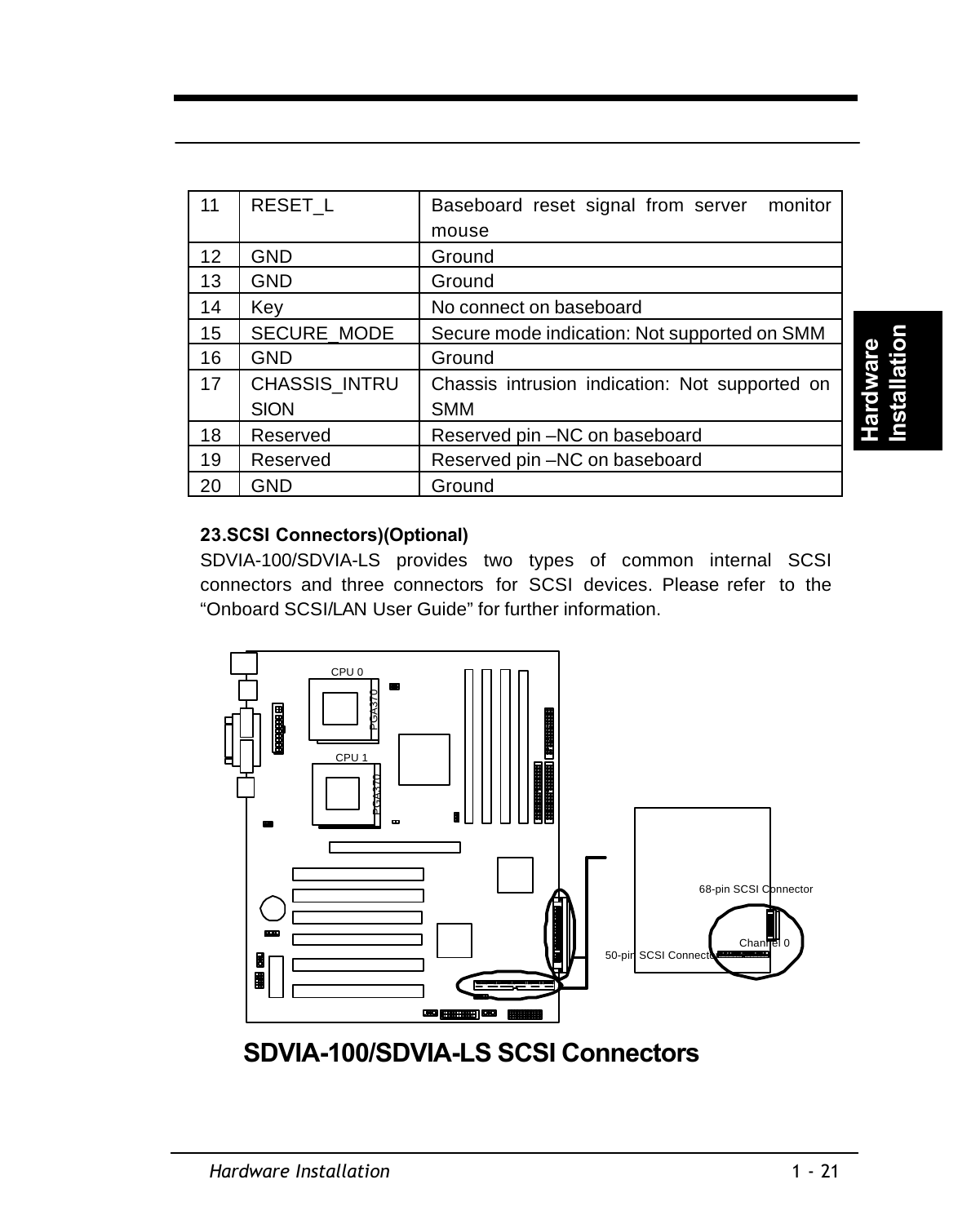#### *Step 5.*

## **Installation Hardware nstallatio**

## **WARNING**

q **Power off your power supply completely when adding removing any expansion cards or other system components. Failure to do so may cause severe damage to both your motherboard and expansion cards**.

*Install Expansion Cards*

#### **1. Expansion Card Installation Procedure**

- 1.1 Read the documentation for your expansion card and make any necessary hardware or software setting changes, such as jumpers.
- 1.2 Remove the bracket plate on the slot you intend to use. Keep the bracket for possible future use.
- 1.3 Carefully align the card's connectors and press firmly.
- 1.4 Secure the card on the slot with the screw you removed above.
- 1.5 Jump to step 6 to finish installation, then set the IRQ and DMA as follows.

#### **2. Assigning IRQs for PCI Expansion Cards**

An IRQ number is automatically assigned to PCI expansion cards. In the PCI bus design, the BIOS automatically assigns an IRQ to a PCI slot that contains a card requiring an IRQ. To install a PCI card, you need to set the INT (interrupt) assignment. Since all the PCI slots on this motherboard use an INTA #, set the jumpers on your PCI cards to INTA.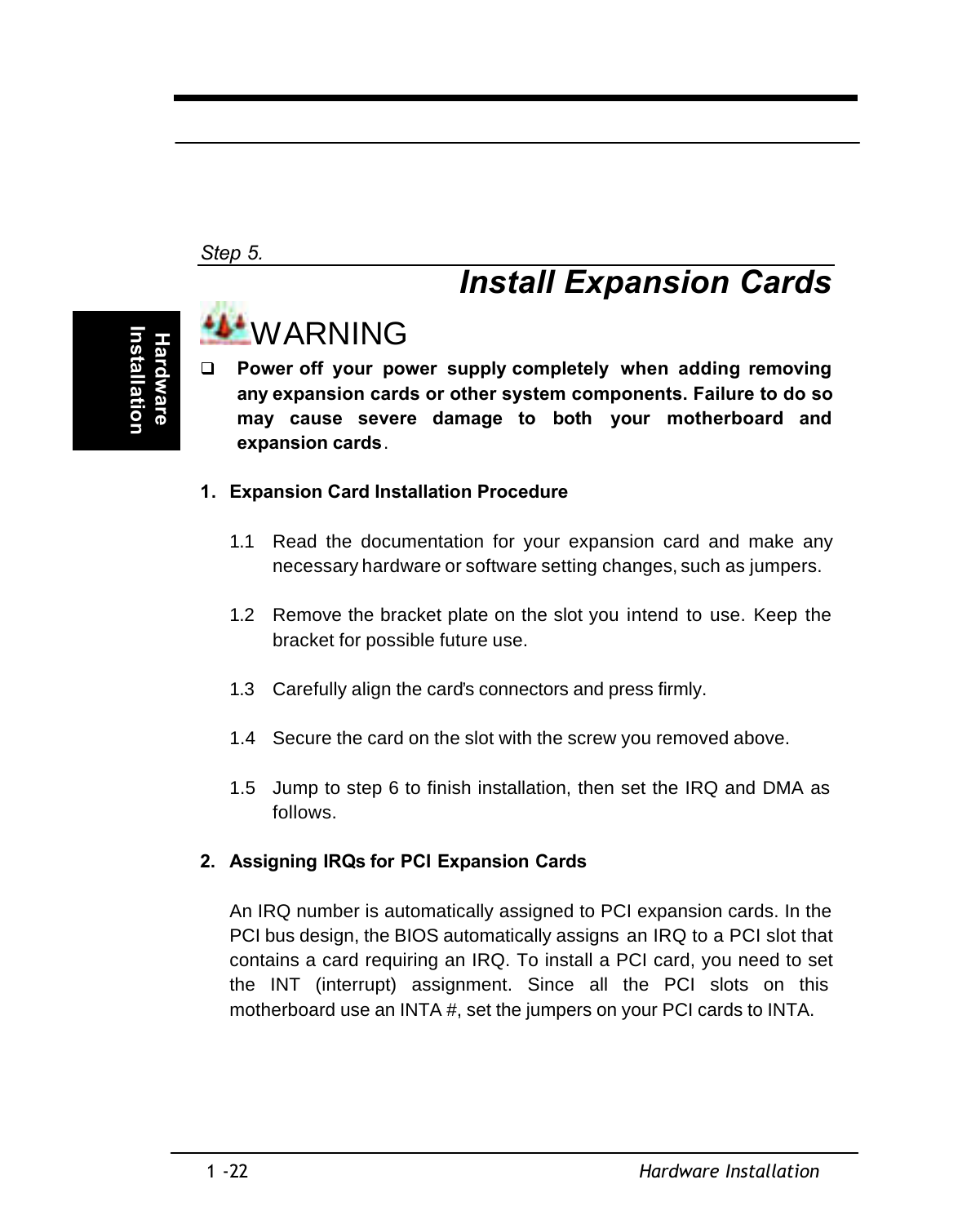#### *Step 6.*

## *Powering on Your Computer*

- 1. Be sure that all switches are off (in some systems, marked with "O").
- 2. After finishing all jumper settings and connections, close the system case cover.
- 3. Connect the power supply cord into the power supply located on the back of your system case.
- 4. Connect the power cord into a power outlet that is equipped with a surge protector.
- 5. You may then turn on your devices in the following order:
	- $\triangleright$  Your monitor
	- $\triangleright$  External SCSI devices (starting with the last device on the chain)
	- $\triangleright$  Your system power.

For ATX power supplies, you need to switch on the power supply as well as press the ATX power switch on the front of the case.

6. The power LED on the front panel of the system case will light up. For ATX power supplies, the system LED will light up when the ATX power switch is pressed. The monitor LED may light up after the system's LED if it complies with "green" standards or if it has a power standby feature. The system will then run power-on tests. While the tests are running, additional messages will appear on the screen. **If you do not see anything within 30 seconds from the time you turn on the power, the system may have failed a power-on test.** Recheck your jumper settings and connections or call your retailer for assistance.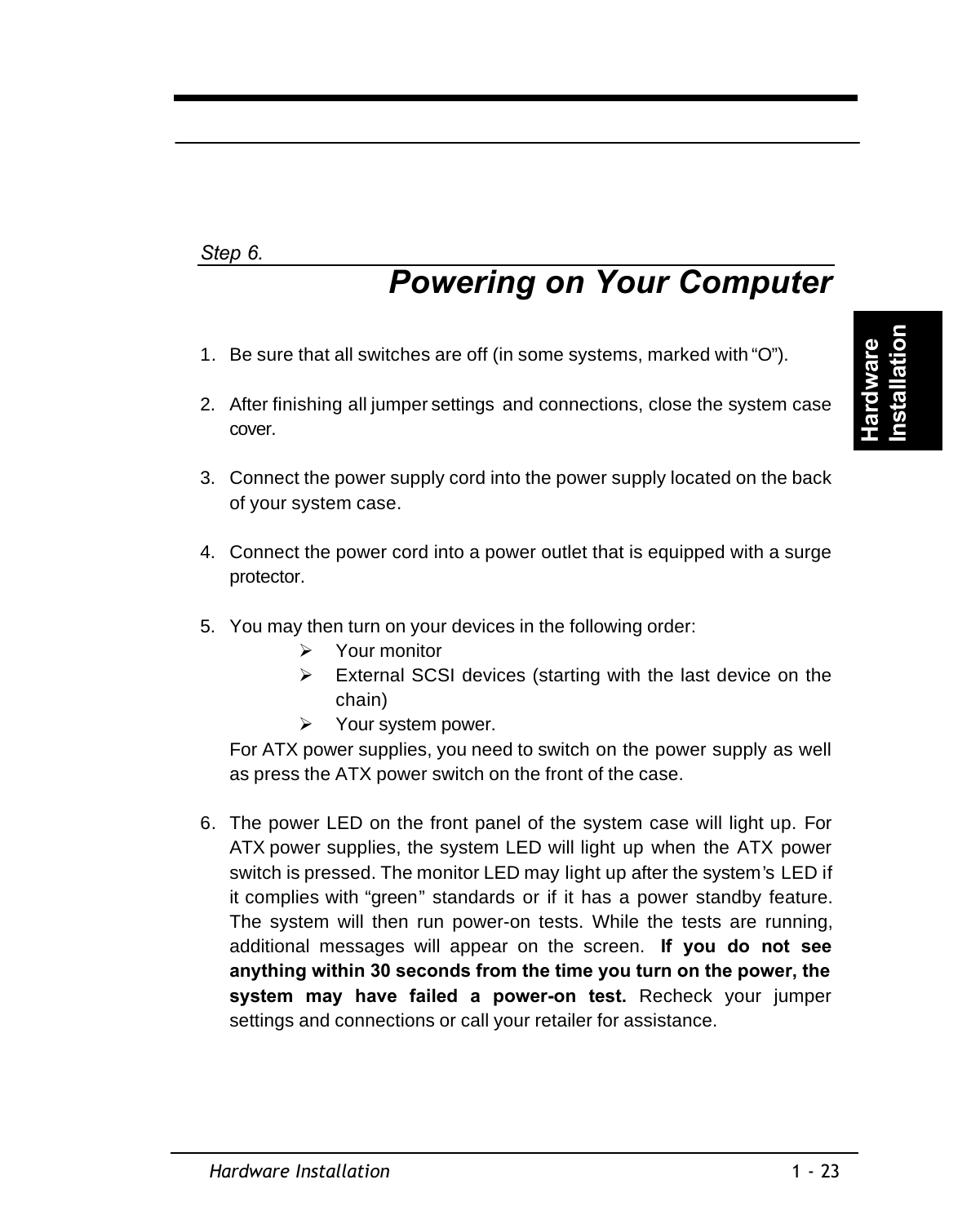7. During power-on, hold down <Delete> to enter BIOS setup. Follow the instructions in the next chapter, **BIOS Setup**.





#### q **Powering Off your computer**

You have to first exit or shut down your operating system before switching off the power switch. For ATX power supplies, you can press the ATX power switch after exiting or shutting down your operating system.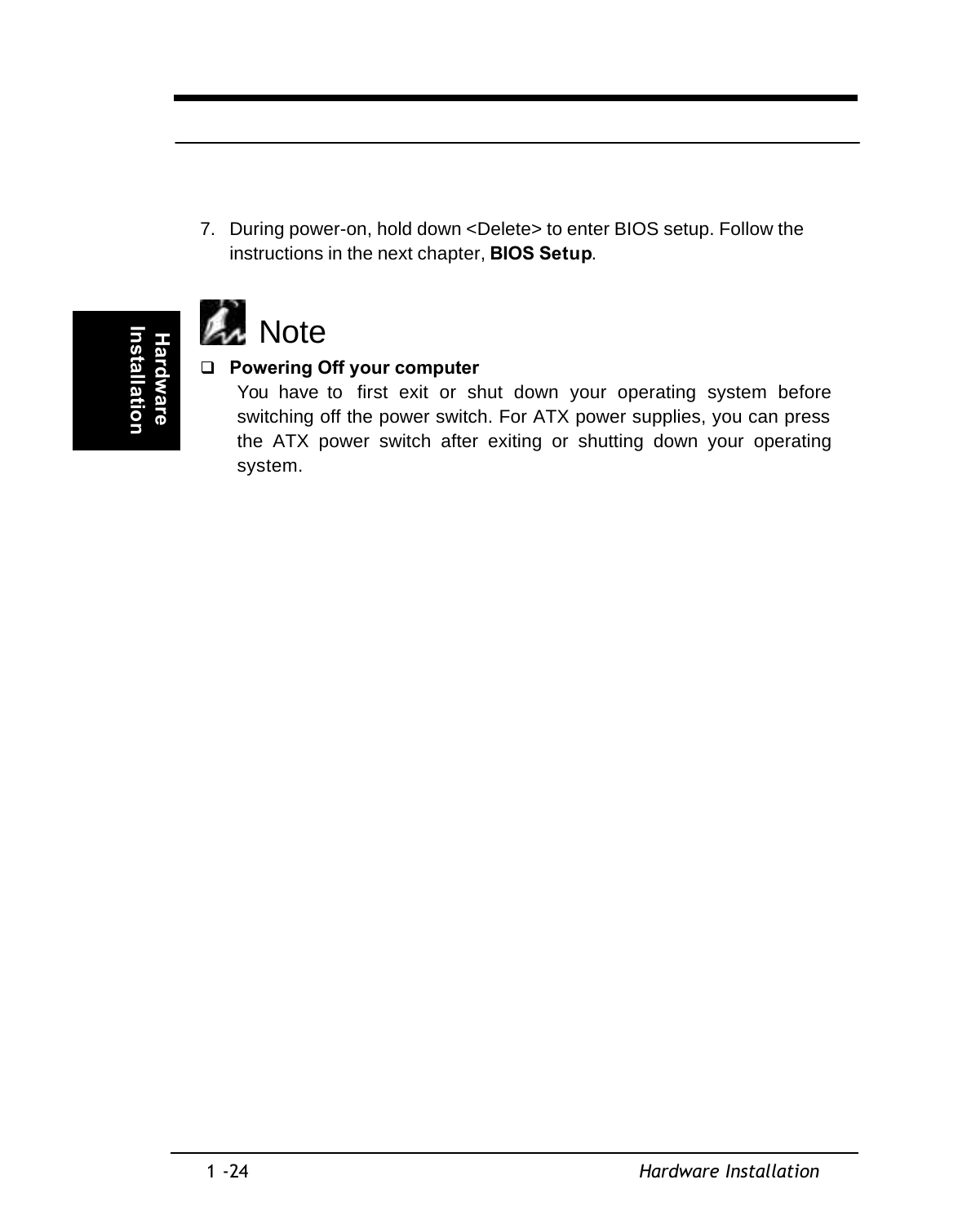## Chapter 2 **BIOS Setup**

This chapter discusses the AWARD™ BIOS Setup program built into the ROM BIOS. The Setup program allows users modifying the basic system configurations according to their requirements. This special information is then stored in battery-backed RAM so that it retains the Setup information when the power is turned off.

The AWARD™ BIOS installed in your computer system's ROM (Read Only Memory) is a custom version of an industry standard BIOS. The BIOS provides critical low-level support for standard devices such as disk drives and serial and parallel ports.

The AWARD™ BIOS has been customized by adding important, but nonstandard, features such as password protection as well as special support for detailed fine-tuning of the chipset controlling the entire system.

The rest of this chapter is intended to guide you through the process of configuring your system using Setup.

## *Starting BIOS Setup*

The AWARD™ BIOS is immediately activated when you power on the computer every time. The BIOS reads the system information contained in the CMOS and begins the process of checking out the system and configuring it. After finishing configuring the whole system, then BIOS will continue to seek an operating system on one of the disks, launch then turn control over to the operating system.

While the BIOS is in control, the Setup program can be activated in one of two ways: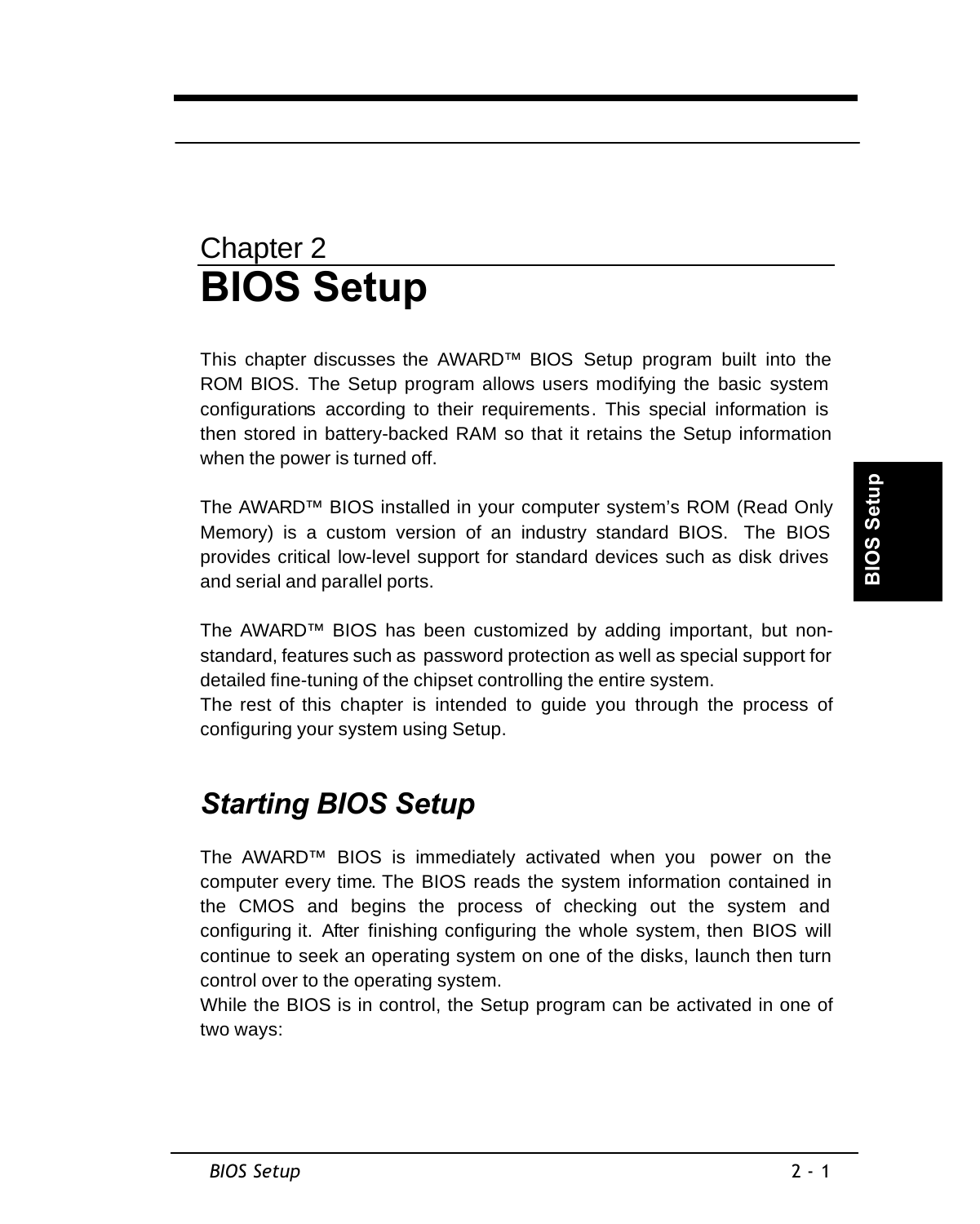1. By pressing the <Del> key when the following message appears briefly at the bottom of the screen during the POST (Power On Self-Test).

#### Press DEL to enter SETUP.

2. By pressing <Del>immediately after switching the system on.

If the message disappears before you respond and you still wish to enter Setup Program , restart the system from state "On" to state "Off" by pressing the "RESET" button on the system case. You may also restart the system by simultaneously pressing <Ctrl>, <Alt>, and <Delete> keys. If you do not press the keys at the correct time and the system does not boot as well, an error message will be displayed and you will again be asked to...

#### PRESS F1 TO CONTINUE, DEL TO ENTER SETUP

## *Using Setup*

In general, you use the arrow keys to highlight items, press <Enter> to select, press <Esc> to quit. The following table provides more details about how to navigate in the Setup program using the keyboard.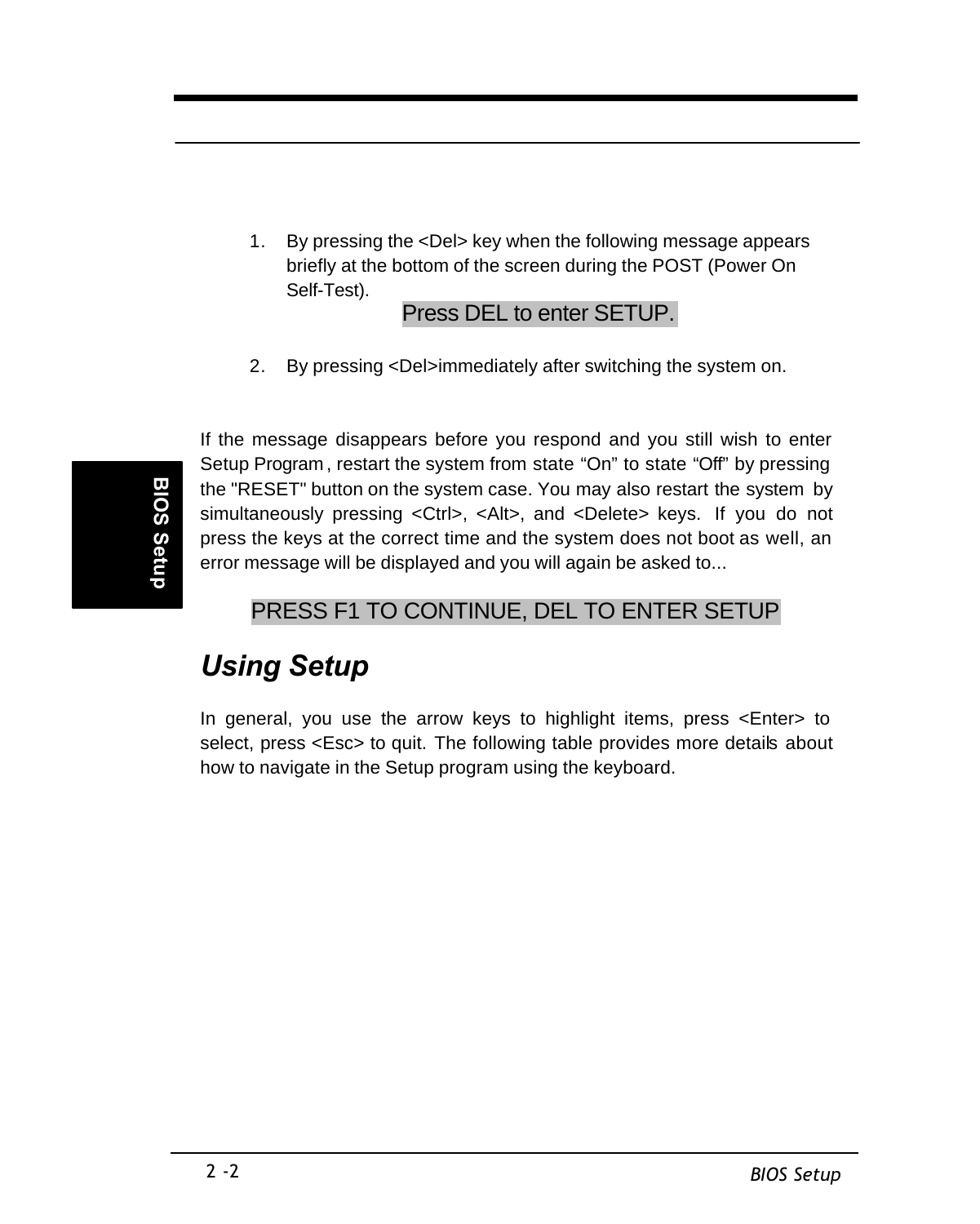| Key                              | Function                                                                                            |  |
|----------------------------------|-----------------------------------------------------------------------------------------------------|--|
| Up Arrow(个) Key                  | Move to the previous item                                                                           |  |
| Down Arrow( $\downarrow$ ) Key   | Move to the next item                                                                               |  |
| Left Arrow( $\leftarrow$ ) Key   | Move to the previous item                                                                           |  |
| Right Arrow( $\rightarrow$ ) Key | Move to the next item                                                                               |  |
| Esc key                          | In the Sub-menu: Exit the sub-menu.                                                                 |  |
|                                  | In the BIOS main category: Quit Without saving<br>changes.                                          |  |
| Enter Key                        | Select the item. A pop-up selection will display<br>on the screen and allows to set the item value. |  |
| PgUp Key                         | Increase the numeric value or make change                                                           |  |
| PgDn Key                         | Decrease the numeric value or make change                                                           |  |
| + Key                            | Increase the numeric value or make change                                                           |  |
| - Key                            | Decrease the numeric value or make change                                                           |  |
| F1 Key                           | General Help on Setup navigation keys. Press<br><f1> key to pop up a small help window that</f1>    |  |
|                                  | describes the appropriate keys to use and the                                                       |  |
|                                  | possible selections for the highlighted item. To                                                    |  |
|                                  | exit the Help Window, press <esc> key or</esc>                                                      |  |
|                                  | <f1> key again.</f1>                                                                                |  |
| F5 Key                           | Load Previous value for this page                                                                   |  |
| F6 Key                           | Load Failsafe Defaults for this page                                                                |  |
| F7 Key                           | Load Optimal Defaults this page                                                                     |  |
| F10 key                          | Save configuration and exit the BIOS Setup<br>Utility                                               |  |

#### **Table 1 Legend Keys**

#### **Navigating through the menu bar**

Use the left and right arrow keys to navigate the menu you want to be in.

#### **To display a sub menu**

Use the arrow keys to move the cursor to the sub menu you want. Then press <Enter>. A ">" pointer marks all sub menus.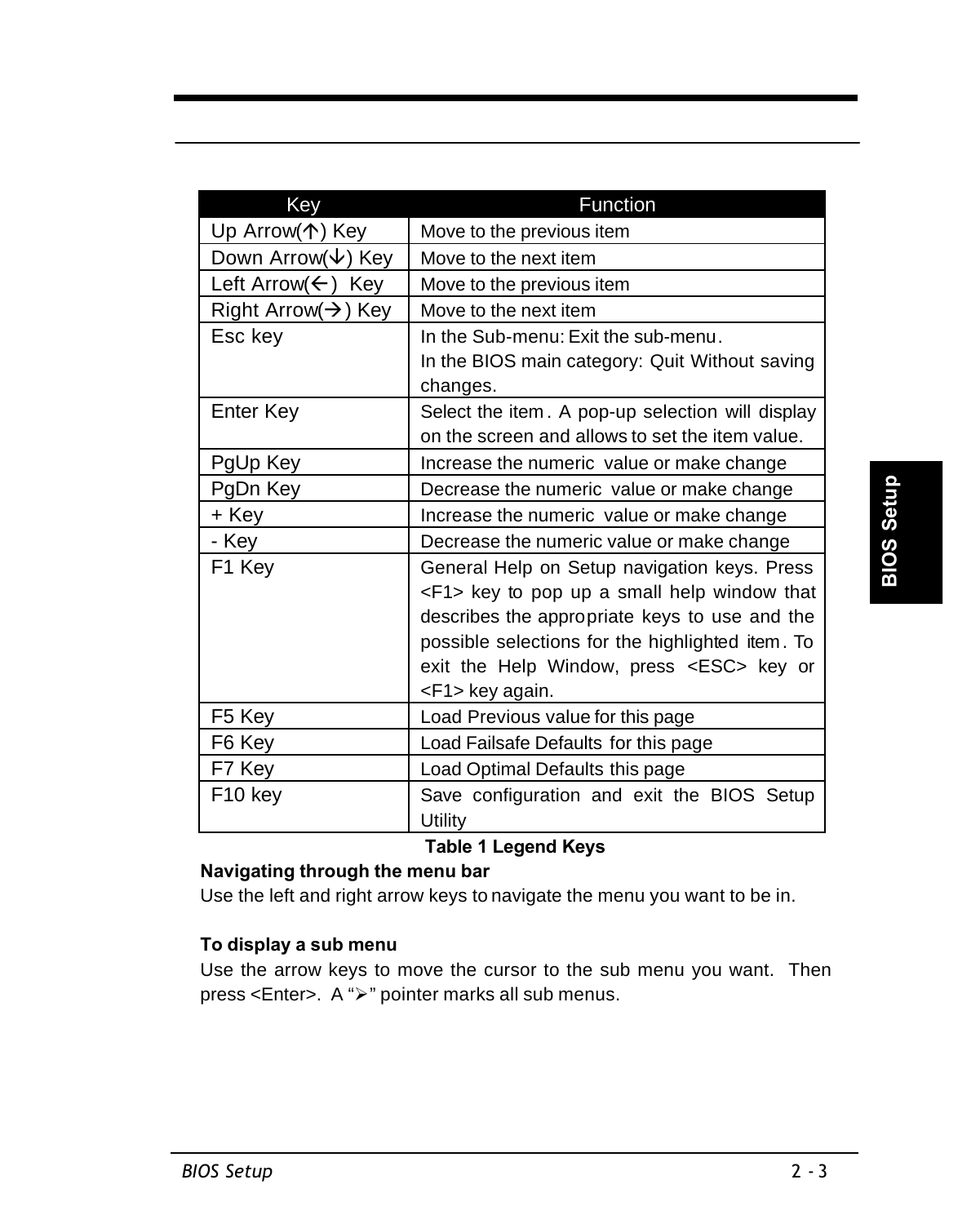## *In Case of Problems*

If, after making and saving system changes with Setup, you discover that your computer no longer is able to boot, the Award™ BIOS supports an override to the CMOS setting, which resets your system to its defaults. The other way is clear the present CMOS information.(Refer to the jumper setting on the page1-2 )

The best advice is to only alter settings, which you thoroughly understand. In the end , we strongly recommend that you avoid making any changes to the chipset defaults. These defaults have been carefully chosen by both Awad™ BIOS and RIOWORKS<sup>™</sup> to provide the maximum performance and reliability of the system. Even a slight change to the chipset setup may also cause potential and unpredictable failure to the system.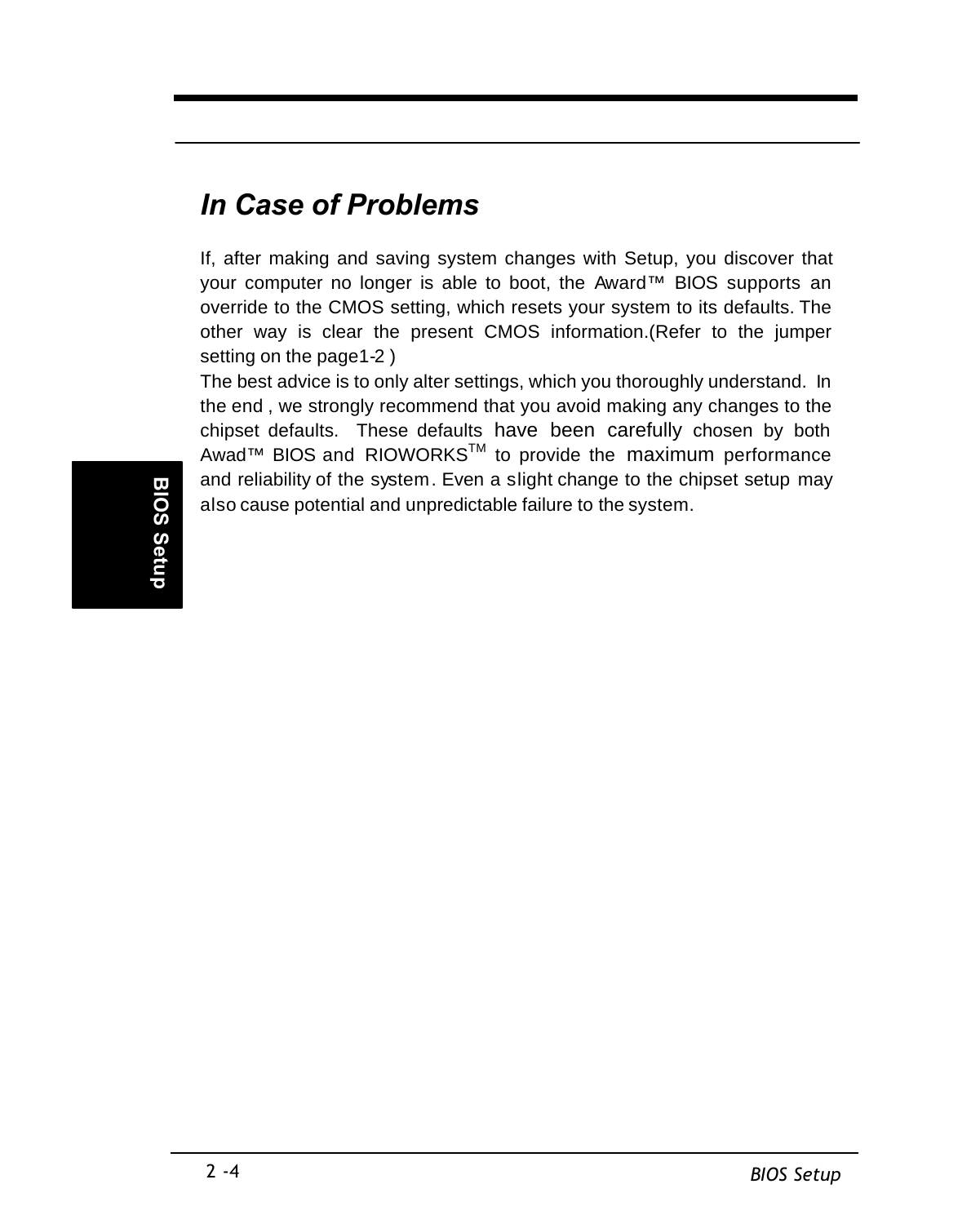#### *Section 1*

## *Setup Categories*

Once you enter the Award™ BIOS CMOS Setup Utility, several setup categories will appear on top of the screen. Each setup category may contain several setup sub-categories or setup items . Use the arrow keys to select a category and press <Enter> key to accept and enter the sub-menu.

| ate omniddio<br>Time (hhimniss)                                                                | 36"   42, 2000                 | Item Help                                                        |
|------------------------------------------------------------------------------------------------|--------------------------------|------------------------------------------------------------------|
| > IDE Primary Master<br>> IDE Primary Slave<br>- IDE Secondary Master<br>F TDE Secondary slave |                                | <b>Henu Level</b><br>Lhange the day, month,<br>wear and century. |
| DI We A<br>DTIVE 8                                                                             | 1:44K, 1:5 In.<br><b>NOTH:</b> |                                                                  |
| video:<br>Halt Un                                                                              | EGA/WiA<br>AH . But heyboard   |                                                                  |
| Base Menacy<br>Esteroid Wester<br>Teta <sup>n Wenter</sup>                                     | GILLE                          |                                                                  |
|                                                                                                |                                |                                                                  |

Note that a brief description of each highlighted selection appears at the bottom of the screen.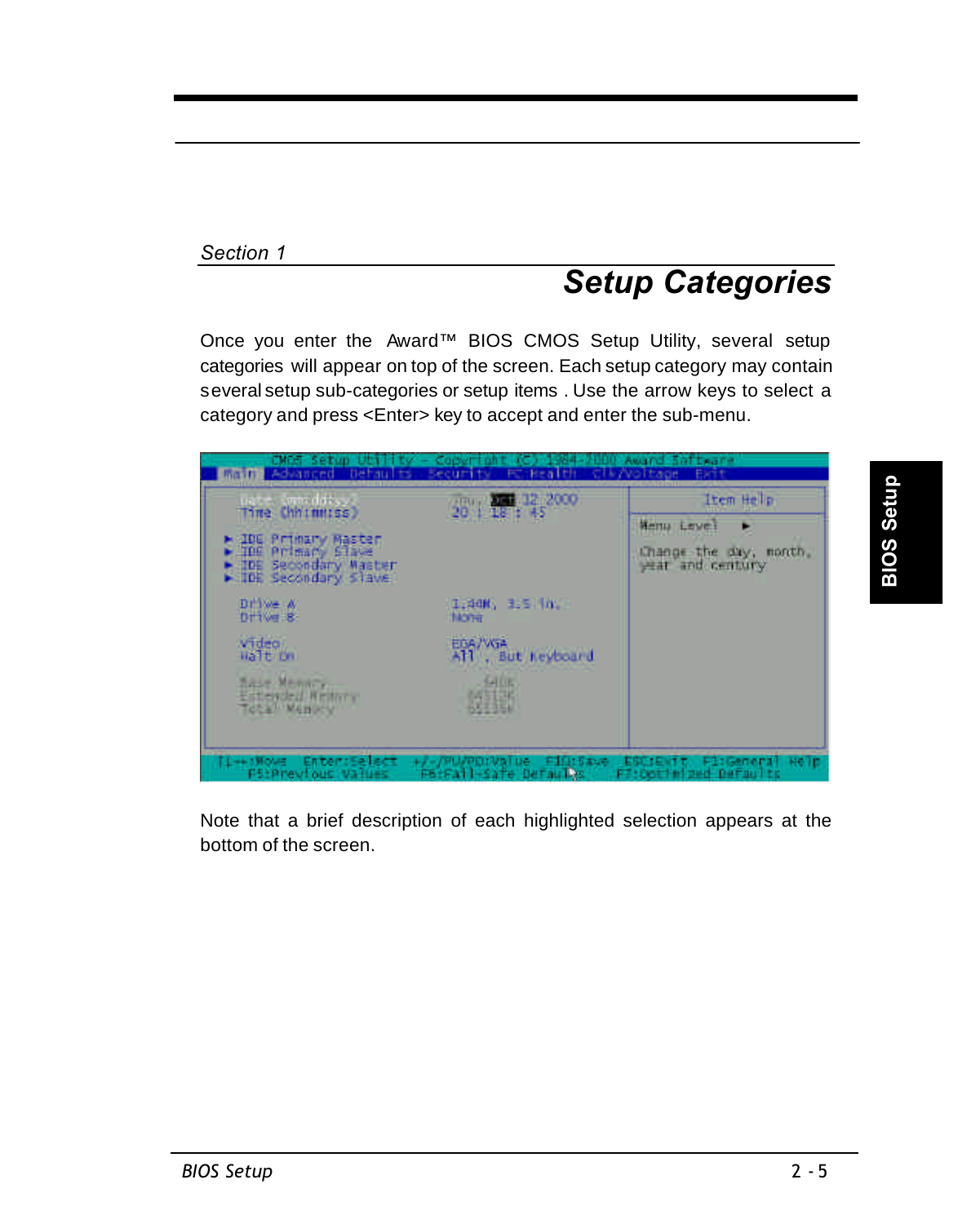## *Setup Items*

The main menu includes the following main setup categories.

**Main** Use this menu for basic system configurations, such as system clock settings , hard disk, video card and error handling. See Section 2 for details.

**Advanced** Use this menu to enable and make changes to the advanced features. This menu provides five options as shown below.

| Advanced<br><b>BIOS Features</b>              | This option allows a user to<br>configure system's boot-up<br>keyboard<br>sequence,<br>operation, shadowing<br>and<br>security and son on. See<br>Section 3 for details. |  |
|-----------------------------------------------|--------------------------------------------------------------------------------------------------------------------------------------------------------------------------|--|
| Advanced<br><b>Chipset</b><br><b>Features</b> | This option allows a user to<br>configure your system based<br>on some specific features of<br>built-in chipset. See Section 3<br>for details.                           |  |
| Integrated<br><b>Peripherals</b>              | This option allows a<br>user<br>configuring onboard<br>I/O<br>device. See Section 3 for<br>details                                                                       |  |
| <b>Power</b><br>Management<br>Setup           | This option allows a user<br>setting the power saving<br>mode of the peripherals. See<br>Section 3 for details                                                           |  |
| <b>PnP/PCI</b><br><b>Configurations</b>       | This option allows a user<br>configuring PCI/ Plug and<br>Play PCI devices. See Section<br>3 for details                                                                 |  |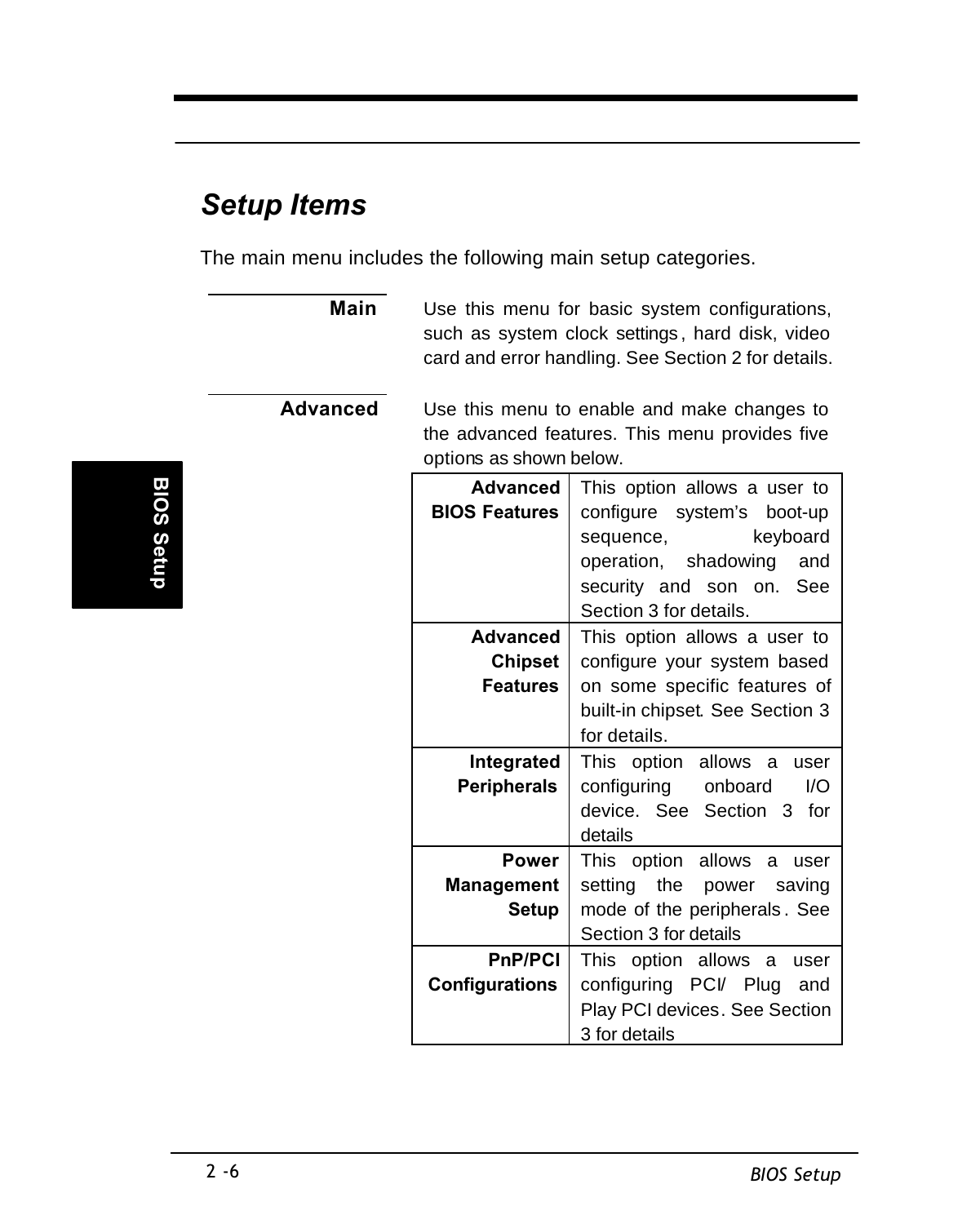| <b>Defaults</b>    | Use this option to load BIOS default values that<br>are factory settings for optimal performance or<br>minimal/stable performance system operations.<br>See Section 4 for details |
|--------------------|-----------------------------------------------------------------------------------------------------------------------------------------------------------------------------------|
| <b>Security</b>    | Use this option to set the system security by<br>using passwords. See Section 5 for details                                                                                       |
| <b>PC Health</b>   | This option allows a user monitoring his CPU,<br>system temperature, fan speed and the voltage of<br>other components. See Section 6 for details.                                 |
| <b>CLK/Voltage</b> | This option allows a user setting the front Side<br>Bus frequency and ratio of CPU. See Section 7<br>for details.                                                                 |

**Exit** This option allows a user set if the CMOS data is replaced by new setup value. See Section 8 for details.

| Save & Exit<br><b>Setup</b>   | Stores the all present setting<br>values a user made in this time<br>into CMOS.               |  |
|-------------------------------|-----------------------------------------------------------------------------------------------|--|
| Exit Without<br><b>Saving</b> | Continue to use previous<br>CMOS setup values without<br>making any change and exit<br>setup. |  |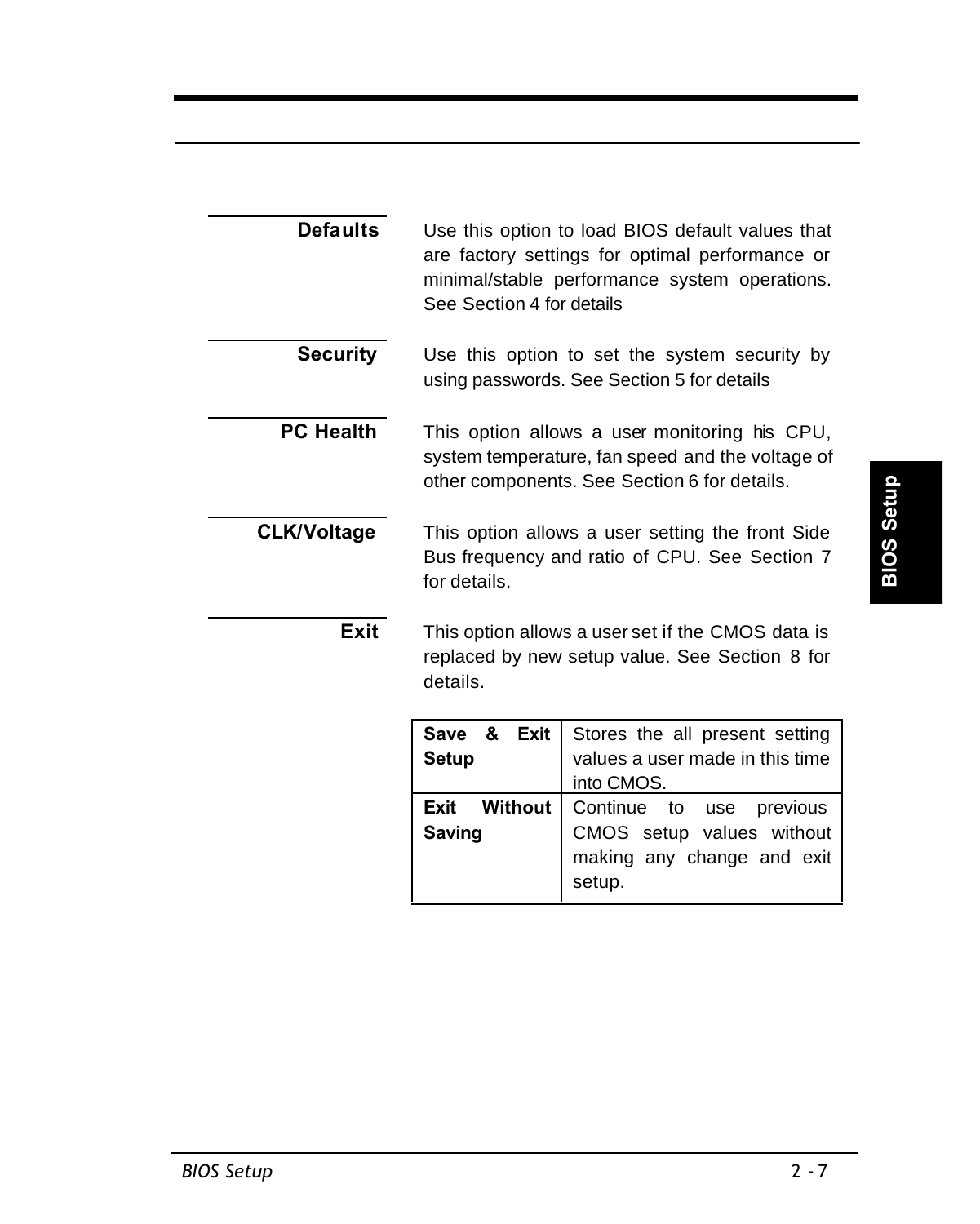#### *Section 2*

## *Main Menu*

The <Main> menu will allow a user configuring some basic system hardware, system clock, video type and error handling. Each sub-category may include more than one setup items. Use the arrow keys to highlight the item and then use the <Enter> keys to select the value you want in each item.



| ltem        | <b>Options</b> | <b>Description</b>            |
|-------------|----------------|-------------------------------|
| <b>Date</b> | MM:DD:YY       | Set the system date. Note     |
|             |                | that the "Day" automatically  |
|             |                | update after you set this     |
|             |                | value.                        |
| <b>Time</b> | HH:MM:SS       | Set the system time. Note     |
|             |                | that the "Time" automatically |
|             |                | update after you set this     |
|             |                | value.                        |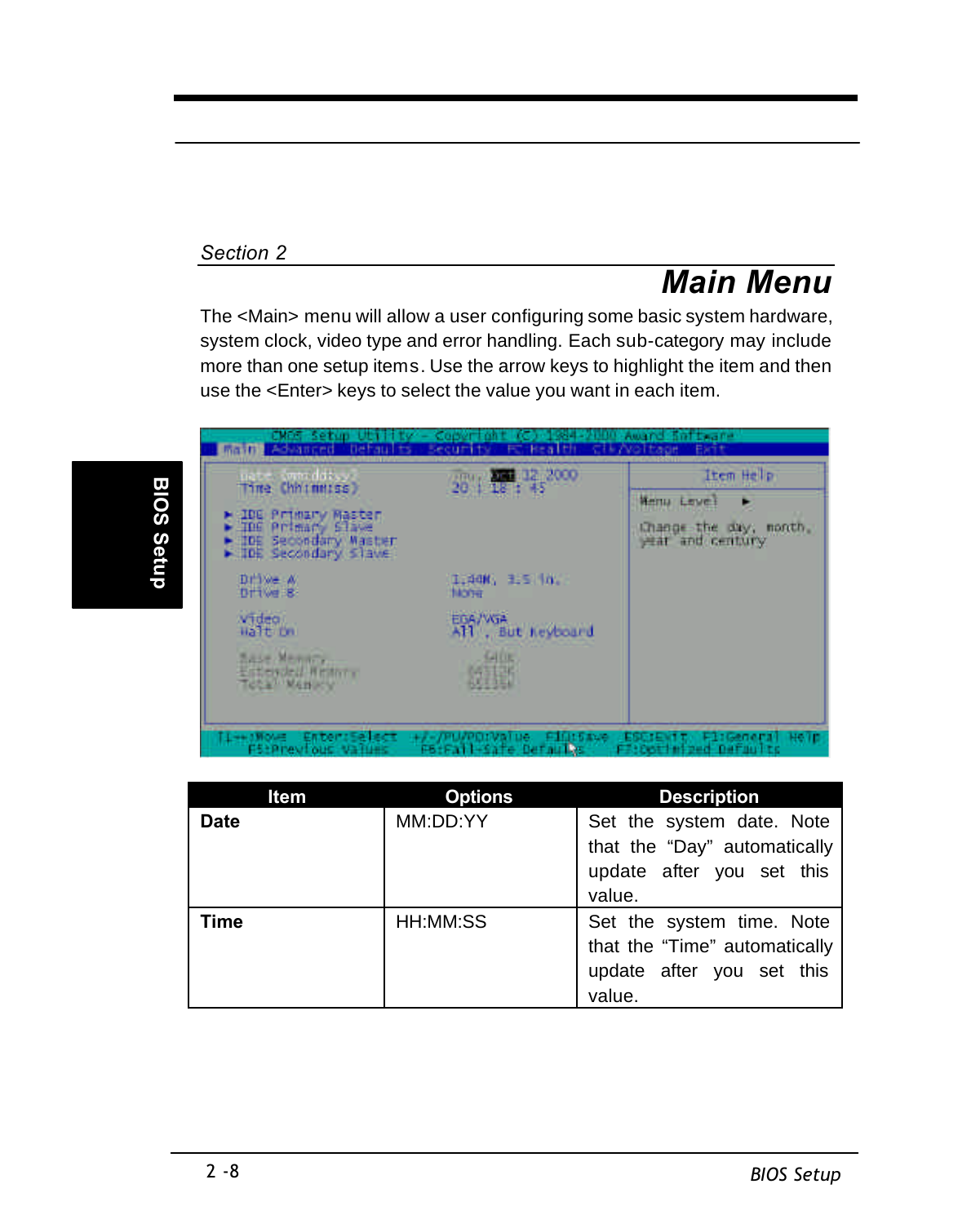| <b>IDE</b>                         | Auto                | Press <pgup> or <pgdn></pgdn></pgup> |  |
|------------------------------------|---------------------|--------------------------------------|--|
|                                    |                     |                                      |  |
| <b>Primary/Secondary</b><br>Manual |                     | key to select. Press <enter></enter> |  |
| Master/Slave                       | None                | to enter sub-menu                    |  |
| Drive A/B                          | None                | Select the type of floppy disk       |  |
|                                    | 360K, 5.25 in       | drive installed in your system       |  |
|                                    | 720K, 3.5 in        |                                      |  |
|                                    | 1.2M, 3.5 in        |                                      |  |
|                                    | 1.44M, 3.5 in       |                                      |  |
|                                    | 2.88, 3.5 in        |                                      |  |
| Video                              | EGA/VGA (Default)   | Select<br>the type<br>Video<br>οf    |  |
|                                    | CGA 40              | device<br>installed<br>your<br>in.   |  |
|                                    | CGA 80              | system.                              |  |
|                                    | Mono                |                                      |  |
| <b>Halt On</b>                     | All Errors          | This option allows a user to         |  |
|                                    | No Errors           | set if enable the control of         |  |
|                                    | All, But Keyboard   | system stops in case of the          |  |
|                                    | All, But diskette   | Power-On Self Test (POST)            |  |
|                                    | All, But Disk/Key   | Error                                |  |
| <b>Base</b><br>Memory/             | Display information |                                      |  |
| <b>Extended</b><br>Memory/         | only                |                                      |  |
| <b>Total Memory</b>                |                     |                                      |  |

| <b>IDE Primary Master</b>                |                      | Item Help                                                 |
|------------------------------------------|----------------------|-----------------------------------------------------------|
| The HOS Astropeinetian                   | <b>Arana Artisti</b> | Henu Level<br>⊷                                           |
| <b>IDE Primary Master</b><br>Access Mode | <b>ALLTO</b><br>Auto | To auto-detect the<br>WCO's size, head on<br>this channel |
| CIUIALTEV.                               | 0.91E                |                                                           |
| CVI HOH                                  | 8                    |                                                           |
| 167311<br><b>Hzcours</b>                 |                      |                                                           |
| Landing <b>Enne</b><br>Seiter C          | $\frac{0}{n}$        |                                                           |
|                                          |                      |                                                           |
|                                          |                      |                                                           |
|                                          |                      |                                                           |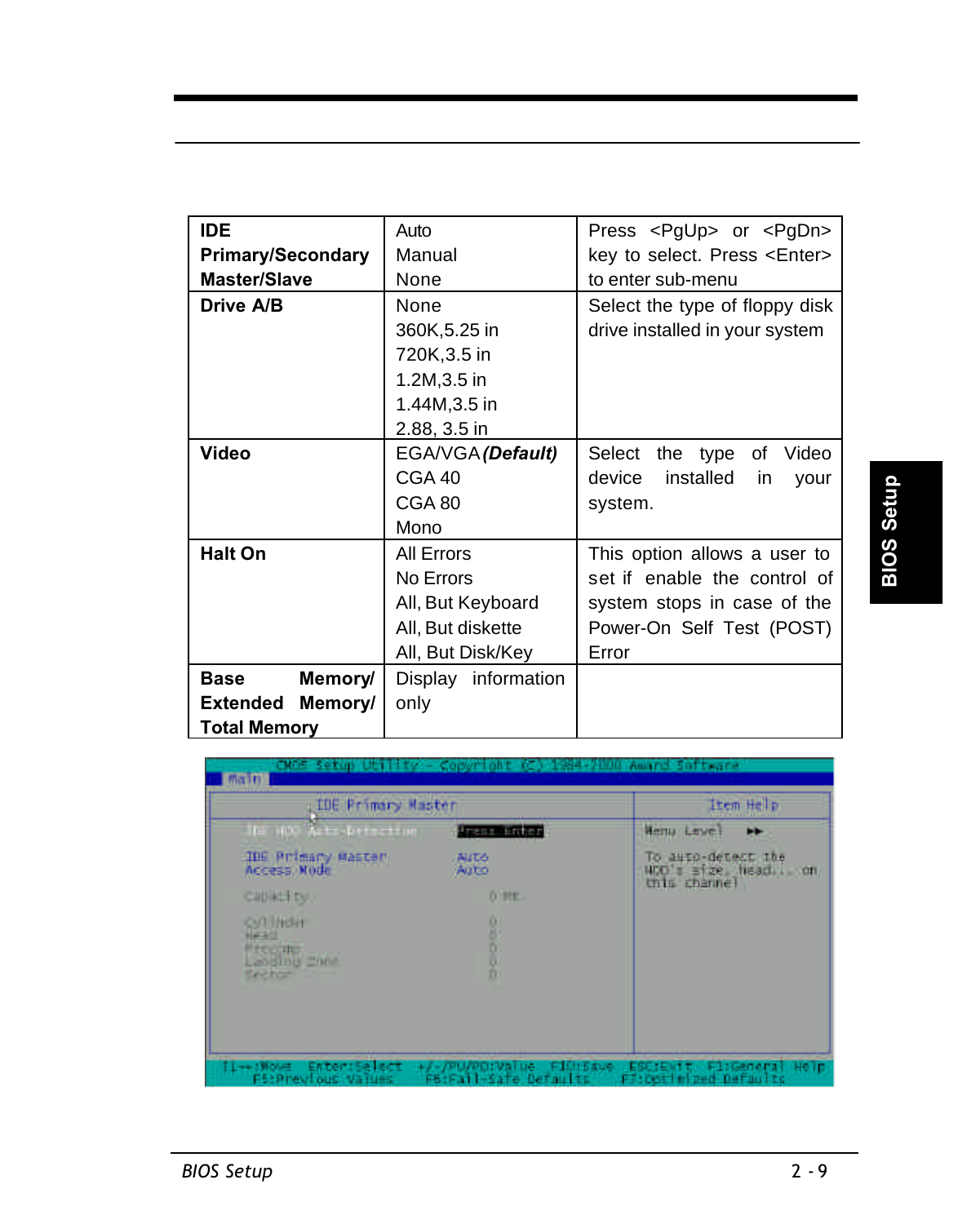|                   | Item                              | <b>Selection</b>        | <b>Descriptions</b>                                         |
|-------------------|-----------------------------------|-------------------------|-------------------------------------------------------------|
|                   | <b>HDD</b><br><b>IDE</b><br>Auto- |                         | Press the <enter> key to let</enter>                        |
|                   | <b>Detection</b>                  |                         | BIOS auto-detect the type                                   |
|                   |                                   |                         | and capacity of the hard disk                               |
|                   |                                   |                         | in this channel.                                            |
|                   | <b>IDE</b>                        | Auto (Default)          | If select "Manual", system                                  |
|                   | <b>Primary/Secondary</b>          | Manual                  | will fill in all remaining fields                           |
|                   | <b>Master/Slave</b>               | None                    | cylinder,<br>such<br>type,<br>as                            |
|                   |                                   |                         | head, landing<br>Precomp,<br>zone If the item "Auto" is     |
|                   |                                   |                         | set, only the access mode                                   |
|                   |                                   |                         | can be set manually and                                     |
|                   |                                   |                         | other will remain "0". "None"                               |
|                   |                                   |                         | means no any ATAPI and                                      |
| <b>BIOS Setup</b> |                                   |                         | IDE hard disk device is in the                              |
|                   |                                   |                         | channel.                                                    |
|                   | <b>Access Mode</b>                | <b>CHS</b>              | Mode "CHS" if for IDE hard                                  |
|                   |                                   | <b>LBA</b>              | disk is smaller than 528MB;                                 |
|                   |                                   | Large<br>Auto (Default) | Mode "LBA" is for IDE hard<br>528MB<br>that<br>disk<br>over |
|                   |                                   |                         | the function<br>οf<br>supports                              |
|                   |                                   |                         | Logical Block Addressing                                    |
|                   |                                   |                         | (LBA); Mode "Large" is for                                  |
|                   |                                   |                         | IDE hard disk over 528MB                                    |
|                   |                                   |                         | that does not support LBA                                   |
|                   |                                   |                         | and uncommon. It can be                                     |
|                   |                                   |                         | only used with MS-DOS.                                      |
|                   |                                   |                         | If operating system is SCO                                  |
|                   |                                   |                         | UNIX, the mode need to set                                  |
|                   |                                   |                         | to "Normal".                                                |
|                   | Capacity                          |                         | The capacity of hard disk in                                |
|                   |                                   |                         | this channel. Please refer to                               |
|                   |                                   |                         | the document of the hard                                    |
|                   |                                   |                         | disk in this channel.                                       |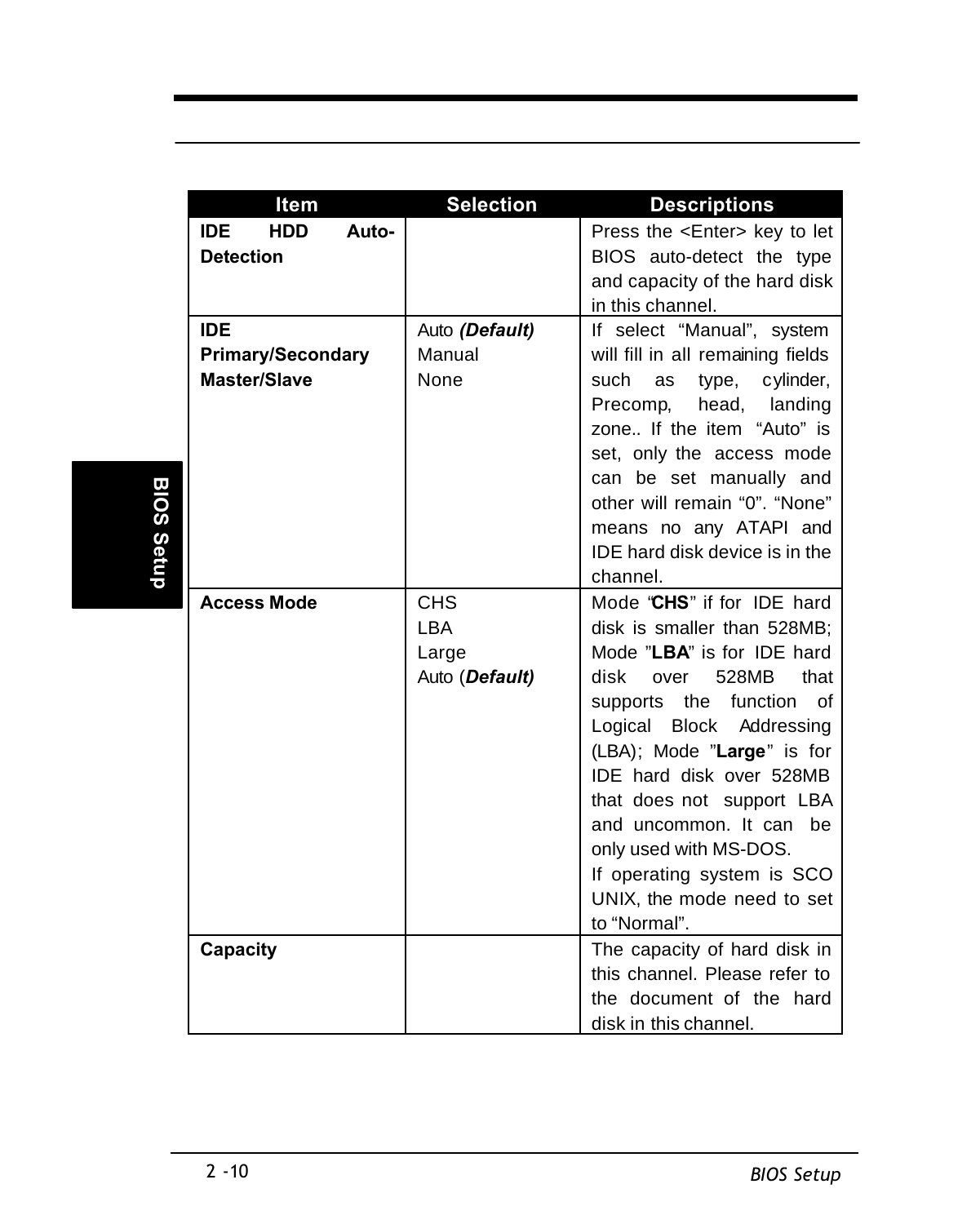| Cylinder            | $Min=0$   | Set the number of cylinders  |
|---------------------|-----------|------------------------------|
|                     | Max=65535 | for the hard disk. Please    |
|                     |           | refer to the document of the |
|                     |           | hard disk in this channel.   |
| Head                | $Min=0$   | Set the number of read/write |
|                     | $Max=255$ | heads. Please refer to the   |
|                     |           | document of the hard disk in |
|                     |           | this channel.                |
| <b>Precomp</b>      | $Min=0$   | Please refer to the document |
|                     | Max=65535 | of the hard disk in this     |
|                     |           | channel.                     |
| <b>Landing Zone</b> | $Min=0$   | Set the number of landing    |
|                     | Max=65535 | zone. Please refer to the    |
|                     |           | document of the hard disk in |
|                     |           | this channel.                |
| <b>Sector</b>       | $Min=0$   | Number of sectors per track. |
|                     | $Max=255$ | Please refer to the document |
|                     |           | of the hard disk in this     |
|                     |           | channel.                     |



□ This option may only need to re-setup when installing a new hardware in your computer or losing the system configurations of CMOS because of unpredictable events. If the motherboard is installed in the working system, a user will not need to configure data in this option again.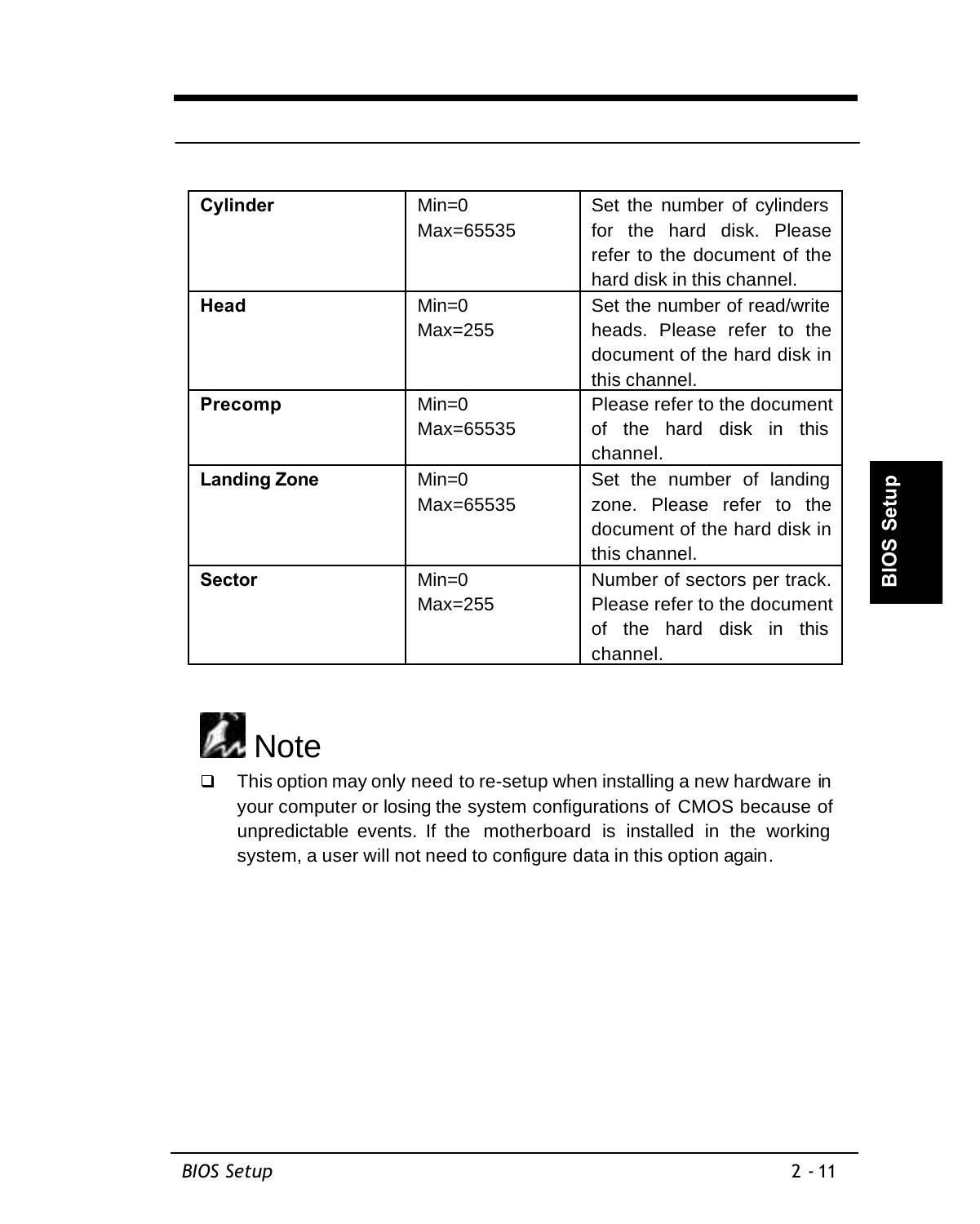#### *Section 3*

## *Advanced Menu*

This section " Advanced: will be divided by five sub-menus.

- q *Advanced BIOS Features*
- q *Advanced Chipset Features*
- q *Integrated Peripherals*
- q *Power Management Setup*
- q *PnP/ PCI Configurations*

# BIOS Setup **BIOS Setup**

## *3-1:Advancd BIOS Features*

With this section, allows a user to configure your system for basic operation. A user can change the system's default boot-up sequence, keyboard operation, shadowing and security, and so on.

| смол ветир од<br><b>Advanced</b>                                                                                                                                                                                                                                                                                                                                                                                                                                                                                                                                                           | <b>Ministra 2011 Factor</b>                                                                                                                                                                                                                                                      |
|--------------------------------------------------------------------------------------------------------------------------------------------------------------------------------------------------------------------------------------------------------------------------------------------------------------------------------------------------------------------------------------------------------------------------------------------------------------------------------------------------------------------------------------------------------------------------------------------|----------------------------------------------------------------------------------------------------------------------------------------------------------------------------------------------------------------------------------------------------------------------------------|
| Advanced BIOS Features                                                                                                                                                                                                                                                                                                                                                                                                                                                                                                                                                                     | Item Help                                                                                                                                                                                                                                                                        |
| изар на<br><b>WILL WEIGHT</b><br>CPU Internal Cagne<br>Enabled<br>External Cache<br>Enabled<br>Enablied<br>CPU L2 Cathe RCC Checking<br>Enabled<br>Processor Number Feature<br>Ouick Power On Self Test<br>Disabled.<br>Floppy<br>First Boot Device<br>Second Boot Device<br><b>EDIRENT</b><br><b>HIGH</b><br>Third Boot Device<br>Enabled<br>Boot Other Device<br><b>Disabled</b><br>Swap Floppy Drive<br>Enabled<br>Boot Le Floppy Seek<br>Broot Up NumLock Status<br>τw<br>Gate A20 Option<br><b>Biorma</b><br>Typematic Rate Setting<br>Disabled<br>( ) Dematic Rate (Carrillow)<br>45 | Henu Level<br><b>NITOWE VON CO/CRODEE</b><br>the VIRUS warning<br>feature for ICE hand<br>Disk boot sector<br>protection I I I<br>function is unabled<br>and consone attempt to<br>write data into this<br>area  6303 will show<br>a worning nessage on<br>street and alarm been |
| Гіннайома Елтегабедест нунулчударылы ғіратқың Босашылт, ғізбелегі нетр<br>F5:Fall-Safe Defaults<br>F51Previous Values                                                                                                                                                                                                                                                                                                                                                                                                                                                                      | FRICKTHING DATAUTIC                                                                                                                                                                                                                                                              |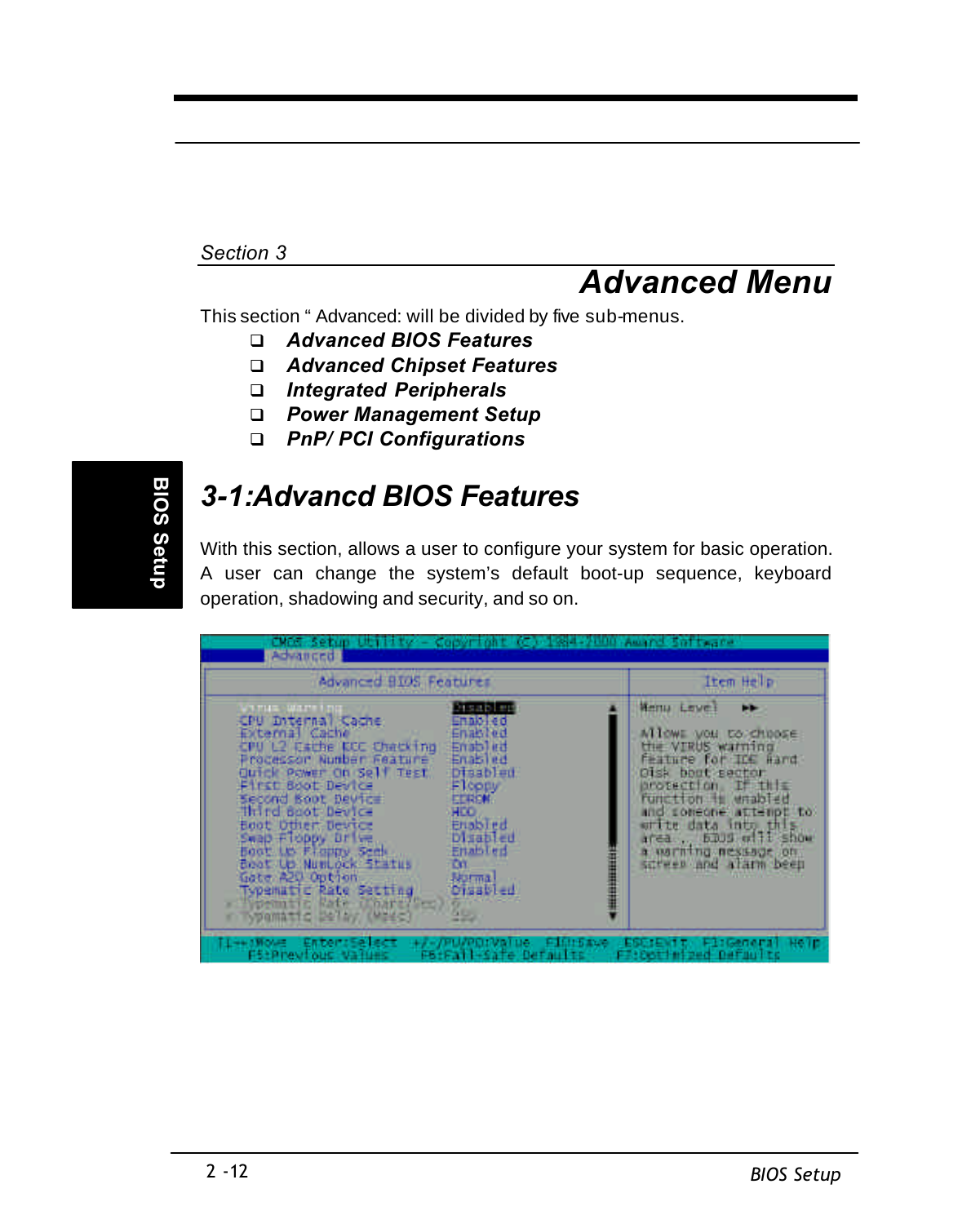| <b>Virus Warning</b> |                                                           | This option allows a user to choose the Virus Warning |
|----------------------|-----------------------------------------------------------|-------------------------------------------------------|
|                      | feature for IDE hard disk boot sector protection. If this |                                                       |
|                      |                                                           | function is enabled and someone/program attends to    |
|                      |                                                           | write data into this area, BIOS will show a warning   |
|                      |                                                           | message on the screen and alarm beep.                 |
|                      | Enabled                                                   | automatically<br>Activates<br>when                    |
|                      |                                                           | the system boots up causing a                         |
|                      |                                                           | warning<br>message to appear                          |
|                      |                                                           | when anything attempts<br>to                          |
|                      |                                                           | access the boot sector or hard                        |
|                      |                                                           | disk or hard disk partition table.                    |
|                      | Disabled (Default)                                        | Warning<br>No.<br>will<br>message                     |
|                      |                                                           | appear when anything attempts                         |
|                      |                                                           | to access the boot sector or                          |
|                      | hard disk partition table.                                |                                                       |
|                      |                                                           |                                                       |
| <b>CPU Internal</b>  | This option sets the type of caching algorithm used by    |                                                       |
| Cache                | the L1 internal cache memory.                             |                                                       |
|                      | The choices: Enabled (Default), Disabled                  |                                                       |
|                      |                                                           |                                                       |
| <b>External</b>      | This option allows a user enabling the secondary          |                                                       |
| Cache                | cache. Disabling this option will slows down the          |                                                       |
|                      | system speed. Therefore, RIOWORKS recommend               |                                                       |
|                      |                                                           |                                                       |
|                      | that<br>leave<br>vou                                      | enabled<br>it<br>unless<br>you<br>are                 |
|                      | troubleshooting a problem.                                |                                                       |
|                      |                                                           | The choices: Enabled (Default), Disabled              |
| CPU L <sub>2</sub>   |                                                           |                                                       |
| <b>Cache ECC</b>     | Cache ECC Checking.                                       | This option allows you to enable/Disable CPU L2       |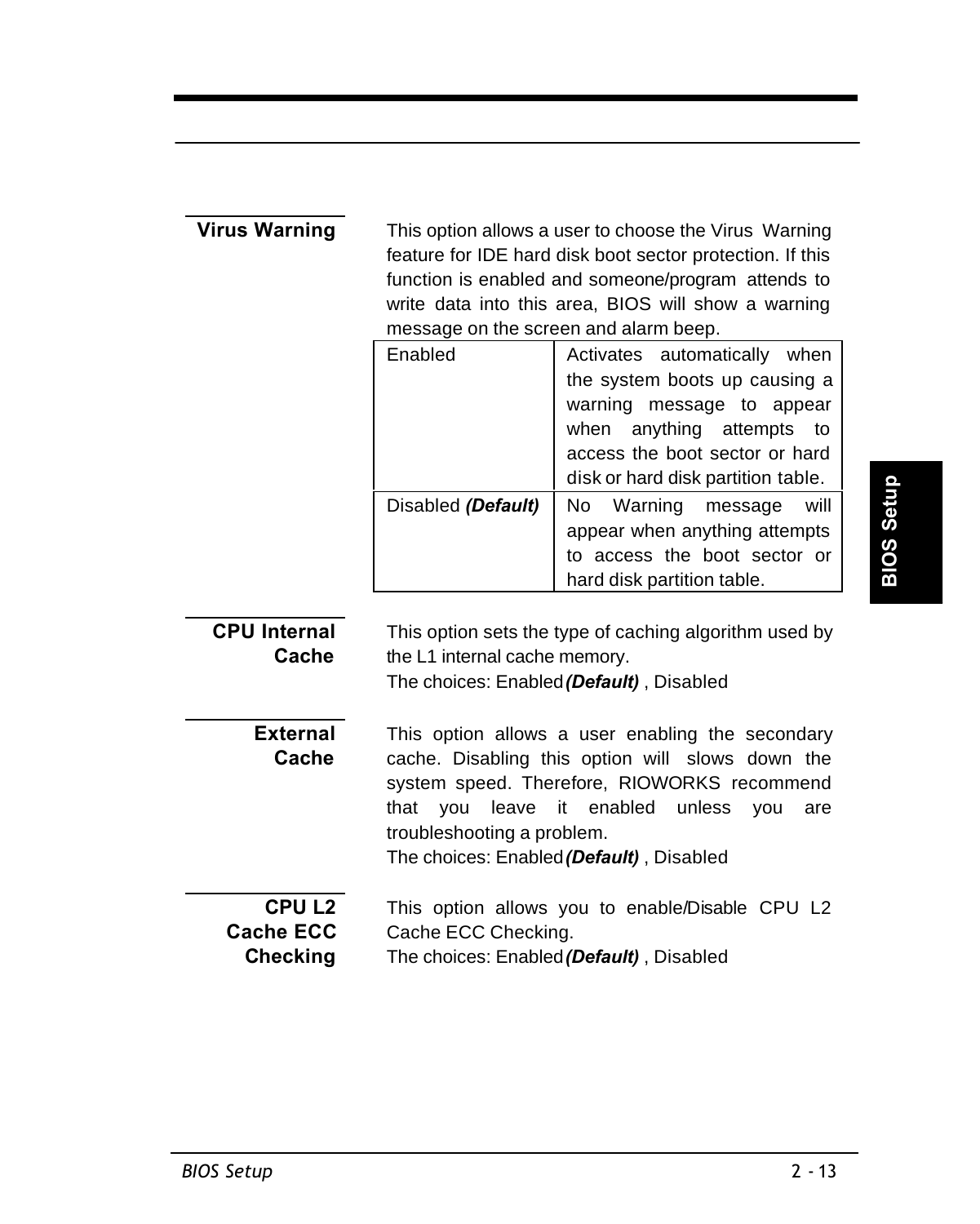|            | <b>Processor</b><br><b>Number</b><br><b>Feature</b><br><b>Quick Power</b><br><b>On Self Test</b> | This option allows a user to set whether enable the<br>display of processor number if using PIII CPU<br>The choices: Enabled, Disabled(Default)<br>Set this option to "Enabled" to instruct BIOS to boot<br>quickly when the computer is powered on<br>The choices: Enabled (Default), Disabled                                                                                                                                                                                                                                                                                                                                                                                                                                                                                                                                                                                                                                                                                   |  |  |
|------------|--------------------------------------------------------------------------------------------------|-----------------------------------------------------------------------------------------------------------------------------------------------------------------------------------------------------------------------------------------------------------------------------------------------------------------------------------------------------------------------------------------------------------------------------------------------------------------------------------------------------------------------------------------------------------------------------------------------------------------------------------------------------------------------------------------------------------------------------------------------------------------------------------------------------------------------------------------------------------------------------------------------------------------------------------------------------------------------------------|--|--|
| BIOS Setup | First/Second/<br><b>Third Boot</b><br><b>Device</b>                                              | This field determines which device the system looks<br>first/second/third during booting system up. If the first<br>device is not a bootable device, system will seek for<br>next one.<br>The choices for 1 <sup>st</sup> Boot device: Floppy(Default),<br>LS120, HDD, SCSI, CDROM, ZIP100, LAN, Disabled.<br>The choices for 2 <sup>nd</sup> Boot device: Floppy, LS120,<br>HDD, SCSI, CDROM(Default), ZIP100, LAN,<br><b>Disabled</b><br>The choices for $3^{rd}$ Boot device: Floppy, LS120,<br>HDD (Default), SCSI, CDROM, ZIP100, LAN,<br>Disabled<br>Set this option to "Yes" to instruct BIOS to attempt to<br>boot from any other drive in the system if it cannot find<br>a boot drive among the 1 <sup>st</sup> Boot Device, 2 <sup>nd</sup> Boot<br>Device, and 3 <sup>rd</sup> Boot Device options.<br>The choices: Enabled (Default), Disabled<br>Set this option "Enabled" to permit drives A: and B: to<br>be swapped.<br>The choices: Enabled, Disabled (Default) |  |  |
|            | <b>Boot Other</b><br><b>Device</b>                                                               |                                                                                                                                                                                                                                                                                                                                                                                                                                                                                                                                                                                                                                                                                                                                                                                                                                                                                                                                                                                   |  |  |
|            | <b>Swap Floppy</b><br><b>Drive</b>                                                               |                                                                                                                                                                                                                                                                                                                                                                                                                                                                                                                                                                                                                                                                                                                                                                                                                                                                                                                                                                                   |  |  |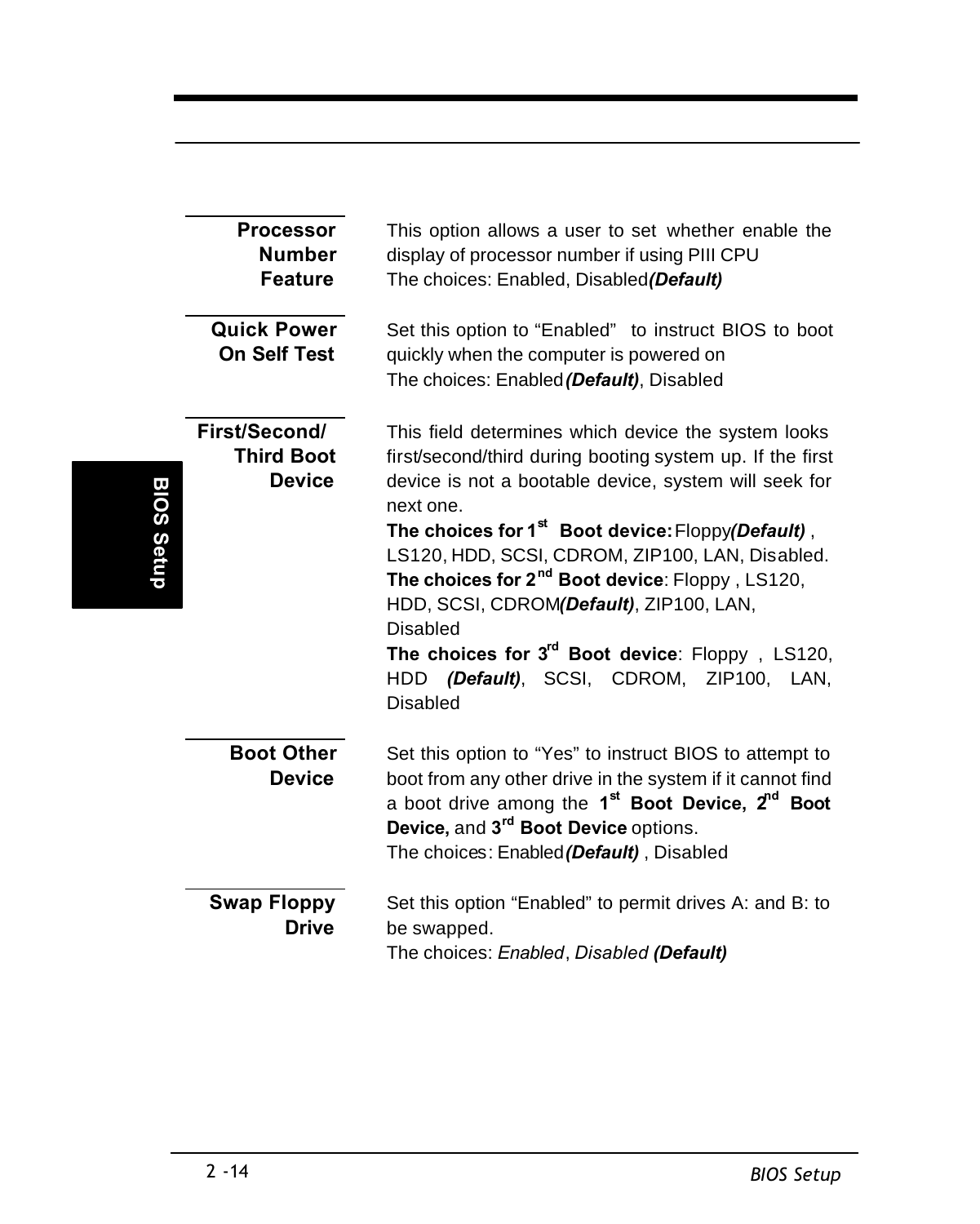| <b>Boot Up</b><br><b>Floppy Seek</b>         | Set this option "Enabled" to specify that floppy drive A:<br>will perform a Seek operation at system boot.<br>The choices: Disabled, Enabled (Default)                                      |  |  |
|----------------------------------------------|---------------------------------------------------------------------------------------------------------------------------------------------------------------------------------------------|--|--|
| Boot Up<br><b>NumLock</b><br><b>Status</b>   | Set this option "On" to turn the Num Lock key On at<br>system boot.<br>The choices: On (Default), Off.                                                                                      |  |  |
| Gate A20<br><b>Option</b>                    | Select if the chipset or keyboard controller should<br>control Gate A20                                                                                                                     |  |  |
|                                              | Normal<br>A pin in the keyboard controller<br>(Default)<br>controls Gate A20                                                                                                                |  |  |
|                                              | Fast<br>Let Chipset control Gate A20.                                                                                                                                                       |  |  |
| <b>Typematic</b><br>Rating<br><b>Setting</b> | Key strokes repeat at a rate determined by the<br>keyboard controller. When enabled, the typematic<br>rate and typematic delay can be selected.<br>The choice: Enabled, Disabled (Default). |  |  |
| <b>Typematic</b><br>Rate<br>(Chars/Sec)      | Sets the number of times a second to repeat a key<br>stroke when you hold the key down.<br>The choice: 6 (Default), 8, 10, 12, 15, 20, 24, 30.                                              |  |  |
| <b>Typematic</b><br>Delay (Msec)             | Sets the delay time after the key is held down before it<br>begins to repeat the keystroke.<br>The choice: 250(Default), 500, 750, 1000.                                                    |  |  |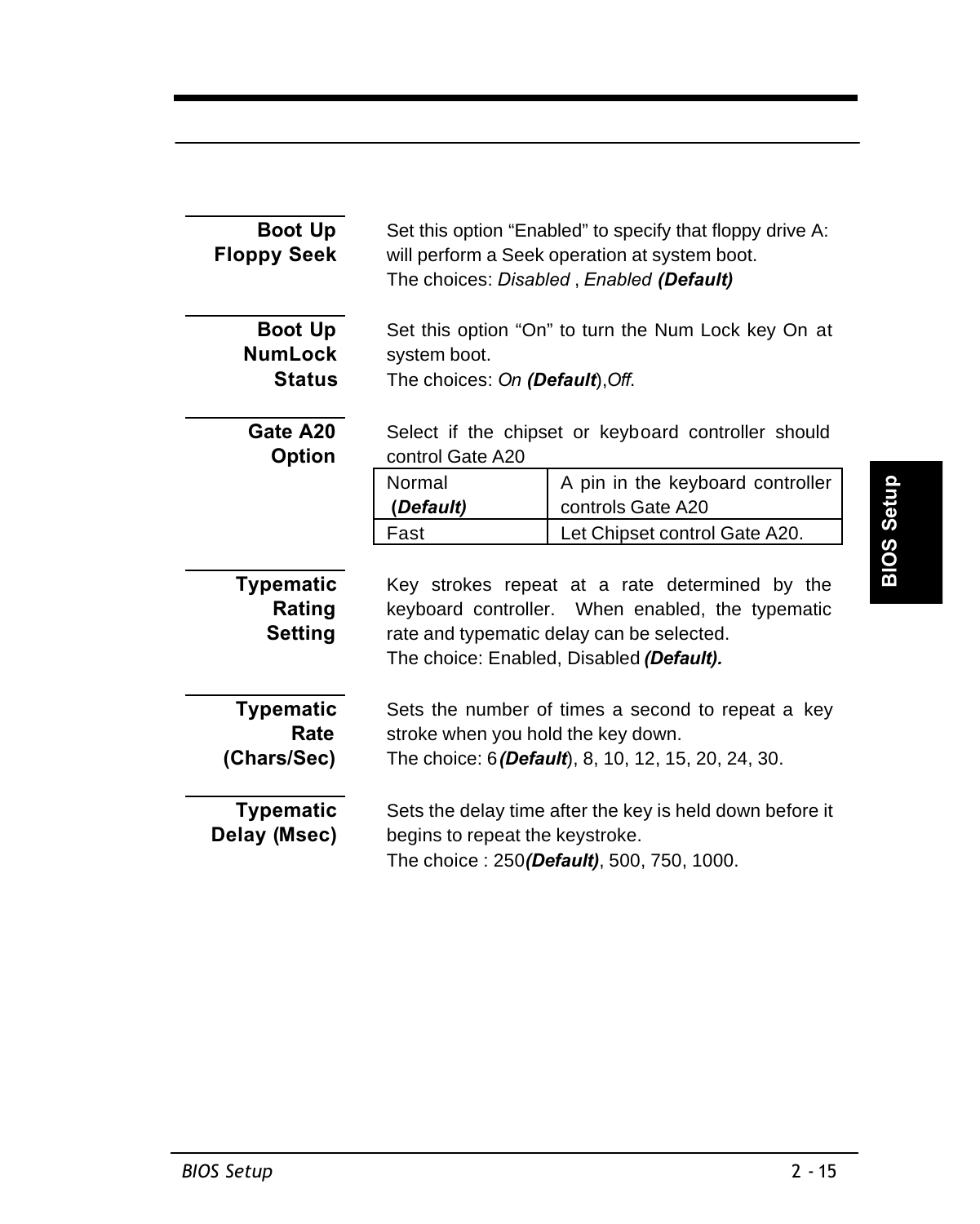#### **Security Option**

Select whether the password is required every time the system boots or only when you enter setup.

| System             | The system will not boot and<br>access to Setup will be denied if<br>the correct password (Supervisor<br>password) is not entered at the<br>prompt.        |  |
|--------------------|------------------------------------------------------------------------------------------------------------------------------------------------------------|--|
| Setup<br>(Default) | The system will boot, but access to<br>Setup will be denied if the correct<br>password(supervisor or<br>user<br>password) is not entered at the<br>prompt. |  |

**Note:** To disable security, select PASSWORD SETTING at Main Menu and then you will be asked to enter password. Do not type anything and just press <Enter>, it will disable security. Once the security is disabled, the system will boot and you can enter Setup freely

| <b>MP Version</b><br><b>Control For</b><br>OS. | This option allows a user choosing the MP version.<br>The choices: Version1.1 (Default), Version 1.4.                                                                                                         |
|------------------------------------------------|---------------------------------------------------------------------------------------------------------------------------------------------------------------------------------------------------------------|
| <b>OS Select For</b><br>DRAM >64MB             | This option allows a user to select the operating<br>system (OS/2) that is running with greater than 64MB<br>of RAM on the system.<br>The choices: Non-OS2 (Default) OS2                                      |
| <b>Video</b><br><b>Shadow</b>                  | This allows you to change the video BIOS location<br>from ROM to RAM. Relocate it to RAM enhance<br>system performance as have more fast data access<br>than ROM.<br>The choices: Enabled (Default), Disabled |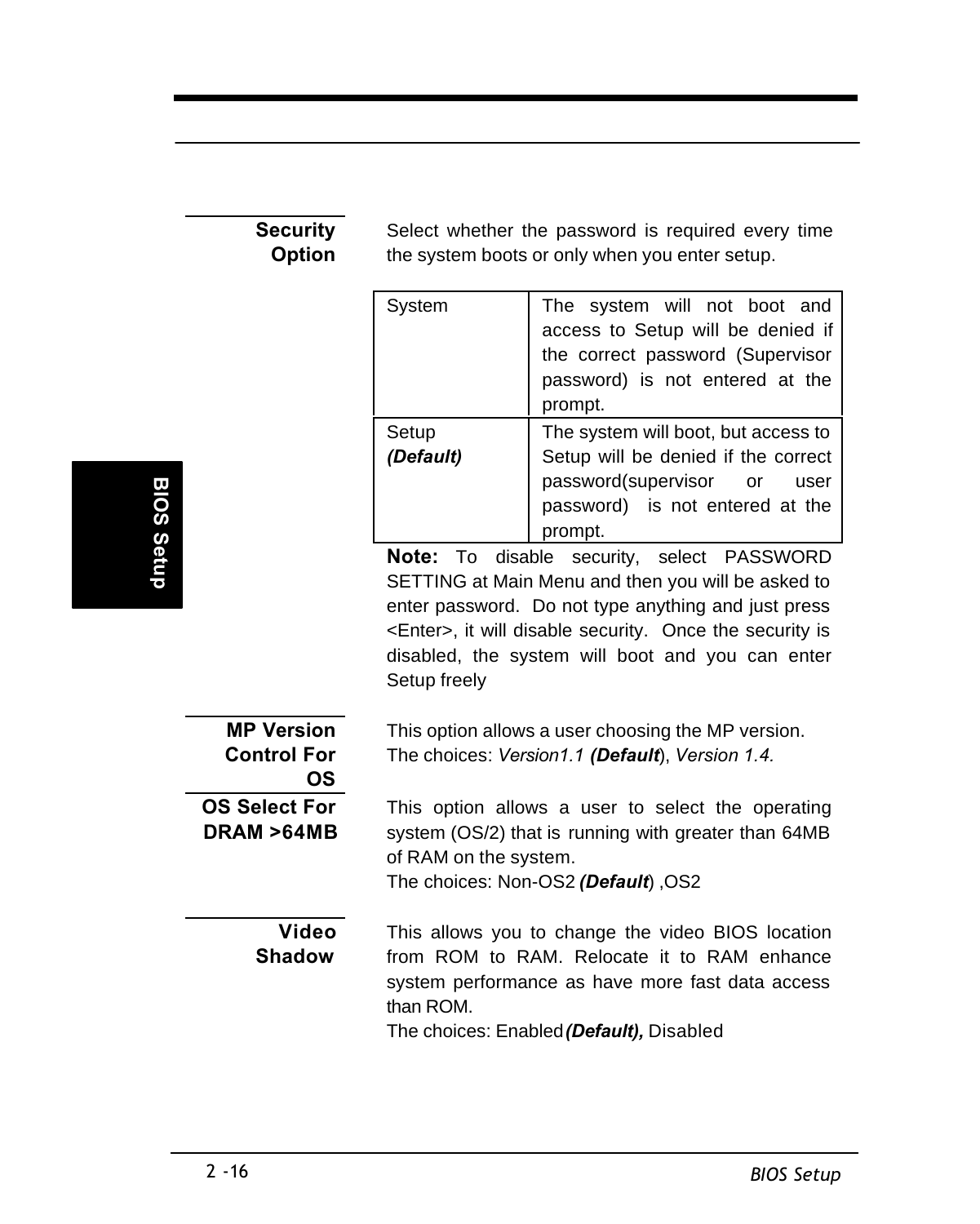**C800-CBFFF/ CC00-CFFFF/ D000-D3FFF/ D400-D7FFF/ D800-DBFFF/ DC00-DFFFF Shadow**

This field is for shadowing other expansion cards with ROMs. Before installing other cards with ROMs, it is necessary to know which address the ROM use to shad them.

The choice: Enabled, Disabled *(Default)*

## *3-2: Advanced Chipset Features*

This section allows you to configure the system based on the specific features of the built-in chipset. This chipset manages bus speeds and access to system memory resources, such as DRAM and the external cache. It must be stated that these items should never need to be altered. The default settings have been chosen carefully for your system in order to provide the optimal system performance. You might only need to set up these values again by loading optimal defaults or fail-safe defaults if you discovered the data stored in the CMOS was being lost or not correct and system is not longer to boot again or wrong operations.

| Advanced Chipset Features                                                                                                                                                                                                                                                                                                                                             |                                                                                                                                                                                                                  |             | Item Help |
|-----------------------------------------------------------------------------------------------------------------------------------------------------------------------------------------------------------------------------------------------------------------------------------------------------------------------------------------------------------------------|------------------------------------------------------------------------------------------------------------------------------------------------------------------------------------------------------------------|-------------|-----------|
| Bank 2/3 DRAW TTRING<br>Bank 4/5 DRAM TENERS<br>Bank 6/7 DRAM TTelson<br><b>URAN Clock</b><br>SORAM CUCTO LENGTH<br>Delay DRAM Read Latch<br>P2C/C7P-Concurrency<br>System B105 Carheable<br>Video FAA Cachesble<br>AGP Aperture Stre<br>$AGP - 4$ Mode<br>AGE: Fast write<br>Chichip USB<br>LISB Keyboard support<br>LPU to PCI write Buffer<br>PCI Dynamic Bursting | <b>BRAN IDRE</b><br>SDRAM 10mb<br><b>50RAN 10NB</b><br>SDRAW 10ts<br>Host CLK<br>生活 ps<br>Disabled<br>Disabled<br><b>Disabled</b><br>64Mill<br>Enabled.<br>Disabled<br>Enabled<br>bisabled<br>Enabled<br>Enabled | Morni Level | m         |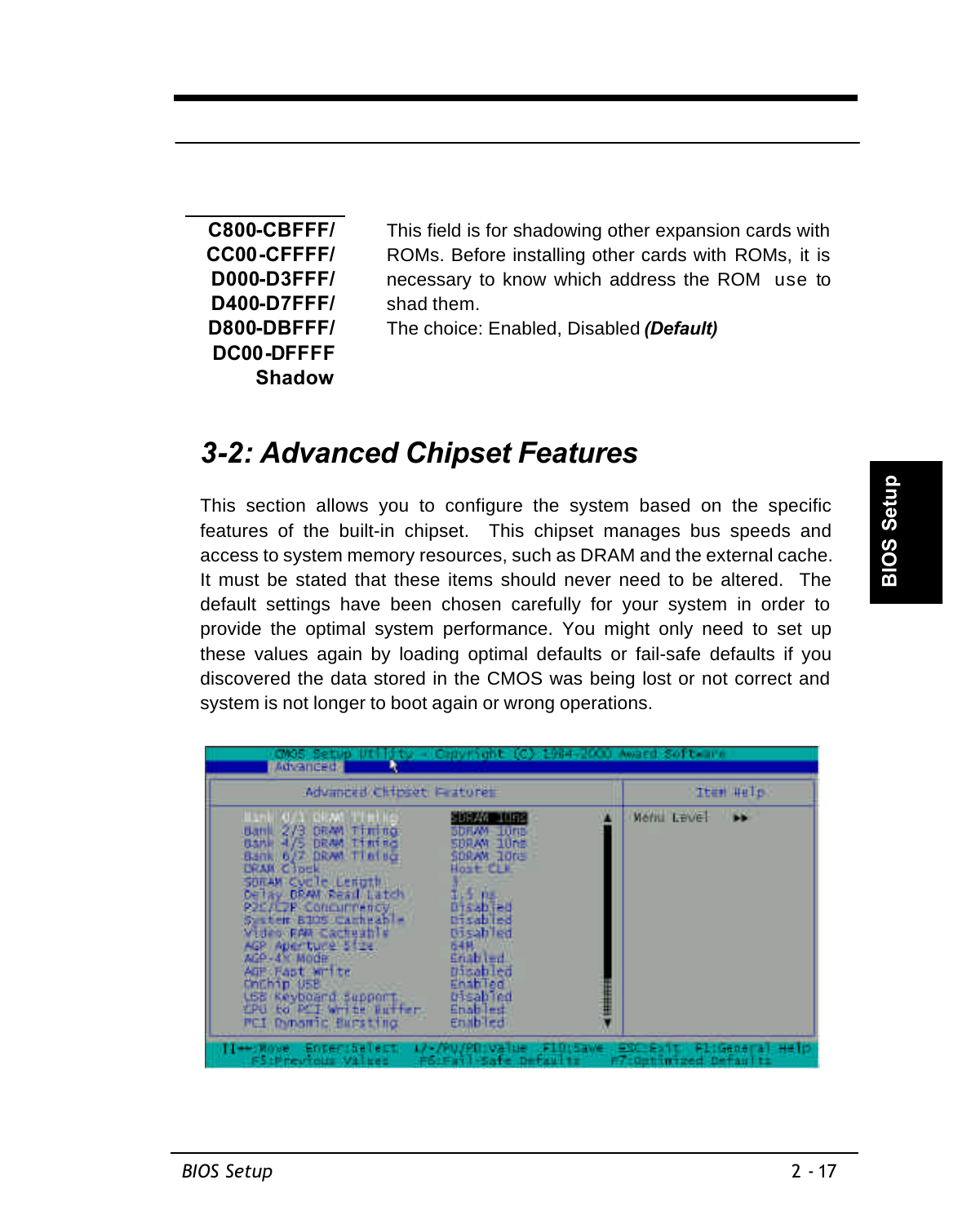|            | Bank 0/1;2/3;4/5<br>6/7 DRAM<br>Timing | This field controls timing point for latching SDRAM<br>data. Leave on the default value.<br>The choice: SDRAM 10ns (Default), SDRAM 8ns,<br>Normal                                                                                                                                     |
|------------|----------------------------------------|----------------------------------------------------------------------------------------------------------------------------------------------------------------------------------------------------------------------------------------------------------------------------------------|
|            | <b>DRAM Clock</b>                      | This item allows you selecting DRAM clock to fixed<br>Host clock-33MHz or Host bus clock.<br>The choice: HCLK-33M, Host CLK(Default), HCLK-<br>33M                                                                                                                                     |
| BIOS Setup | <b>SDRAM Cycle</b><br>Length           | This field controls SDRAM CAS latency clock<br>cycles. Leave on default value.<br>The choice:3(Default),2                                                                                                                                                                              |
|            | <b>Delay DRAM</b><br><b>Read Latch</b> | Allow selecting the delay time of DRAM read latch.<br>Choice: 1.0ns, 1.5ns (Default), No Delay, 0.5ns                                                                                                                                                                                  |
|            | P2C/C2P<br><b>Concurrency</b>          | Enable the PCI to CPU / CPU to PCI concurrency.<br>The choices: Enable, Disabled (Default)                                                                                                                                                                                             |
|            | <b>System BIOS</b><br><b>Cacheable</b> | When set to Enabled, the contents of the F0000h<br>system memory segment can be read from or<br>written to cache memory. The contents of this<br>memory segment are always copied from the BIOS<br>ROM to system RAM for faster execution.<br>The choice: Enabled, Disabled (Default). |
|            | <b>Video RAM</b><br><b>Cacheable</b>   | Select Enabled allows caching of the video BIOS,<br>resulting in better system performance. However,<br>if any program writes to this memory area, a<br>system error may result.<br>The choice: Enabled, Disabled(Default).                                                            |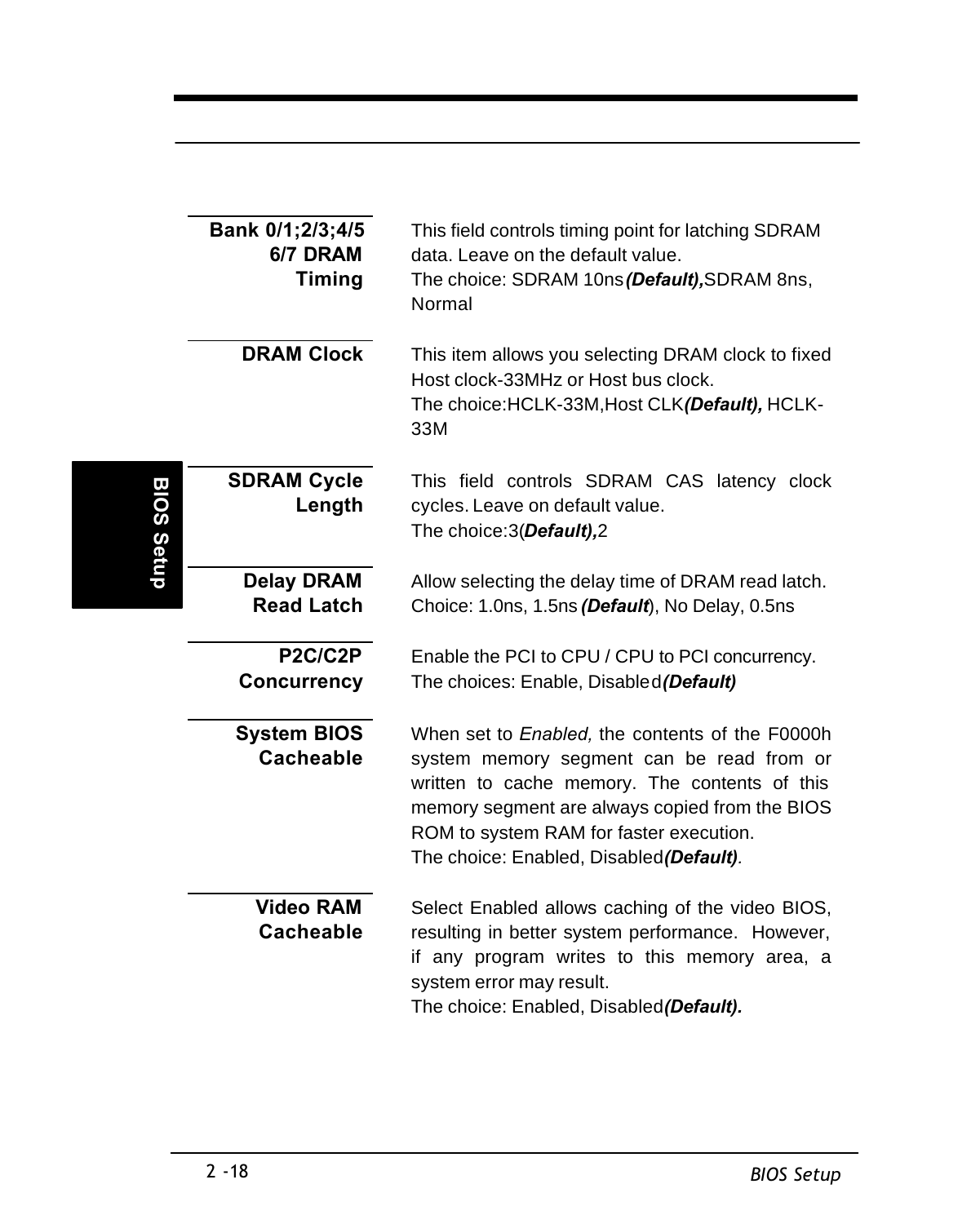| <b>AGP Aperture</b><br><b>Size</b>     | This option specifies the amount of system<br>memory that can be used by the Accelerated<br>Graphics Port (AGP).<br>The choice: 4 MB, 8 MB, 16 MB, 32 MB, 64<br>MB(Default)., 128 MB.                                |
|----------------------------------------|----------------------------------------------------------------------------------------------------------------------------------------------------------------------------------------------------------------------|
| AGP-4X Mode                            | This field allows a user to enable the 4X mode<br>function for AGP card. If disable this function, AGP<br>will run in the 2X/1X mode and reduce the AGP<br>performance.<br>The choice: Enabled (Default)., Disabled. |
| <b>AGP Fast Write</b>                  | It option allows a user enabling the fast write<br>function when using AGP 4X card.<br>The choices: Disabled(Default), Enabled                                                                                       |
| <b>OnChip USB</b>                      | This field allows a user to enable OnChip USB<br>function to support USB devices.<br>The choice: Enabled (Default), Disabled                                                                                         |
| <b>USB Keyboard</b><br><b>Support</b>  | "Enable" allows a user to connect USB keyboard<br>with M/B. If this field is set "Disabled", USB will not<br>work even a USB keyboard connected.<br>The choice: Enabled, Disabled(Default)                           |
| <b>PCI Dynamic</b><br><b>Bursting</b>  | Enable the PCI dynamic bursting to increase data<br>transferring performance.<br>The choices: Enabled (Default), Disabled                                                                                            |
| <b>PCI Delay</b><br><b>Transaction</b> | This option can latches the ISA signal to increase<br>the PCI to ISA data transferring performance.<br>The choices: Enabled (Default), Disabled                                                                      |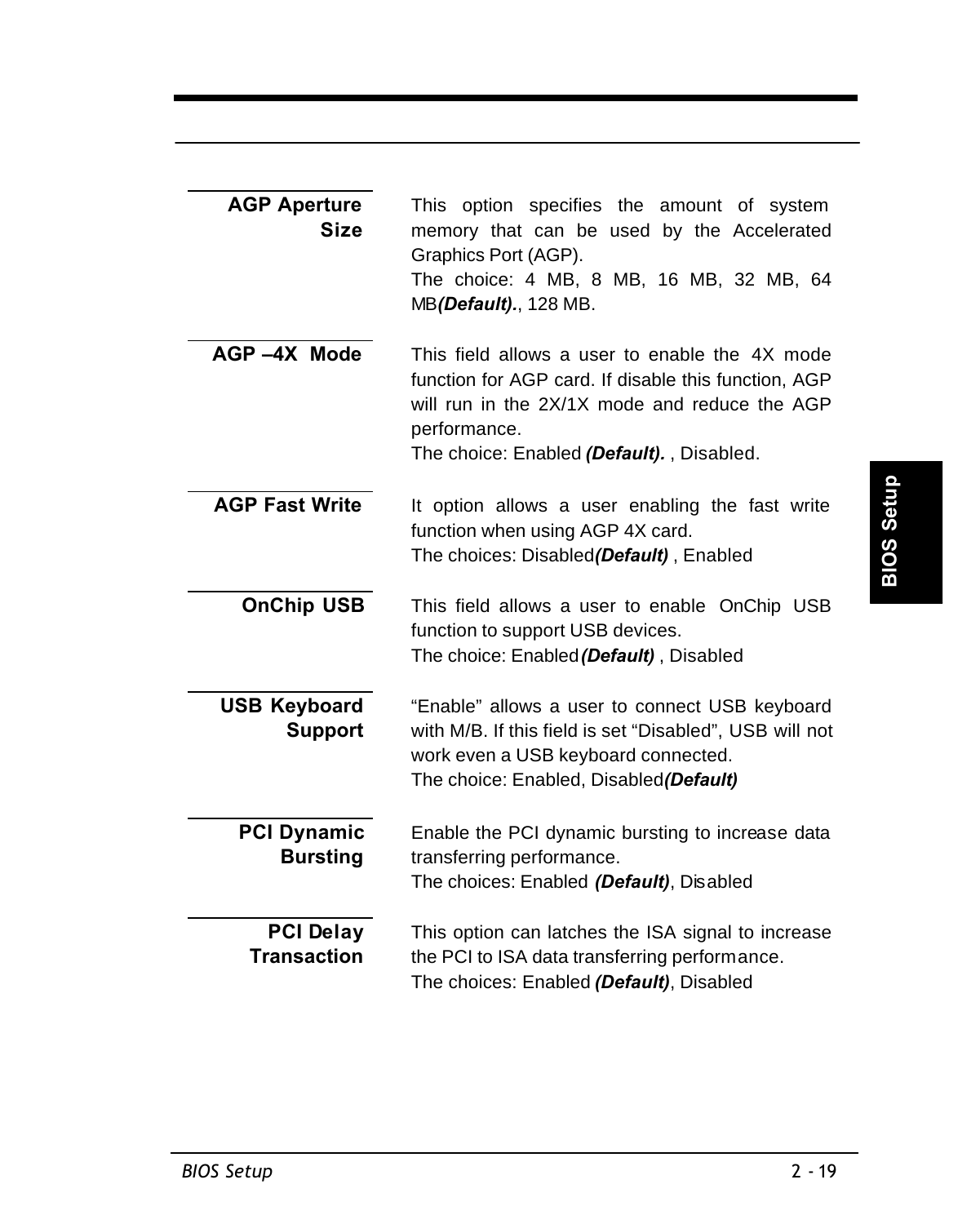|            | <b>PCI #2 Access</b><br>#1 Retry            | Enable the PCI#2 sending a retry signal to request<br>PCI#1 stopping the data transferring.<br>The choices: Enabled (Default), Disabled                                                      |
|------------|---------------------------------------------|----------------------------------------------------------------------------------------------------------------------------------------------------------------------------------------------|
|            | <b>AGP Master 1</b><br><b>WS Write</b>      | This option allows the AGP write the texture data to<br>the main memory directly.<br>The choice: Enabled, Disabled (Default)                                                                 |
|            | <b>AGP Master 1</b><br><b>WS Read</b>       | This option allows the AGP read the texture data<br>from the main memory directly.<br>The choice: Enabled, Disabled(Default)                                                                 |
| BIOS Setup | <b>Memory</b><br><b>Parity/ECC</b><br>Check | Enable adds a parity check to boot-up memory<br>test. Select the option" Enabled" only when the<br>system memory module contains parity function.<br>The choice: Enabled, Disabled (Default) |

## *3-3: Integrated Peripherals*

| смользетир,<br>Advanced                                                                                                                                                                                                                                                                                                                                                                                                                                                                                                                                                                                                                                  | Award Software                                    |
|----------------------------------------------------------------------------------------------------------------------------------------------------------------------------------------------------------------------------------------------------------------------------------------------------------------------------------------------------------------------------------------------------------------------------------------------------------------------------------------------------------------------------------------------------------------------------------------------------------------------------------------------------------|---------------------------------------------------|
| <b>Integrated Peripherals</b>                                                                                                                                                                                                                                                                                                                                                                                                                                                                                                                                                                                                                            | Item Help                                         |
| imab ( ed.)<br><b>FERDINAN SAUTH</b><br><b>CILES</b><br>Onboard SCSI Chip<br>Enabled<br>OnChip IDE ChannelO<br>Enabled<br>OnChip IDE Channell<br>Enablied<br>IDE Prefetch Mode<br>Enabled<br>Primary Master<br>PI <sub>0</sub><br>Auto<br>Primary diave<br>810<br>t,<br><b>AUTO</b><br>Secondary Master PID<br>Auto<br>930<br>Secondary Slave<br>Auto<br>Primary Muster LCMA<br>AUto<br>Primary Maye COMA<br><b>AULO</b><br>Secondary Master UDRA<br>Auto<br>Secondary Stave LCNA<br>Auto<br>PCI: Slot<br>Init Display First<br>IDE HOO Eleck Mode<br><b>Enabled</b><br>Onboard FDD Controller<br>Enabled<br>Onboard Serial Port 1<br>Auto <sup>11</sup> | <b>Henu Level</b><br>⊷                            |
| Ti-komove Enter:Select +/-/PU/POIValue ElSifave.<br><b>F6:Fail-Safe Defaults</b><br>F51Previous Values                                                                                                                                                                                                                                                                                                                                                                                                                                                                                                                                                   | ESCIENTE FIIGENCEAT HOTE<br>FRIDDETHIZED DAFAUTIC |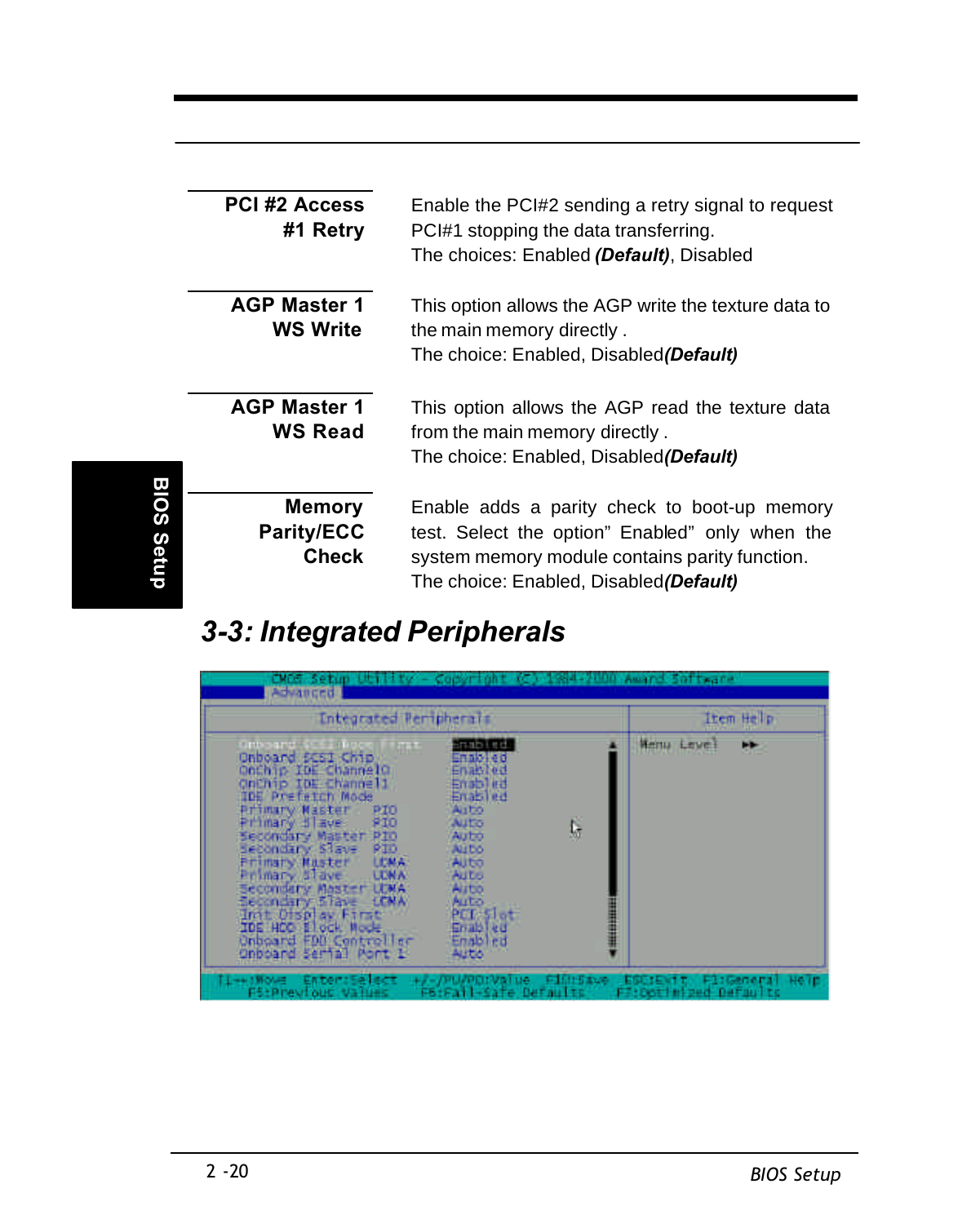| <b>Onboard SCSI</b><br><b>Boot First</b> | This option allows a user to determine which PCI<br>scanning direction BIOS should use. If set this<br>option "Enabled", BIOS will scan PCI 6 -><br>PCI 5->onboard SCSI (SDVIA-LS only)->PCI 4 -<br>>PCI 3->PCI 2->PCI 1. If set this option to be<br>"Disabled", the direction will be opposite to the<br>option" Enabled".<br><b>Note:</b> This option may be useful when there are<br>another SCSI add-on cards in the PCI slot and a<br>user wants to specific which PCI SCSI device to be<br>a bootable device.<br>The choice: Enabled (Default), Disabled |
|------------------------------------------|-----------------------------------------------------------------------------------------------------------------------------------------------------------------------------------------------------------------------------------------------------------------------------------------------------------------------------------------------------------------------------------------------------------------------------------------------------------------------------------------------------------------------------------------------------------------|
| <b>Onboard SCSI</b><br>Chip              | This option allows a user to set if enable/disable<br>onboard SCSI function. When set this option<br>"Disabled", onboard SCSI function will not function.<br><b>Note:</b> This option is only for SDVIA-LS<br>The choice: Enabled (Default), Disabled                                                                                                                                                                                                                                                                                                           |
| <b>Onchip IDE</b><br>Channel 0/1         | The integrated peripheral controller contain an IDE<br>interface that is able to support two UDMA 100 IDE<br>channels. Select the option" Enabled" to activate<br>each channel separately.<br>The choice: Enabled (Default), Disabled                                                                                                                                                                                                                                                                                                                           |
| <b>IDE Prefetch</b><br>Mode              | This option allows a user to set if system prefetch<br>the next data when present data is used. If this<br>option is enabled, it will .make the system more<br>stable.<br>The choice: Enabled (Default), Disabled                                                                                                                                                                                                                                                                                                                                               |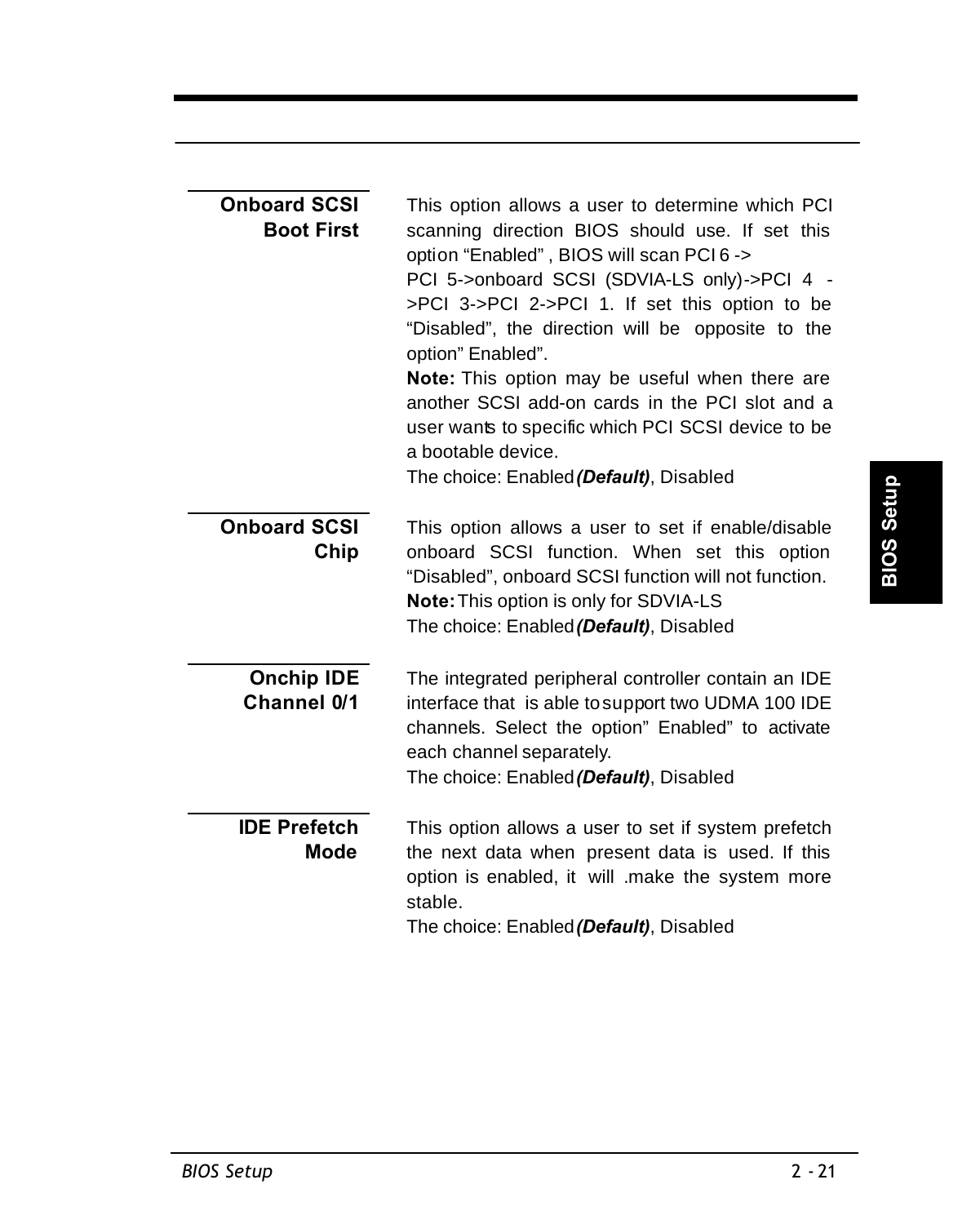|                   | <b>Primary</b><br><b>Master/Slave</b><br>PIO;<br><b>Secondary</b><br><b>Master/Slave</b><br><b>PIO</b> | The four IDE PIO (Programmed Input/ Output)<br>fields let you set a PIO mode (0-4) for each of the<br>four IDE devices that the onboard IDE interface<br>supports. Modes 0 through 4 provide successively<br>increased performance. In Auto mode, the system<br>automatically determines the best mode for each<br>device.<br>The choice: Auto (Default), Mode 0, Mode 1, Mode<br>2, Mode 3, Mode 4 |
|-------------------|--------------------------------------------------------------------------------------------------------|-----------------------------------------------------------------------------------------------------------------------------------------------------------------------------------------------------------------------------------------------------------------------------------------------------------------------------------------------------------------------------------------------------|
| <b>BIOS Setup</b> | Primary<br><b>Master/Slave</b><br>UDMA;<br><b>Secondary</b><br>Master/slave<br><b>UDMA</b>             | Ultra DMA 33/66 implementation is possible only if<br>your IDE hard drive supports it and the operating<br>environment includes a DMA driver (Windows 95<br>OSR2, Windows 98 or a third-party IDE bus master<br>driver). If your hard drive and your system software<br>both support Ultra DMA 33/66, select Auto to<br>enable BIOS support.<br>The Choice: Auto (Default), Disabled.               |
|                   | <b>Init Display</b><br><b>First</b>                                                                    | This item allows you to decide to active whether<br>PCI Slot or AGP first<br>The choice: PCI Slot (Default), AGP.                                                                                                                                                                                                                                                                                   |
|                   | <b>IDE HDD Block</b><br><b>Mode</b>                                                                    | If your IDE Hard Disk support block mode, please<br>set this item "Enabled" for automatic detection of<br>the optimal read/write block number.<br>The choice: Enabled (Default), Disabled.                                                                                                                                                                                                          |
|                   | <b>Onboard FDD</b><br><b>Controller</b>                                                                | Select Enabled if your system has a floppy disk<br>controller (FDD) installed on the system board and<br>you wish to use it. If you install and-in FDC or the<br>system has no floppy drive, select Disabled in this<br>field.<br>The choice: Enabled (Default), Disabled.                                                                                                                          |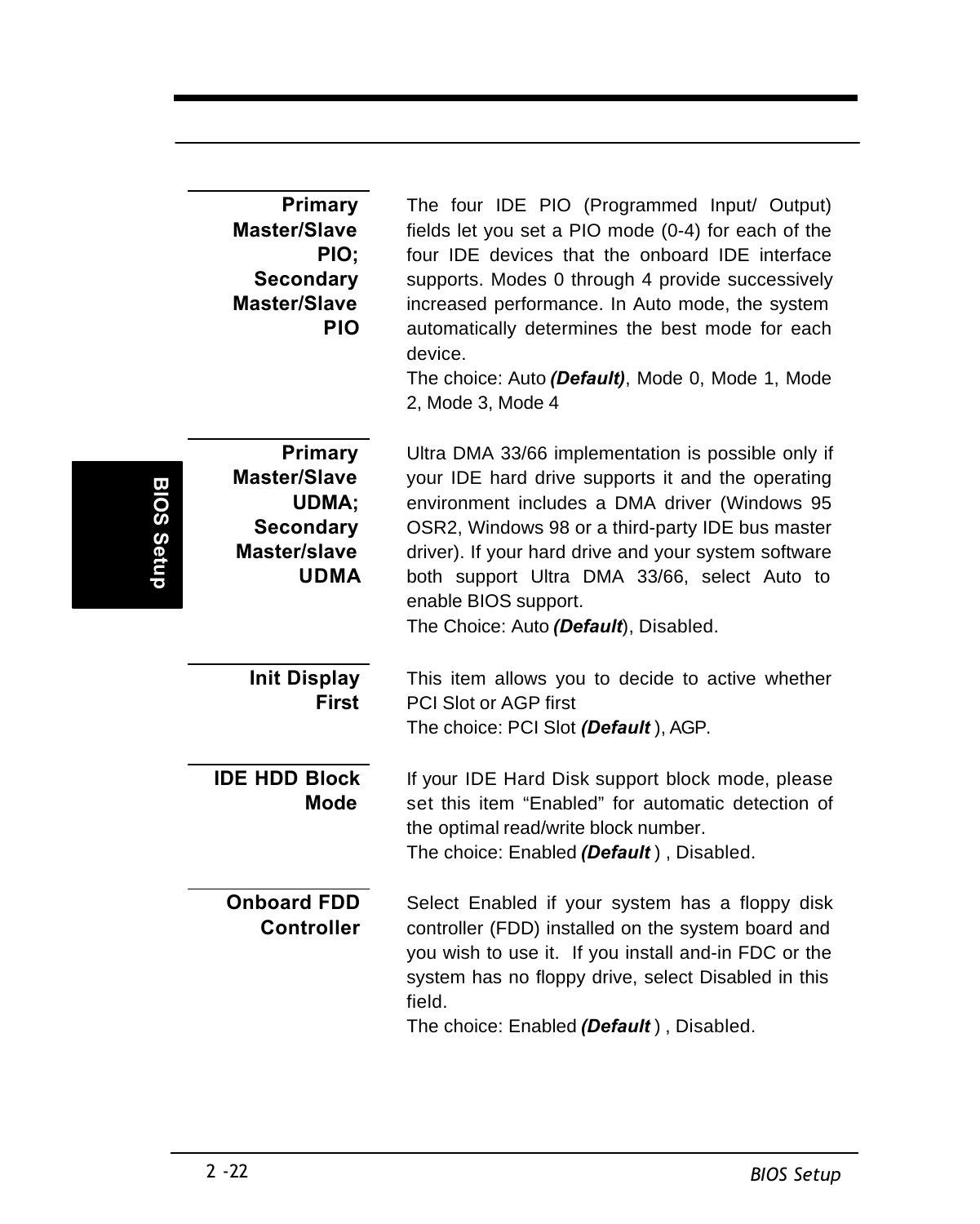| <b>Onboard Serial</b><br>Port 1/Port 2 | Select an address and corresponding interrupt for<br>the first and second serial ports.<br>The choice: 3F8/IRQ4, 2E8/IRQ3, 3E8/IRQ4,<br>2F8/IRQ3, Disabled, Auto (Default).                                                                                                                      |                                                                                                                                                                                                                                               |  |
|----------------------------------------|--------------------------------------------------------------------------------------------------------------------------------------------------------------------------------------------------------------------------------------------------------------------------------------------------|-----------------------------------------------------------------------------------------------------------------------------------------------------------------------------------------------------------------------------------------------|--|
| <b>UART2 Mode</b>                      | If enabled this item, the onboard infrared will be<br>activated and set the second serial UART to<br>support the infrared module connector on the<br>motherboard. Therefore, if a device use COM2 at<br>the same time, this device will not work.<br>The choice: Standard (Default), HPSIR, SKIR |                                                                                                                                                                                                                                               |  |
| <b>IR Function</b><br><b>Duplex</b>    | This field allows the user to set the transmission<br>method                                                                                                                                                                                                                                     |                                                                                                                                                                                                                                               |  |
|                                        | Full                                                                                                                                                                                                                                                                                             | Data<br>is<br>transmitted<br>in<br>two<br>directions at once. Any data you<br>send will not appear on your<br>screen until it has been received<br>by the other device and sent<br>back to you. Full duplex is the<br>faster of the two modes |  |
|                                        | Half<br>Data is transmitted in only one<br>direction at a time. Any data you<br>send will be instantly displayed<br>Half duplex<br>on your screen.<br>mode is easier for the devices to<br>Not all IR-capable<br>execute.<br>devices can handle full duplex<br>mode.                             |                                                                                                                                                                                                                                               |  |

# **BIOS Setup**

**TX,RX Inverting enable**

Leave on default for compatibility.

The choice: No,Yes*(Default)*; Yes,No; No,No ; Yes, Yes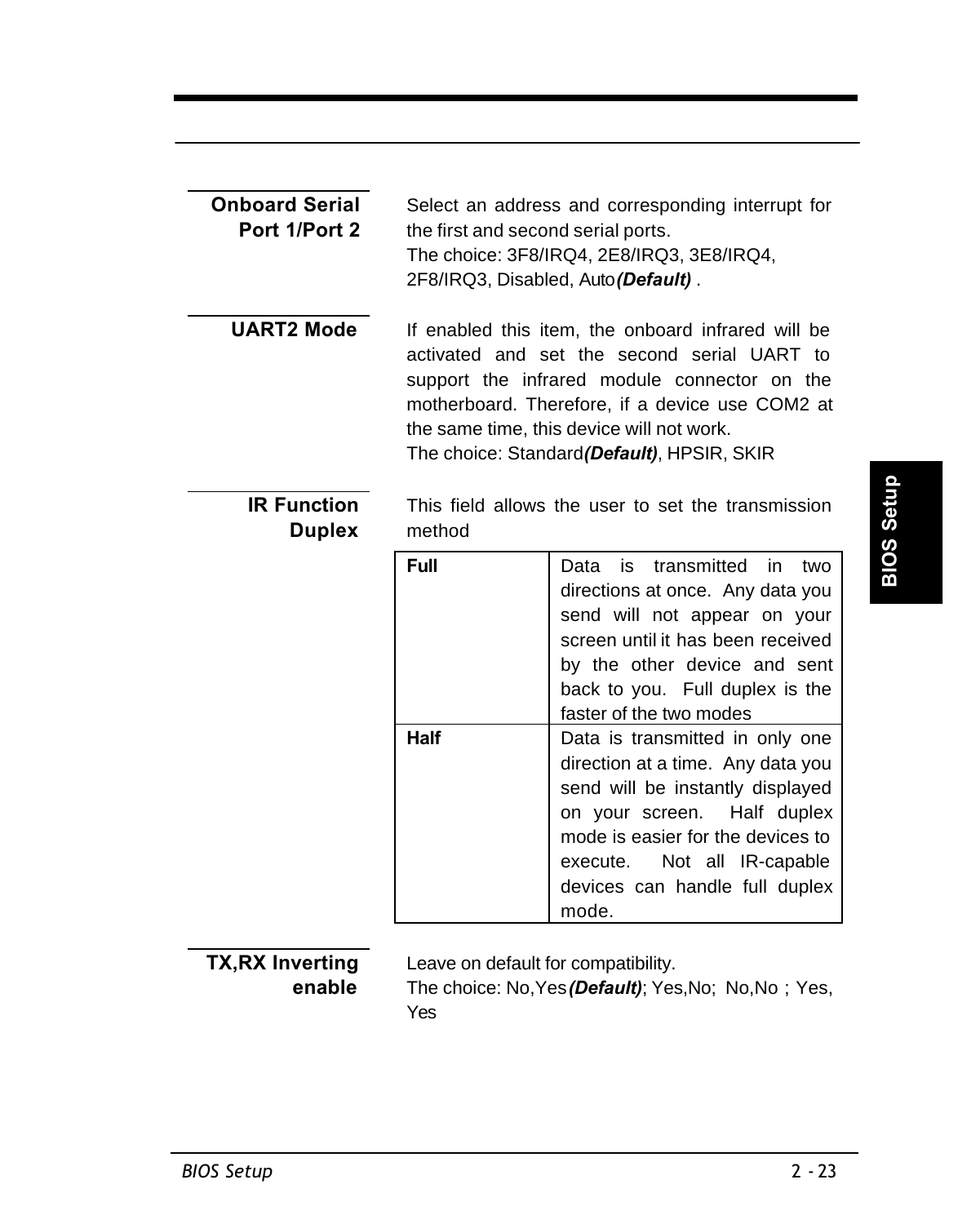|            | <b>Parallel Port</b>                    | The field allows the user to set the address of<br>parallel port on the motherboard. If a user want to<br>install a device with parallel port, need to make sure<br>there is no conflict in the address assignments.<br>choice: 3BC/IRQ7, 378/IRQ7<br>The<br>(Default).<br>278/IRQ5, Disabled.                                                                                                                           |
|------------|-----------------------------------------|--------------------------------------------------------------------------------------------------------------------------------------------------------------------------------------------------------------------------------------------------------------------------------------------------------------------------------------------------------------------------------------------------------------------------|
| BIOS Setup | <b>Onboard</b><br><b>Parallel Mode</b>  | Select the operating mode for parallel port.<br>"Normal" allows normal operating speed but only in<br>the one direction; "EPP" operates at medium speed<br>in the bi-directional parallel port operation; "ECP"<br>can operates at the maximum data transfer rate in<br>the bi-direction mode; ECP+EPP allows normal<br>operating rate in the two-way mode.<br>The choice: NORMAL (Default), ECP, ECP+EPP,<br><b>EPP</b> |
|            | <b>ECP Mode Use</b><br>DMA              | This selection is only available if ECP or ECP+EPP<br>is selected in the "Parallel Port Mode" item<br>1, The Choice: 3 (Default)                                                                                                                                                                                                                                                                                         |
|            | <b>Parallel Port</b><br><b>EPP Type</b> | This option specifies the Enhanced Parallel Port<br>specification version number that is used in the<br>system. This option only appears if the Parallel Port<br>Mode option is set to EPP.<br>The Choice: EPP1.7, EPP1.9 (Default)                                                                                                                                                                                      |

I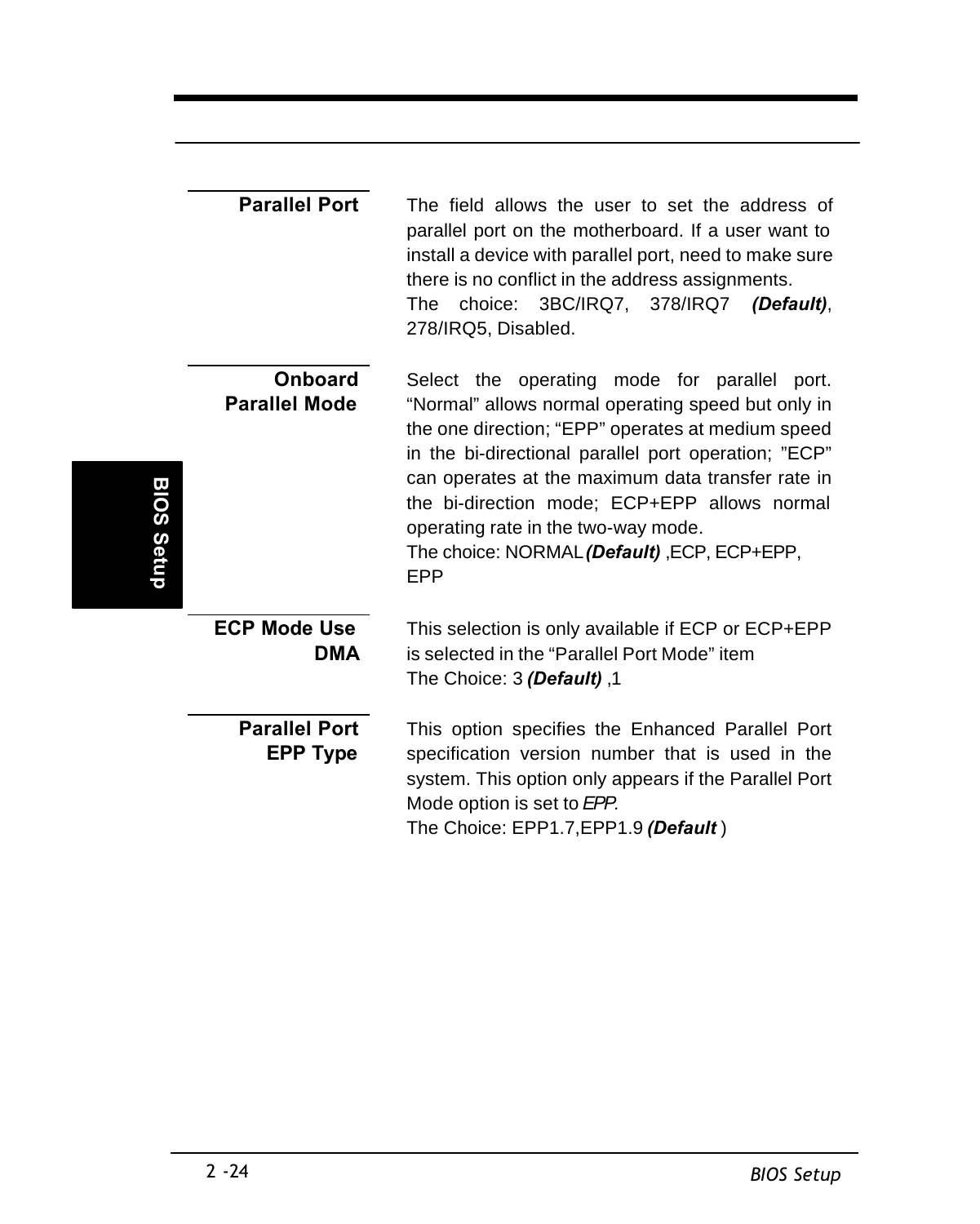## *3.4: Power Management Setup*

The Power Management Setup allows you to reduce system power consumption through different saving power method for various devices

| Rower Management Setup                                                                                                                                                                                                                                                                               | <b>Item Help</b>        |
|------------------------------------------------------------------------------------------------------------------------------------------------------------------------------------------------------------------------------------------------------------------------------------------------------|-------------------------|
| <b>CELEVATION</b><br><b>Enabled</b><br>- Power Management<br>PM CONTROL DV APM<br><b>NES</b><br>Video Off Option<br>Sunpend > Off<br>V/II EVNC+BTank<br>Wideo off Method<br>MODEM LISE IRO<br>SUFFINDER by PWGBTN.<br>Statant-Off<br>State After Power Failure<br><b>ON HELE</b><br>Make the Events' | <b>Menii Level</b><br>m |

|                             | feature to detect the ACPI function in the system.<br>The choice: Enabled (Default), Disabled                              |
|-----------------------------|----------------------------------------------------------------------------------------------------------------------------|
| >Power<br><b>Management</b> | This field allows you to select the type (or degree)<br>of power saving and is directly related to the<br>following modes: |

**ACPI Function** This field allows you to set if permit the operating

- ÿ Doze Mode
- $\triangleright$  Suspend Mode

There are three selections for Power Management, three of which have fixed mode settings.

system that has built-in the Advanced Configuration and Power Management (ACPI)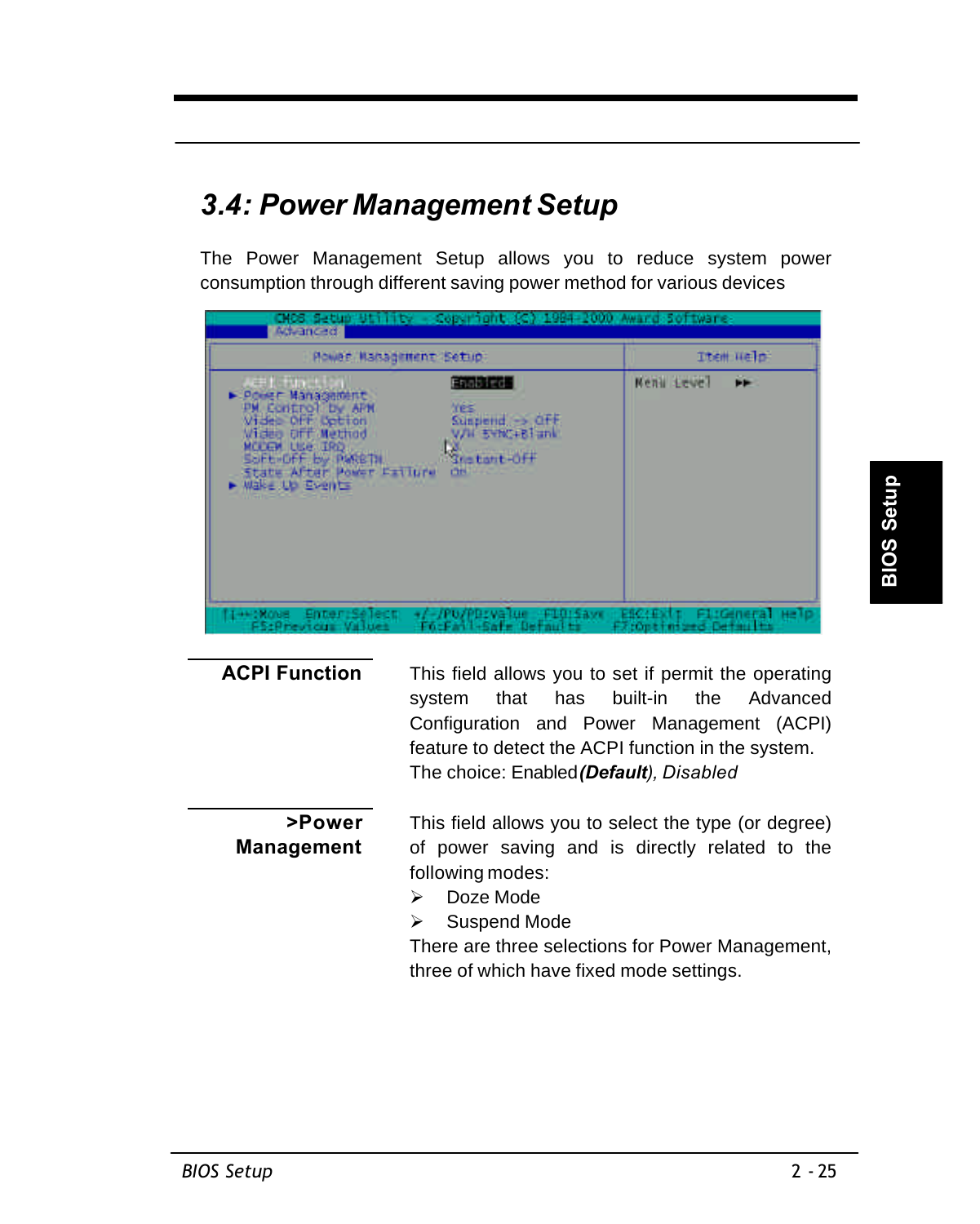| User Define<br>(Default) | Allows you to set each mode<br>individually. When not disabled,<br>each of the ranges are from 1Min<br>sec. to 1 Hour.                        |
|--------------------------|-----------------------------------------------------------------------------------------------------------------------------------------------|
| HDD.<br>Power<br>Down    | Allows a user to set HDD Power<br>Down time which ranges from 1<br>min. to 15 min. and disable                                                |
| Min. Saving              | Minimum power management.<br>Doze Mode = $1$ Hour, Suspend<br>Mode = 1 Hour.                                                                  |
| Max. Saving              | Maximum power management --<br><b>AVAILABLE</b><br><b>ONLY</b><br><b>FOR</b><br>SL<br><b>CPU'S.</b> Doze Mode = 1 Min.<br>Suspend Mode =1 Min |

## **BIOS Setup BIOS Setup**

#### **PM Control by APM**

When enabled, an Advanced Power Management device will be activated to enhance the Max. Saving mode and stop the CPU internal clock. If Advance Power Management (APM) is installed on your system, selecting Yes*(Default)* gives better power savings.

If the Max. Saving is not enabled, this will be preset to *No*.

#### **Video Off Option**

When enabled, this feature allows the VGA adapter to operate in a power saving mode

| Doze $\rightarrow$ Off      | Monitor will remain on during<br>power saving modes                          |
|-----------------------------|------------------------------------------------------------------------------|
| Suspend -> Off<br>(Default) | <b>Monitor</b><br>blanked when<br>the<br>systems enters the Suspend<br>mode. |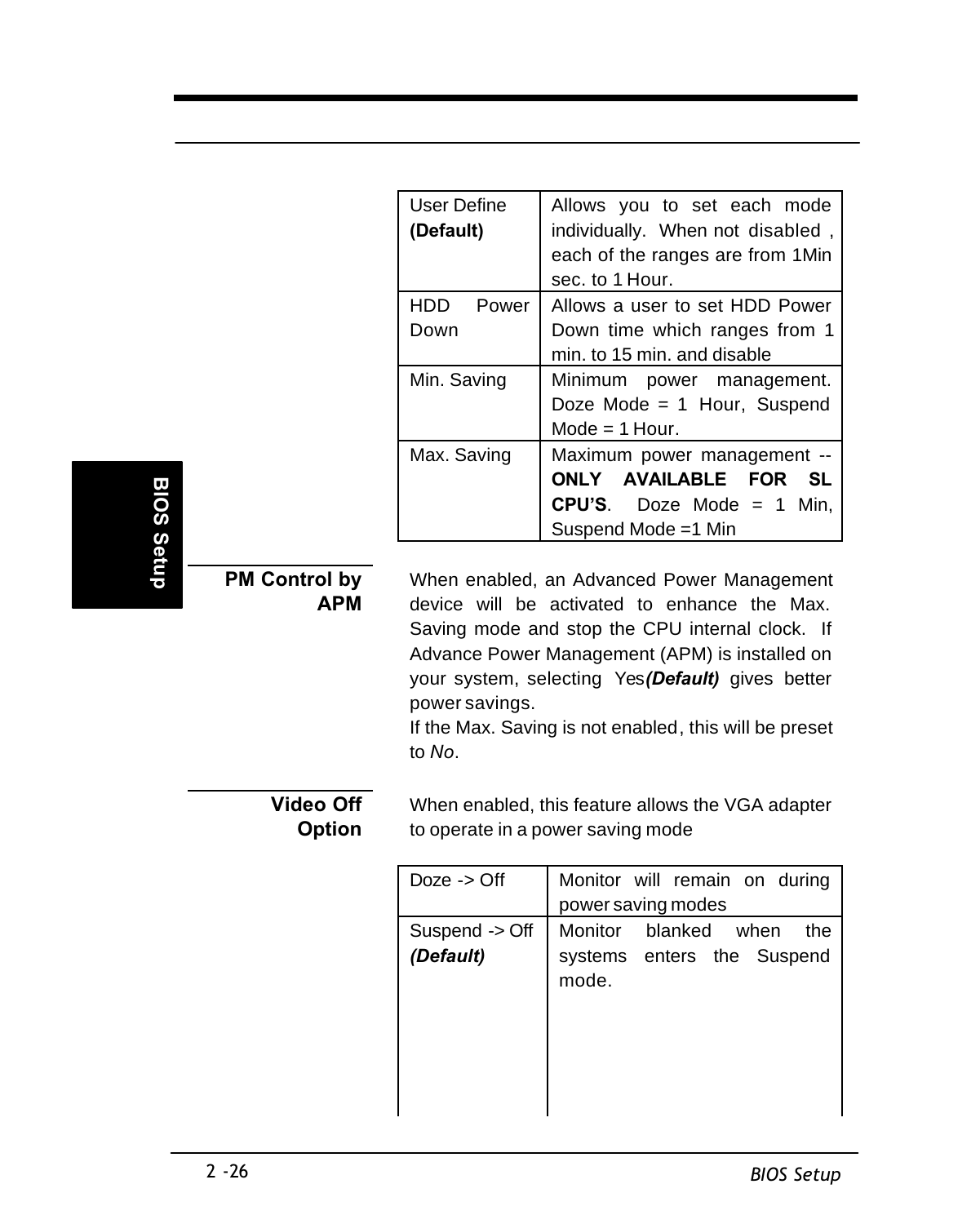| Always ON | Monitor always ON when the      |
|-----------|---------------------------------|
|           | system enters either Suspend or |
|           | Standby modes.                  |

This determines the manner in which the monitor is blanked

| V/H<br>SYNC+Blank<br>(Default) | This selection will cause the<br>system to turn off the vertical<br>and horizontal synchronization<br>ports and write blanks to the<br>video buffer                                                       |
|--------------------------------|-----------------------------------------------------------------------------------------------------------------------------------------------------------------------------------------------------------|
| <b>Blank Screen</b>            | This option only writes blanks to<br>the video buffer.                                                                                                                                                    |
| <b>DPMS Support</b>            | Select this option if your monitor<br>supports the Display Power<br>Management Signaling (DPMS)<br>Video<br>standard of<br>the<br>Electronics Standards to select<br>video<br>power management<br>values. |

| Đ      |  |
|--------|--|
|        |  |
| Ω<br>▼ |  |
|        |  |
|        |  |
|        |  |

| <b>MODEM Use</b><br>IRQ                    | This determines the IRQ in which the MODEM can<br>use.<br>The choices: $3$ (Default), $4, 5, 7, 9, 10, 11$                                                                            |
|--------------------------------------------|---------------------------------------------------------------------------------------------------------------------------------------------------------------------------------------|
| Soft-Off by<br><b>PWRBTN</b>               | Pressing the power button for more than 4 seconds<br>forces the system to enter the Soft-Off state when<br>the system has "hung".<br>The choices: Delay 4 Sec, Instant-Off (Default). |
| <b>State After</b><br><b>Power Failure</b> | This field allows a user to set power status if power<br>is on after power fail.<br>The choice: On (Default), ,Off                                                                    |

**Video Off Method**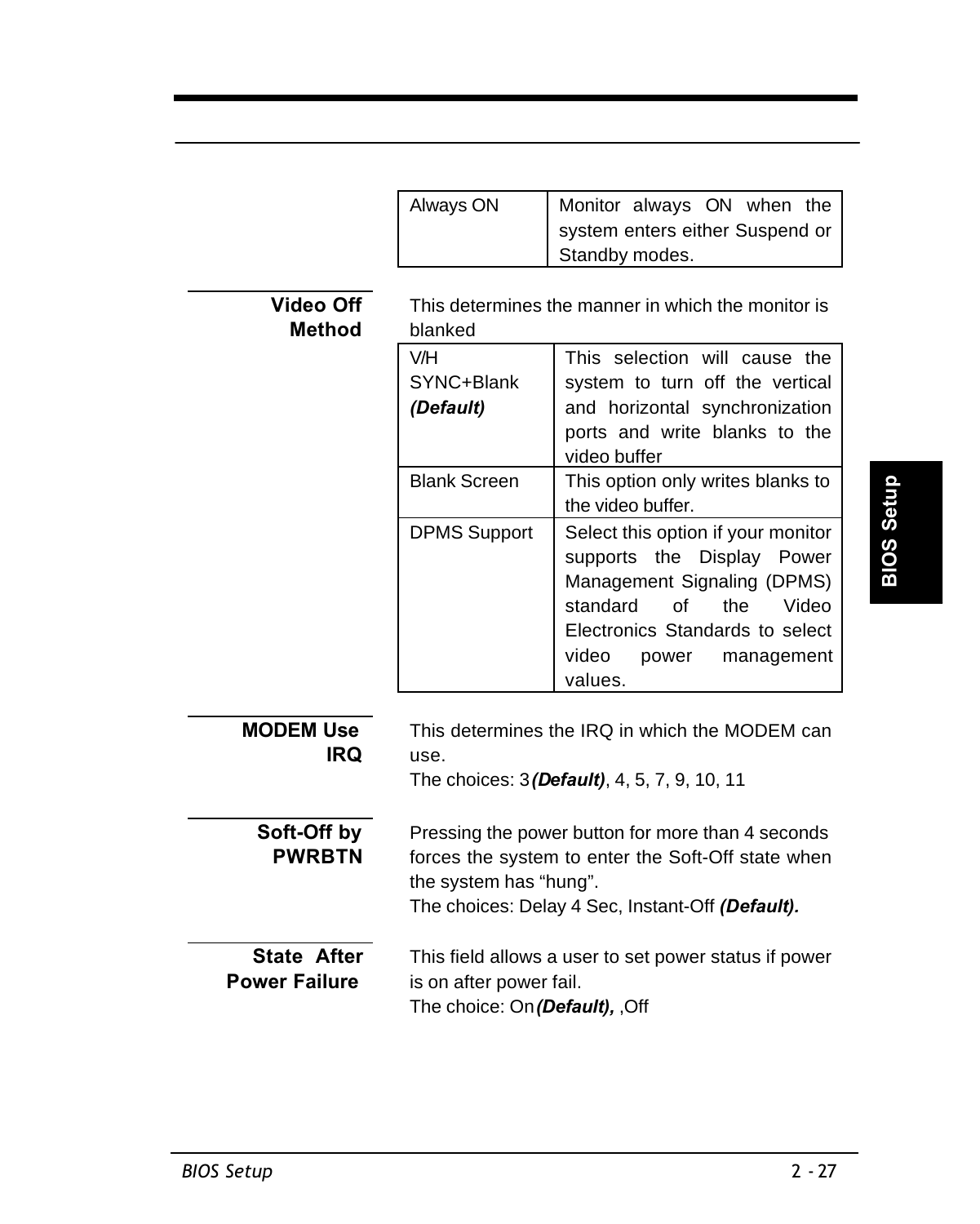#### **Wake Up Events**

Wake Up events are I/O events whose occurrence can prevent the system from entering a power saving mode or can awaken the system from such a mode. In effect, the system remains alert for anything which occurs to a device which is configured as *On*, even when the system is in a power down mode

| Wake Up Events                                                                                                                                                                                                                                                           | Item Help                     |
|--------------------------------------------------------------------------------------------------------------------------------------------------------------------------------------------------------------------------------------------------------------------------|-------------------------------|
| <b>LPT/COM</b><br>LPT & COM<br>HED & FDD<br><b>SEE</b><br><b>PCI Master</b><br><b>Disabled</b><br>Wake Up On LAN<br>Modem Ring Resume<br>RTC Alarm Resume<br>Disabled<br>Disabled<br>Clate C Hartford<br>в<br>и<br><b>DN</b><br>Frimaty INTH<br>IROS Activity Wonftoring | <b>Manu</b> Lave!<br>HH.<br>b |

**VGA** When Enabled*,* your can set the LAN awakens the system. The choice: ON, OFF *(Default).* **LPT&COM** When *On of* LPT & COM, any activity from one of the listed system peripheral devices or IRQs wakes up the system. The choice: LPT/COM*(Default)*, NONE,LPT,COM **HDD&FDD** When *On of* HDD & FDD, any activity from one of the listed system peripheral devices wakes up the system. The choice: ON *(Default)* , OFF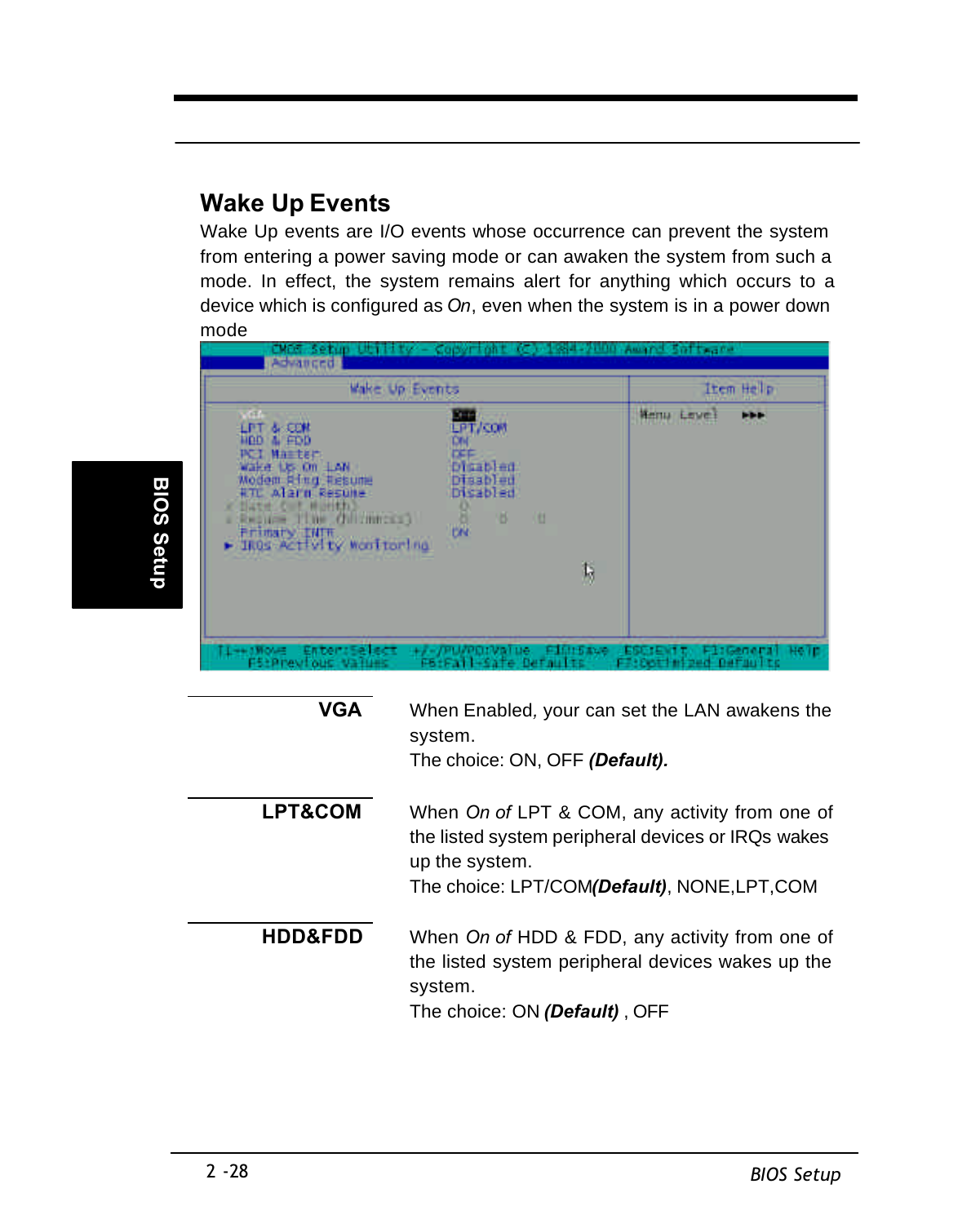| <b>PCI Master</b>                  | When you are On of DMA / ISA Master, any activity<br>from one of the list system peripheral devices<br>wakes up the system.<br>The choice: OFF, ON (Default)                                                                                                                                                                                                                                                                                                                                        |
|------------------------------------|-----------------------------------------------------------------------------------------------------------------------------------------------------------------------------------------------------------------------------------------------------------------------------------------------------------------------------------------------------------------------------------------------------------------------------------------------------------------------------------------------------|
| Wake Up On<br><b>LAN</b>           | An input signal on the LAN wakens the system<br>from a soft off state.<br>The choice: Disabled(Default), Enabled                                                                                                                                                                                                                                                                                                                                                                                    |
| <b>Modem Ring</b><br><b>Resume</b> | An input signal on the external modem wakens the<br>system from a soft off state.<br>The choice: Disabled(Default), Enabled                                                                                                                                                                                                                                                                                                                                                                         |
| <b>RTC Alarm</b><br>Resume         | When Enabled, your can set the date and time at<br>which the RTC (real-time clock) alarm awakens the<br>system from Suspend mode. Default is Disabled<br>The choice: Disabled(Default), Enabled                                                                                                                                                                                                                                                                                                     |
| <b>Primary INTR</b>                | When set to On (Default), any event occurring at<br>IRQ will awaken a system which has been powered<br>down.<br>The choice: ON, OFF (Default).                                                                                                                                                                                                                                                                                                                                                      |
| >IRQ Activity<br><b>Monitoring</b> | The following is a list of IRQ's, Interrupt ReQuests,<br>which can be exempted much as the COM ports<br>and LPT ports above can. When an I/O device<br>wants to gain the attention of the operating system,<br>it signals this by causing an IRQ to occur. When<br>the operating system is ready to respond to the<br>request, it interrupts itself and performs the service.<br>When set On, activity will neither prevent the<br>system from going into a power management mode<br>nor awaken it. |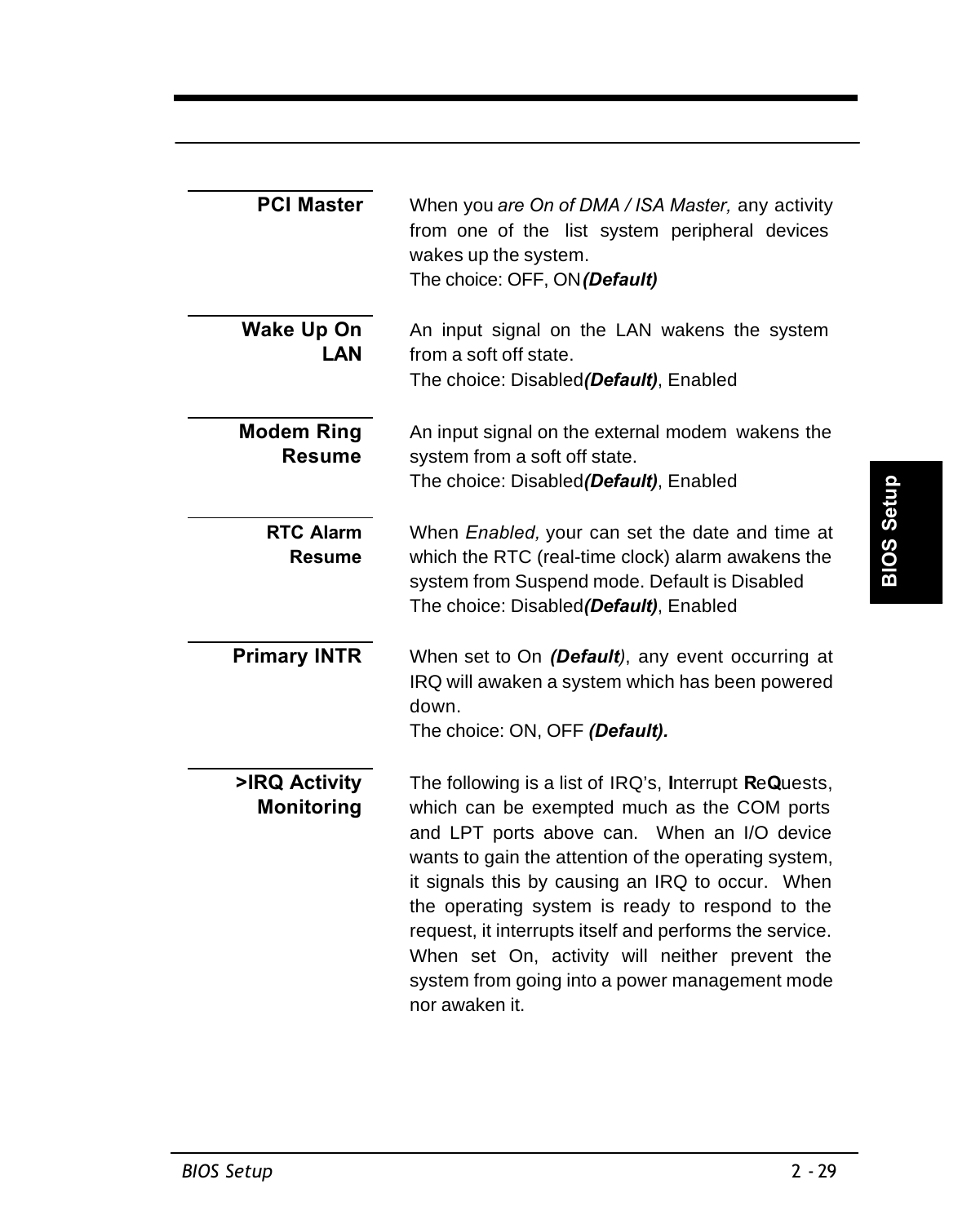IRQ3 (COM 2 ):Enabled *(Default)* IRQ4 (COM 1): Enabled *(Default)* IRQ5 (LPT 2) : Enabled *(Default)* IRQ6 (Floppy Disk) : Enabled *(Default)* IRQ7 (LPT 1) : Enabled *(Default)* IRQ8 (RTC Alarm) :Disabled *(Default))* IRQ9 (IRQ2 Redir) : Disabled *(Default* ) IRQ10 (Reserved)):Disabled *(Default)* IRQ11 (Reserved) : Disabled *(Default)* IRQ12 ( PS / 2 Mouse ) : Enabled *(Default)* IRQ13 (Coprocessor) : Enabled *(Default)* IRQ14 (Hard Disk) : Enabled *(Default)* IRQ15 (Reserved) :Disabled *(Default*

## *3.5 PnP/ PCI Configurations*

This section describes configuring the PCI bus system. PCI, or **P**ersonal **C**omputer **I**nterconnect, is a system which allows I/O devices to operate at speeds nearing the speed the CPU itself uses when communicating with its own special components. This section covers some very technical items and it is strongly recommended that only experienced users should make any changes to the default settings

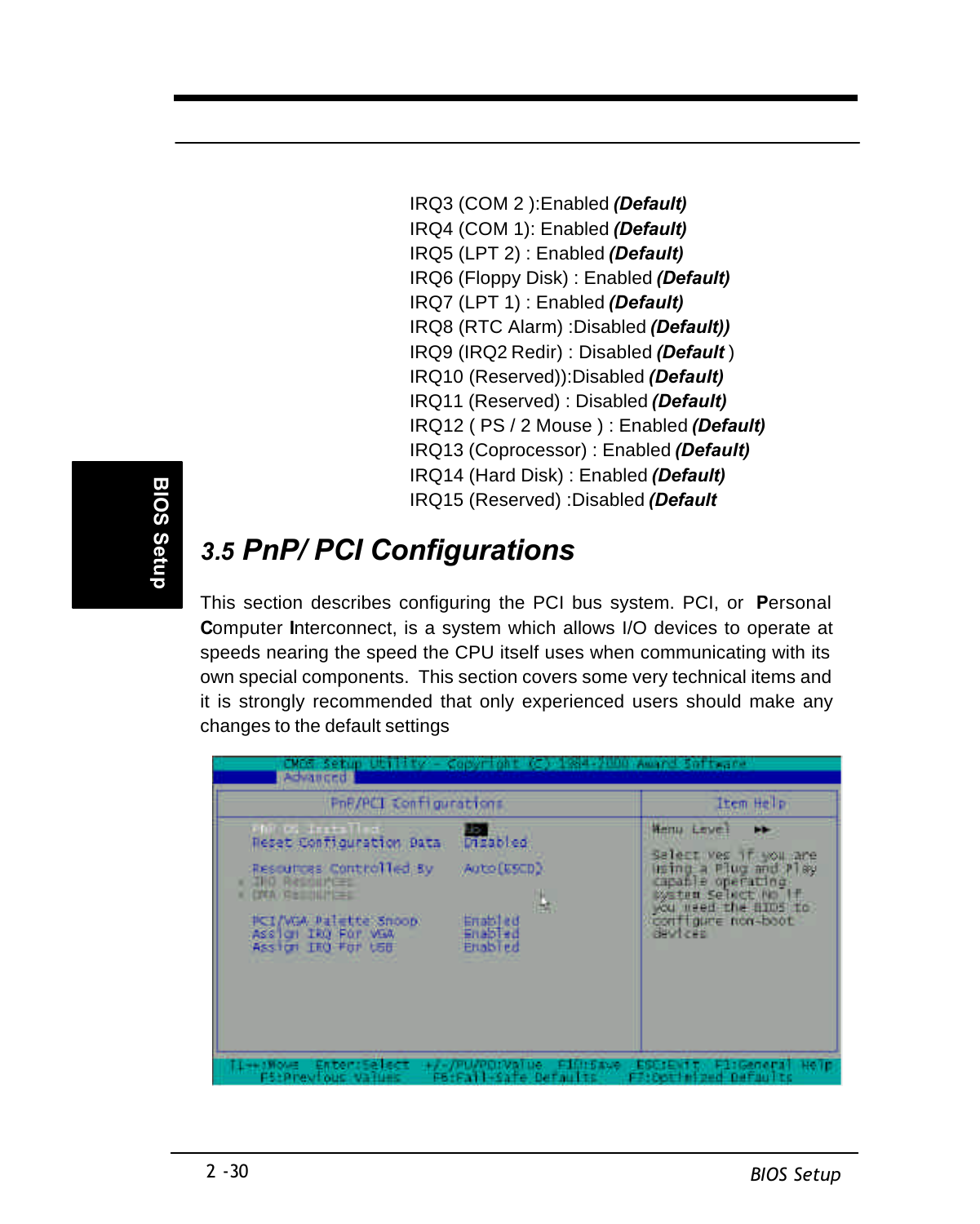| <b>PNP OS Installed</b>               | This field allows you to determine install PnP OS<br>or not.<br>The choice: Yes, No (Default)                                                                                                                                                                                                                                          |  |
|---------------------------------------|----------------------------------------------------------------------------------------------------------------------------------------------------------------------------------------------------------------------------------------------------------------------------------------------------------------------------------------|--|
| Reset<br>Configuration<br><b>Data</b> | Normally, you leave this field Disabled. Select<br>Enabled to reset Extended System Configuration<br>Data (ESCD) when you exit Setup if you have<br>installed a new add-on and the system<br>reconfiguration has caused such a serious conflict<br>that the operating system can not boot.<br>The choice: Enabled, Disabled (Default). |  |

### **Resource Controlled By**

The Award Plug and Play BIOS has the capacity to automatically configure all of the boot and Plug and Play compatible devices. However, this capability means absolutely nothing unless you are using a Plug and Play operating system such as Windows ®95/98.

The choice: Auto (ESCD) *(Default)* , Manual.

| >IRQ Resources     |
|--------------------|
| IRO                |
| 3/4/9/10/11/12/13/ |
| 15                 |

**When resources are controlled manually**, assign each system interrupt as one of the following types, depending on the type of device using the interrupt:

Legacy ISA Devices compliant with the original PC AT bus specification, requiring a specific interrupt (such as IRQ4 for serial port 1). PCI/ISA PnP Devices

The choice: Legacy ISA, PCI/ISA PnP*(Default)*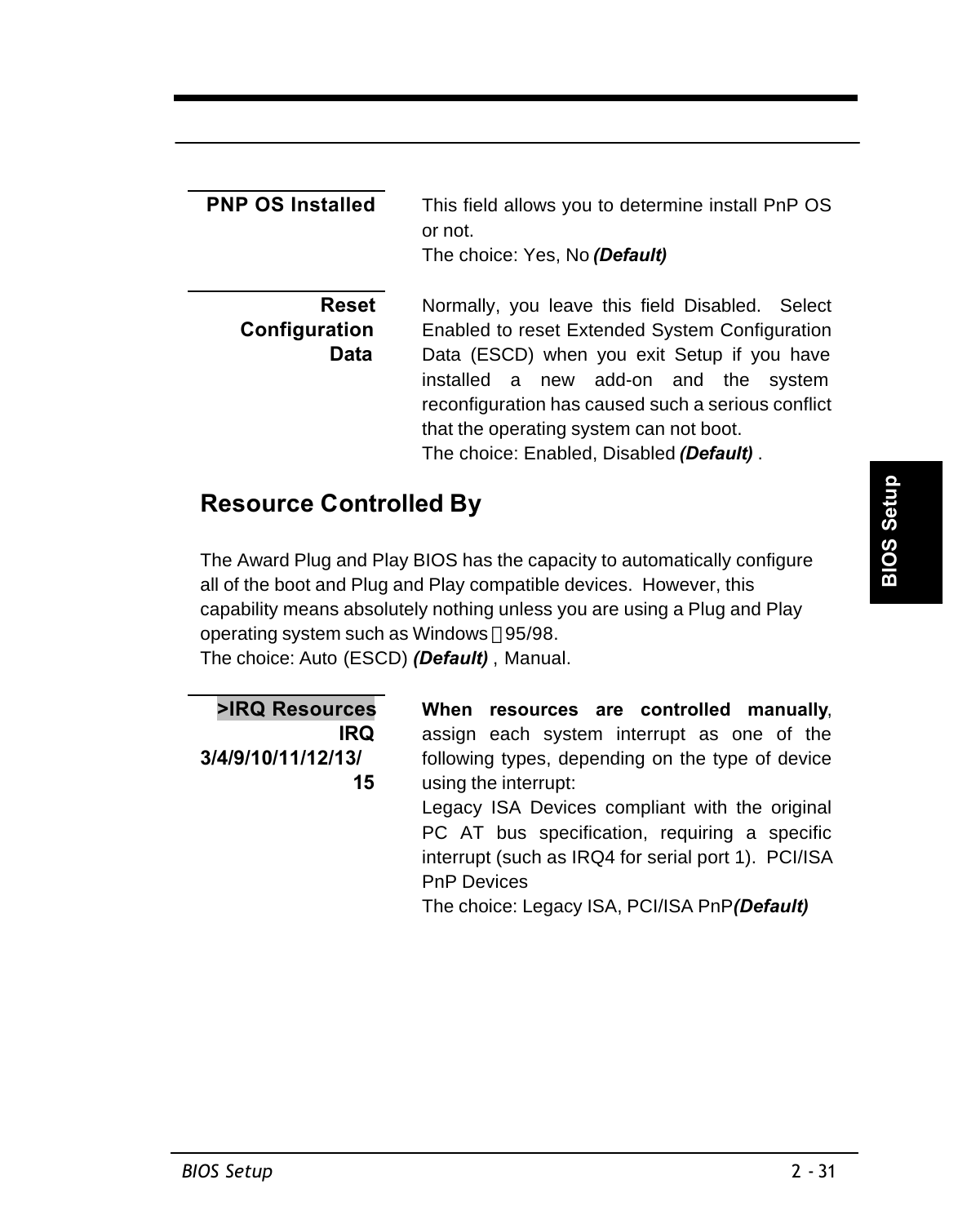|            | <b>&gt;DMA Resources</b><br>DMA0/1/3/5/6/7<br>assigned to | When<br>resources are controlled<br>manually.<br>assign each system DMA channel as one of the<br>following types, depending on the type of device<br>using the interrupt:<br>Legacy ISA Devices compliant with the original<br>PC AT bus specification, requiring a specific<br>interrupt (such as IRQ4 for serial port 1). PCI/ISA<br>PnP Devices compliant with the Plug and Play<br>standard, whether designed for PCI or ISA bus<br>architecture.<br>The choice: Legacy ISA, PCI/ISA PnP(Default). |
|------------|-----------------------------------------------------------|--------------------------------------------------------------------------------------------------------------------------------------------------------------------------------------------------------------------------------------------------------------------------------------------------------------------------------------------------------------------------------------------------------------------------------------------------------------------------------------------------------|
| BIOS Setup | <b>PCI/VGA Palette</b><br>Snoop                           | When this item is set to Enabled, multiple VGA<br>devices operating on different buses can handle<br>data from the CPU on each set of palette<br>registers on every video device.<br>The choice: Enabled (Default)., Disabled                                                                                                                                                                                                                                                                          |
|            | <b>Assign IRQ For</b><br><b>USB</b>                       | Enable/Disable to assign IRQ for USB.<br>The choice: Enabled (Default), Disabled                                                                                                                                                                                                                                                                                                                                                                                                                       |
|            | Assign IRQ For<br>VGA                                     | Enable/Disable to assign IRQ for VGA.<br>The choice: Enabled (Default), Disabled                                                                                                                                                                                                                                                                                                                                                                                                                       |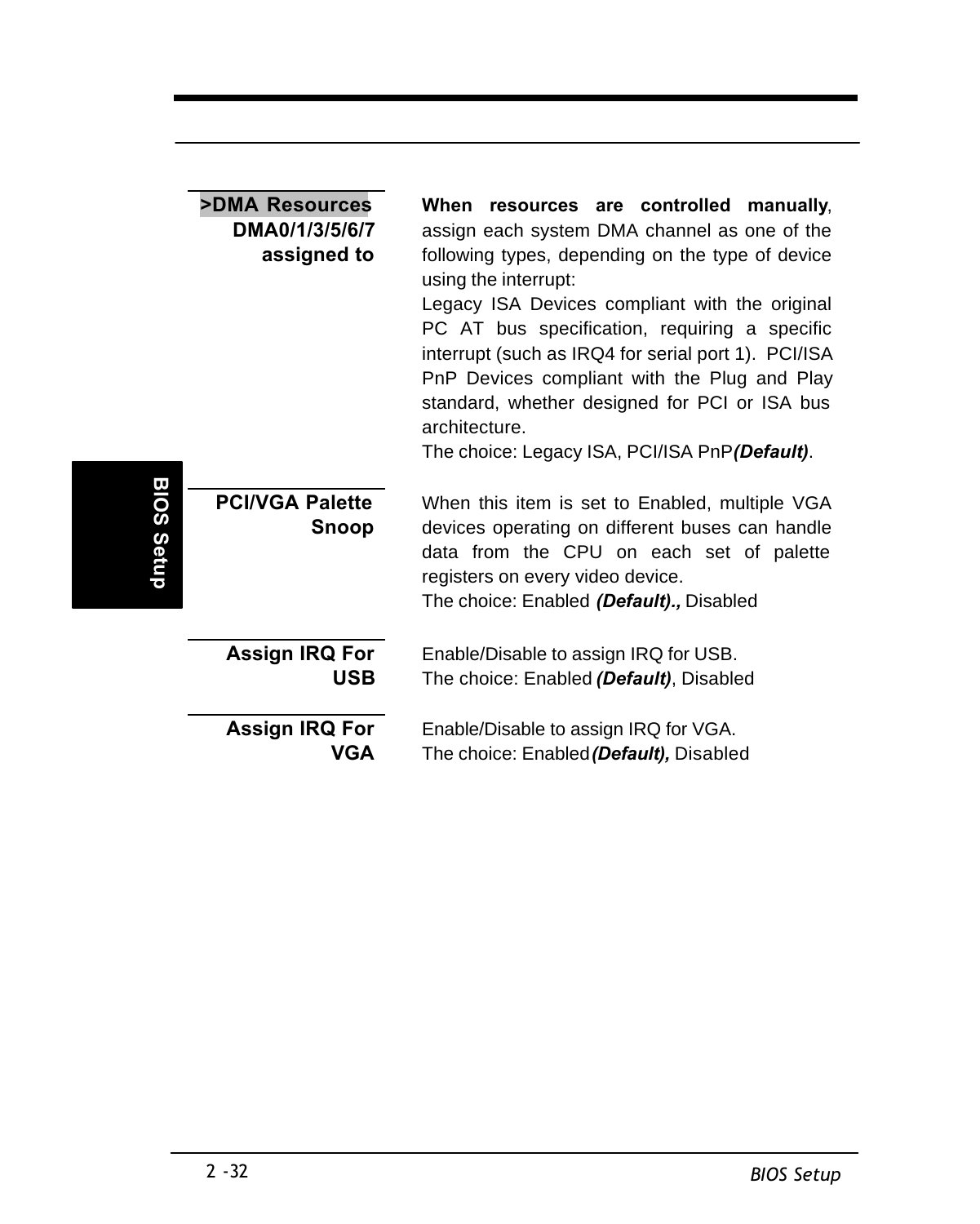#### *Section 4*

## *Defaults Menu*

Selecting "Defaults" from the main menu shows you two options, which are described below

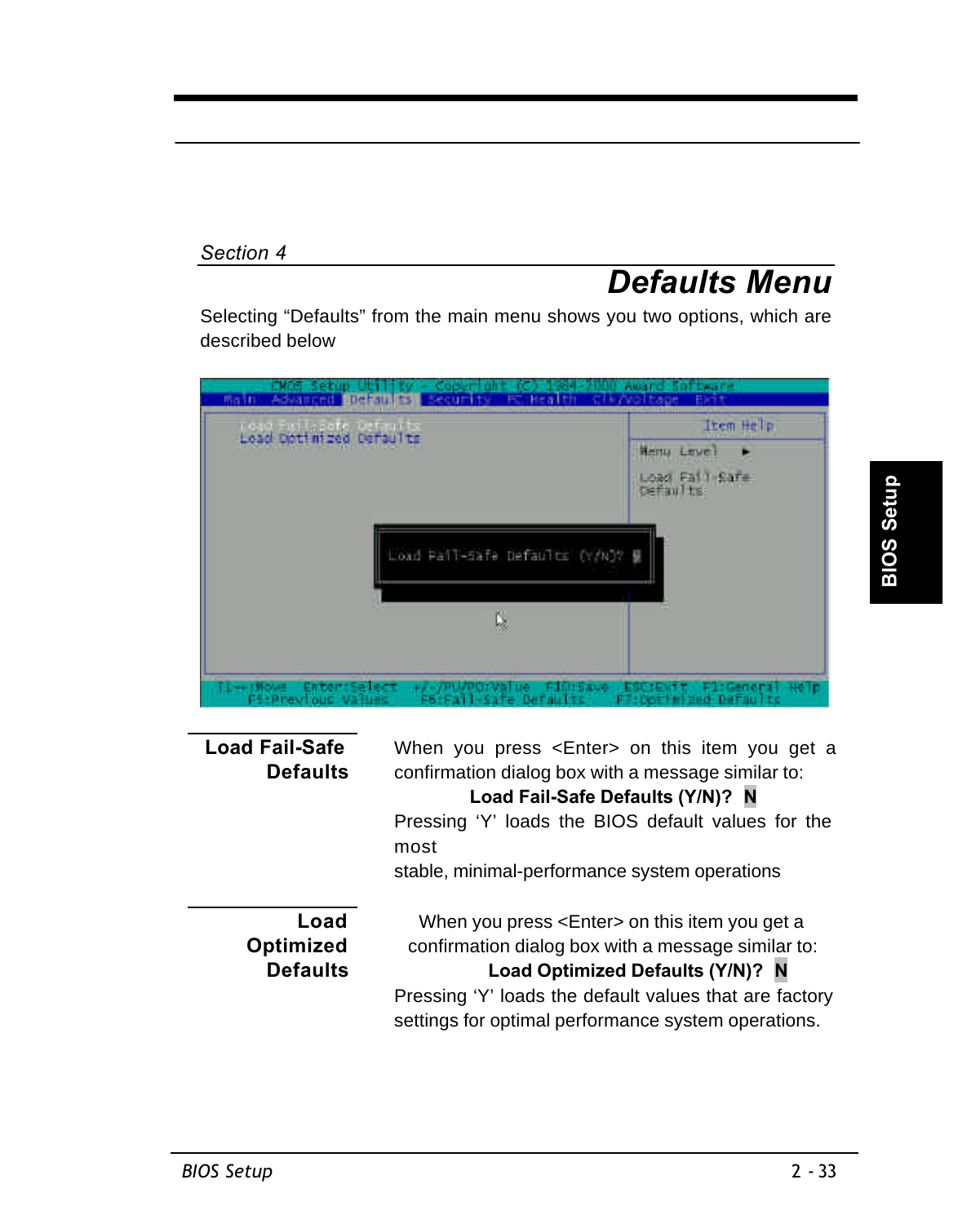

For fast setting up a new system at the first time, we strongly recommend to load system optimal defaults first.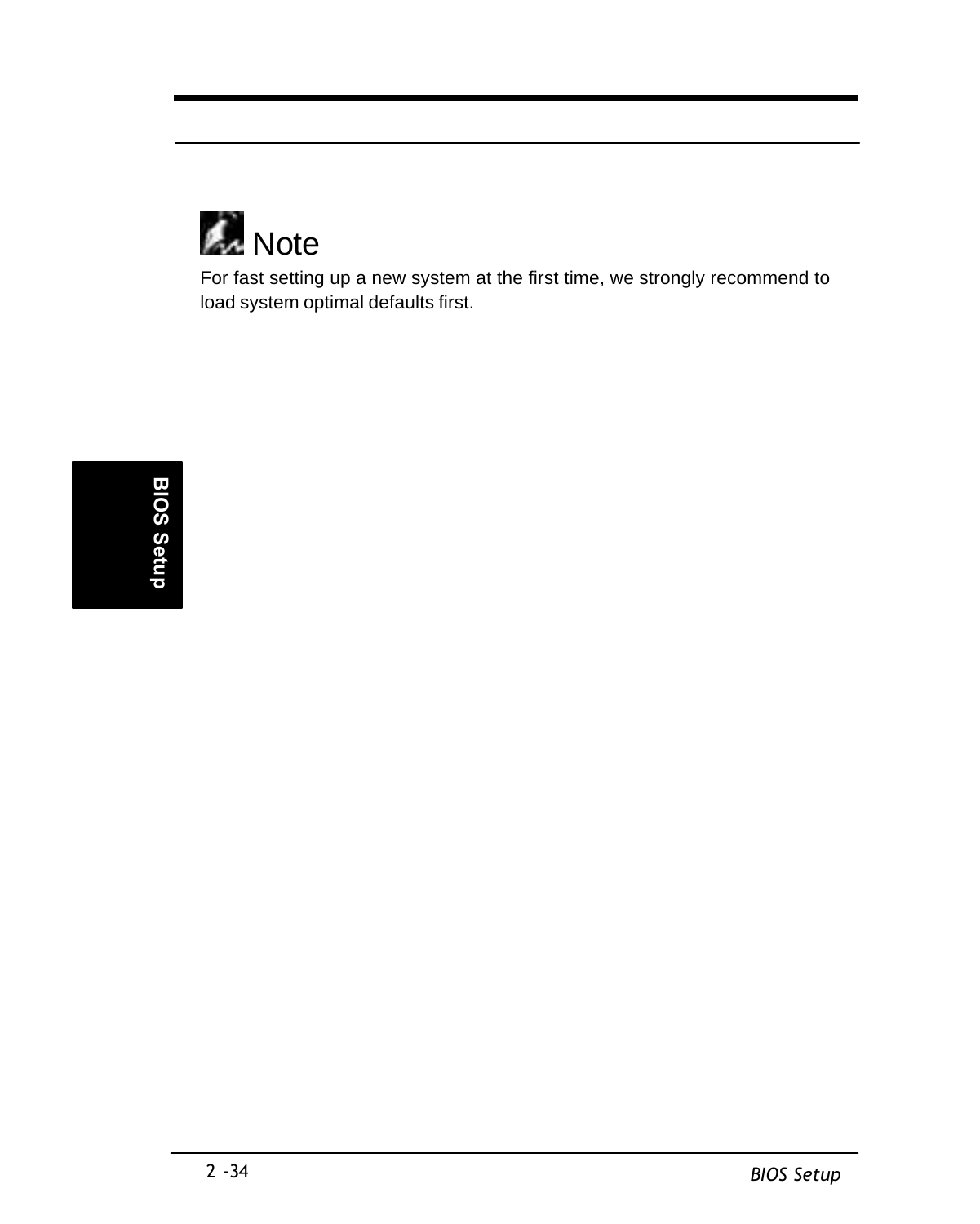# *Security Menu*

**I**n this Section, a user can set either supervisor or user password, or both for different level of password securities. In this section, a user also can set the virus protection for boot sector.

| st Speererson Basilent   |    | Item Help                                            |
|--------------------------|----|------------------------------------------------------|
| <b>Set User Pass-mrd</b> | G) | <b>Many Love</b> )<br>Change/Set/Disable<br>PASSWORD |
|                          |    |                                                      |
|                          |    |                                                      |
|                          |    |                                                      |

#### **SET SUPERVISSOR PASSWORD**

**SET USER PASSWORD**

You can enter and change the options of the setup menus. (Also refer "Security Option" In the BIOS Features Setup )

You can only enter but do not have the right to change the options of the setup menus. When you select this function, the following message will appear at the center of the screen to assist you in creating a password. (Also refer "Security Option" In the BIOS Features Setup )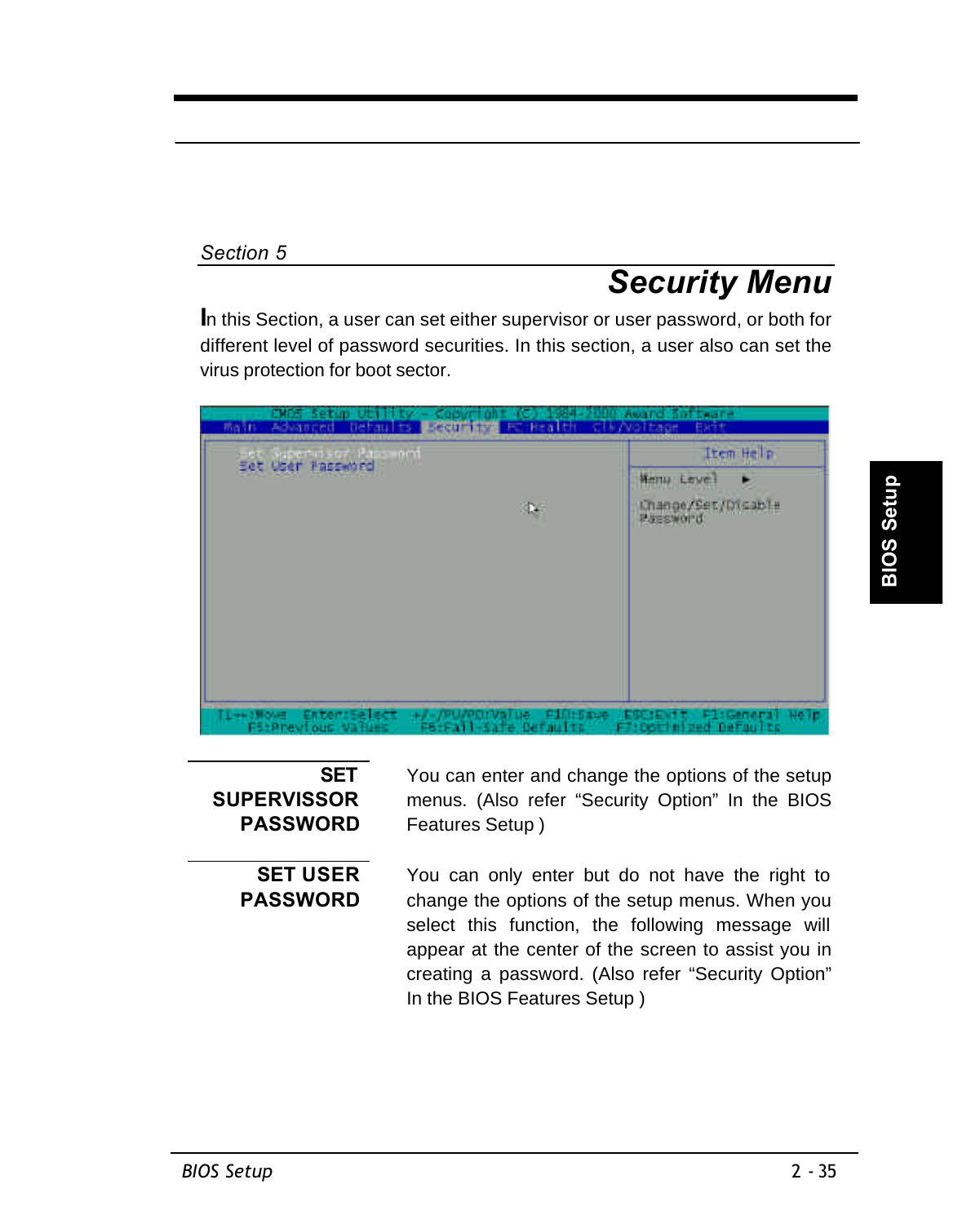#### **ENTER PASSWORD**

Type the password, up to eight characters in length, and press <Enter>. The password typed now will clear any previously entered password from CMOS memory. You will be asked to confirm the password. Type the password again and press <Enter>. You may also press <Esc> to abort the selection and not enter a password

#### **PASSWORD DISABLED**

To disable a password, just press <Enter> when you are prompted to enter the password. A message will confirm the password will be disabled. Once the password is disabled, the system will boot and you can enter Setup freely.

When a password has been enabled, you will be prompted to enter it every time you try to enter Setup. This prevents an unauthorized person from changing any part of your system configuration.

Additionally, when a password is enabled, you can also require the BIOS to request a password every time your system is rebooted. This would prevent unauthorized use of your computer.

You determine when the password is required within the BIOS Features Setup Menu and its Security option (see Section 2). If the Security option is set to "System", the password will be required both at boot and at entry to Setup. If set to "Setup", prompting only occurs when trying to enter Setup.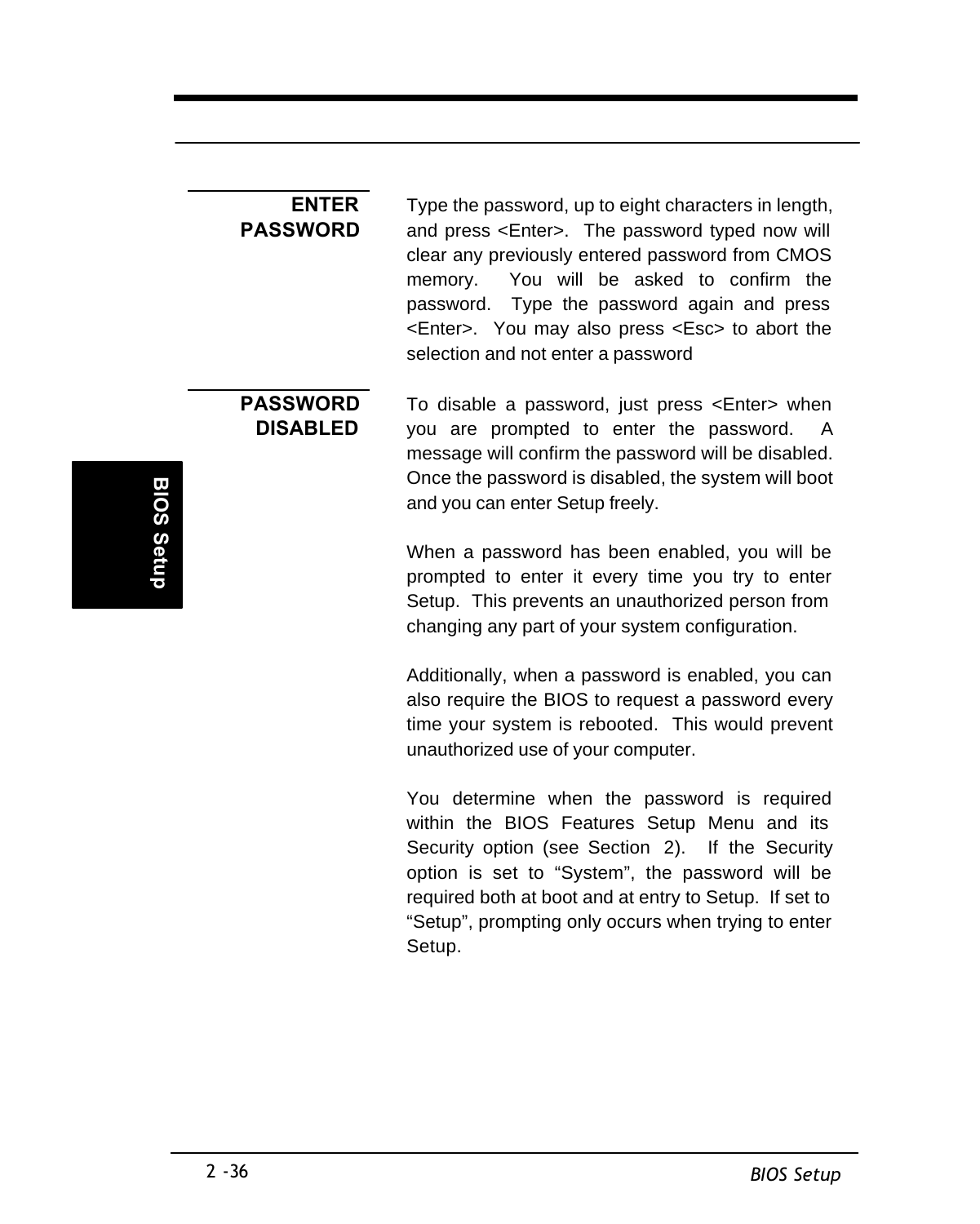# *PC Health Menu*

As a hardware monitor function is built in the motherboard. BIOS will automatically detect system health parameters such as CPU temperature, CPU fan speed, CPU voltage, and voltages on the motherboard. Hence, from these data, the healthy status of system will be showed. In this section, Only the item "Chassis Intrusion Message" can be set, Others is for monitoring purposes.



**Current CPU0/CPU1 Temp**

**Current CPUFAN0/ CPUFAN1 Speed**

This field only displays the current CPU 0/ CPU1 operating temperature.

This field only displays the current CPU 0/ CPU1 operating speed.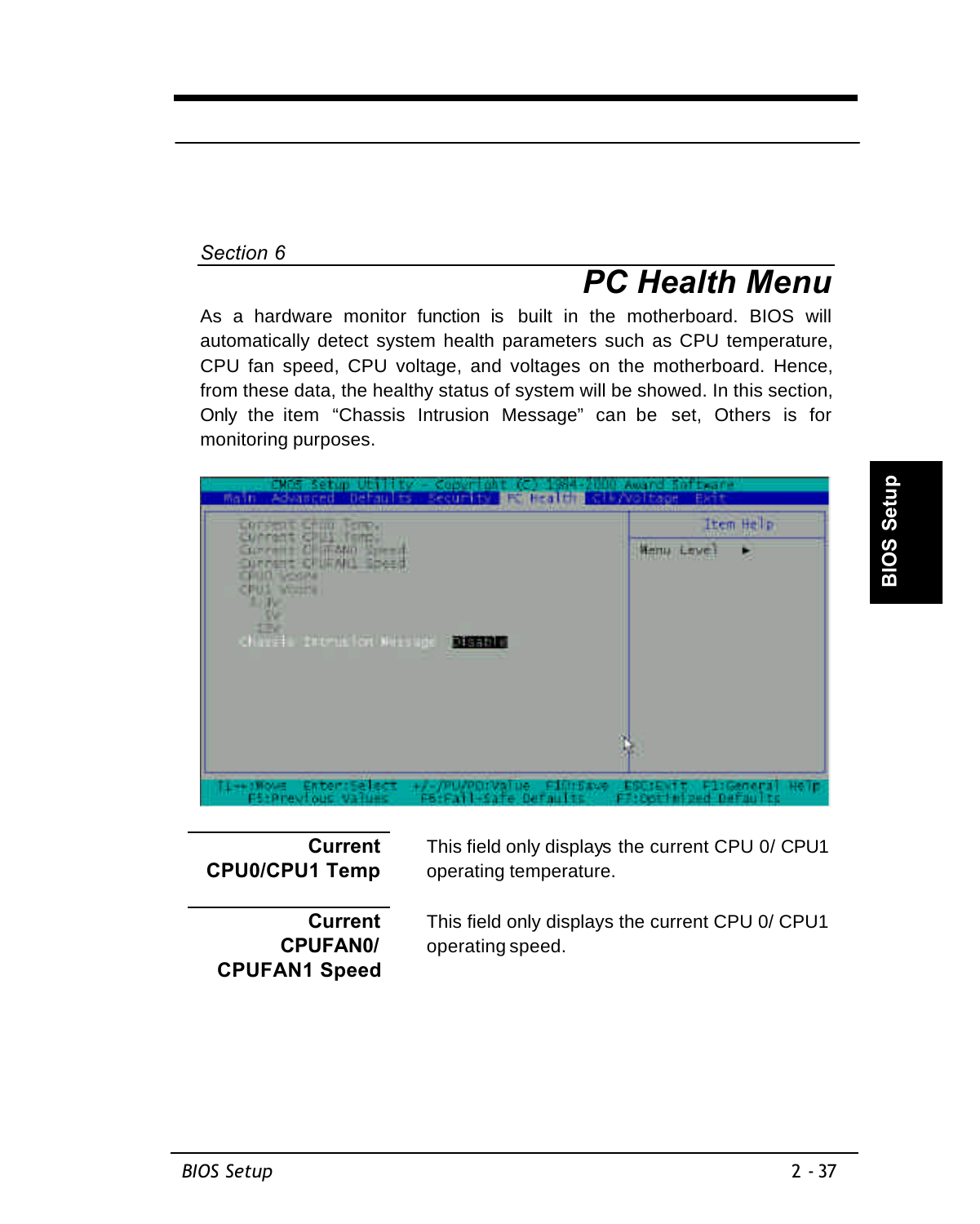| CPU 0 /CPU1<br>Vcore                       | This field only displays the current CPU 0/ CPU1<br>core voltage.                                                                                                                                                                                                                                                                                                                           |
|--------------------------------------------|---------------------------------------------------------------------------------------------------------------------------------------------------------------------------------------------------------------------------------------------------------------------------------------------------------------------------------------------------------------------------------------------|
| 3.3V/ 1.5V/12V                             | This field only displays the voltage of component.                                                                                                                                                                                                                                                                                                                                          |
| <b>Chassis Intrusion</b><br><b>Message</b> | RIOWORKS M/B provides the chassis intrusion<br>status monitoring function. Set this option to<br>"Reset" when the system needs to provide this<br>function and the system need to boot two times<br>from power-on. After the above action, the<br>system will have warning message on monitor<br>during POST if the chassis had been open.<br>The choices: Enable, Disable (Default), Reset |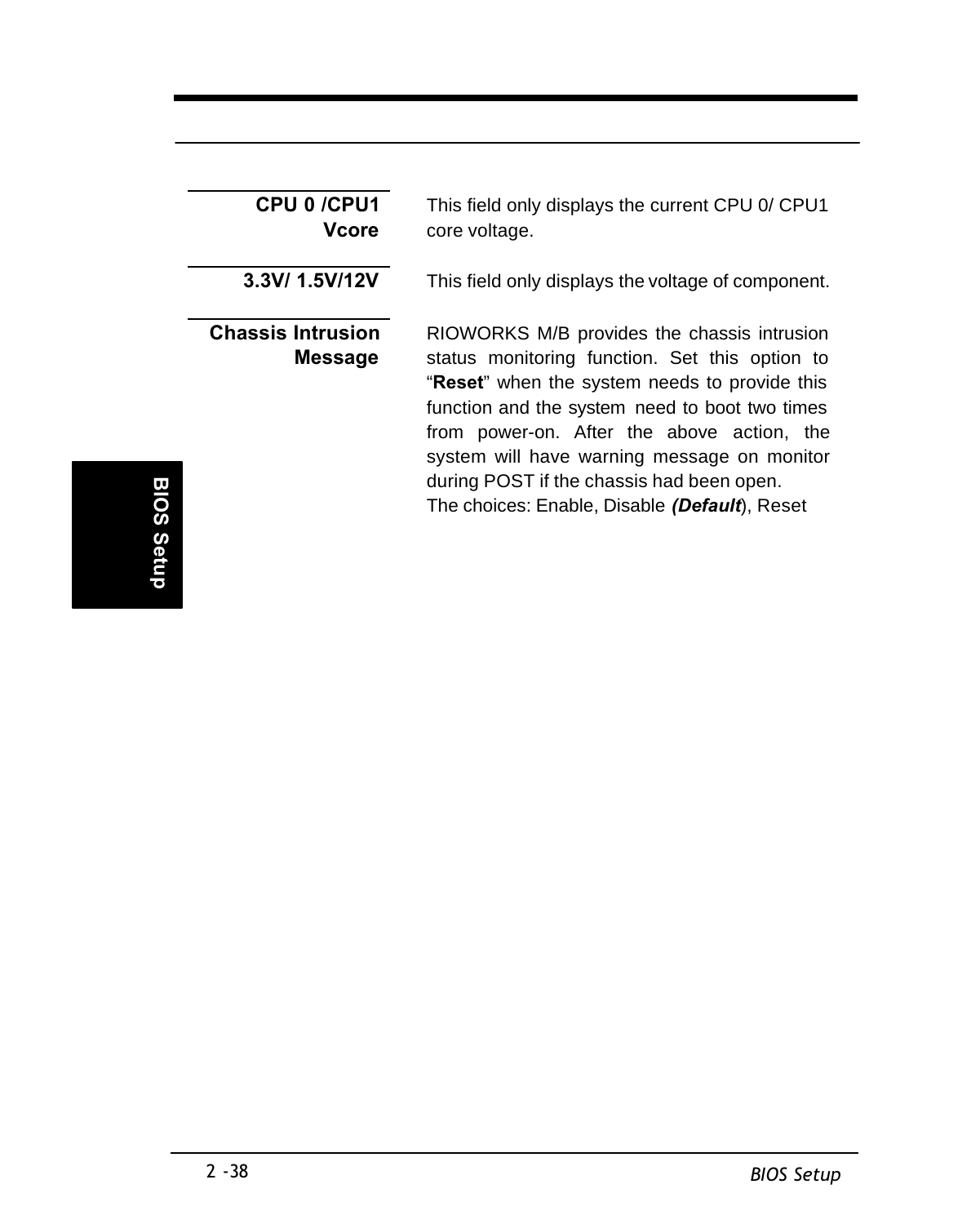# *CLK/Voltage Menu*

In this section, a user can set the operating frequency of the CPU and if let BIOS auto detect the DIMM/PCI Clk.



| <b>Auto Detect</b><br><b>DIMM/PCI CIK</b> | This option allows a user enabling/disabling the<br>auto-detection function of DIMM/PCI clock.<br>The choices: Enabled (Default), Disabled                                         |
|-------------------------------------------|------------------------------------------------------------------------------------------------------------------------------------------------------------------------------------|
| <b>Spread Spectrum</b>                    | This item allows a user to set if enable/disable<br>the spread spectrum module.<br>The choices: Enabled, Disabled (Default)<br><b>Note:</b> this item is only for EMI test purpose |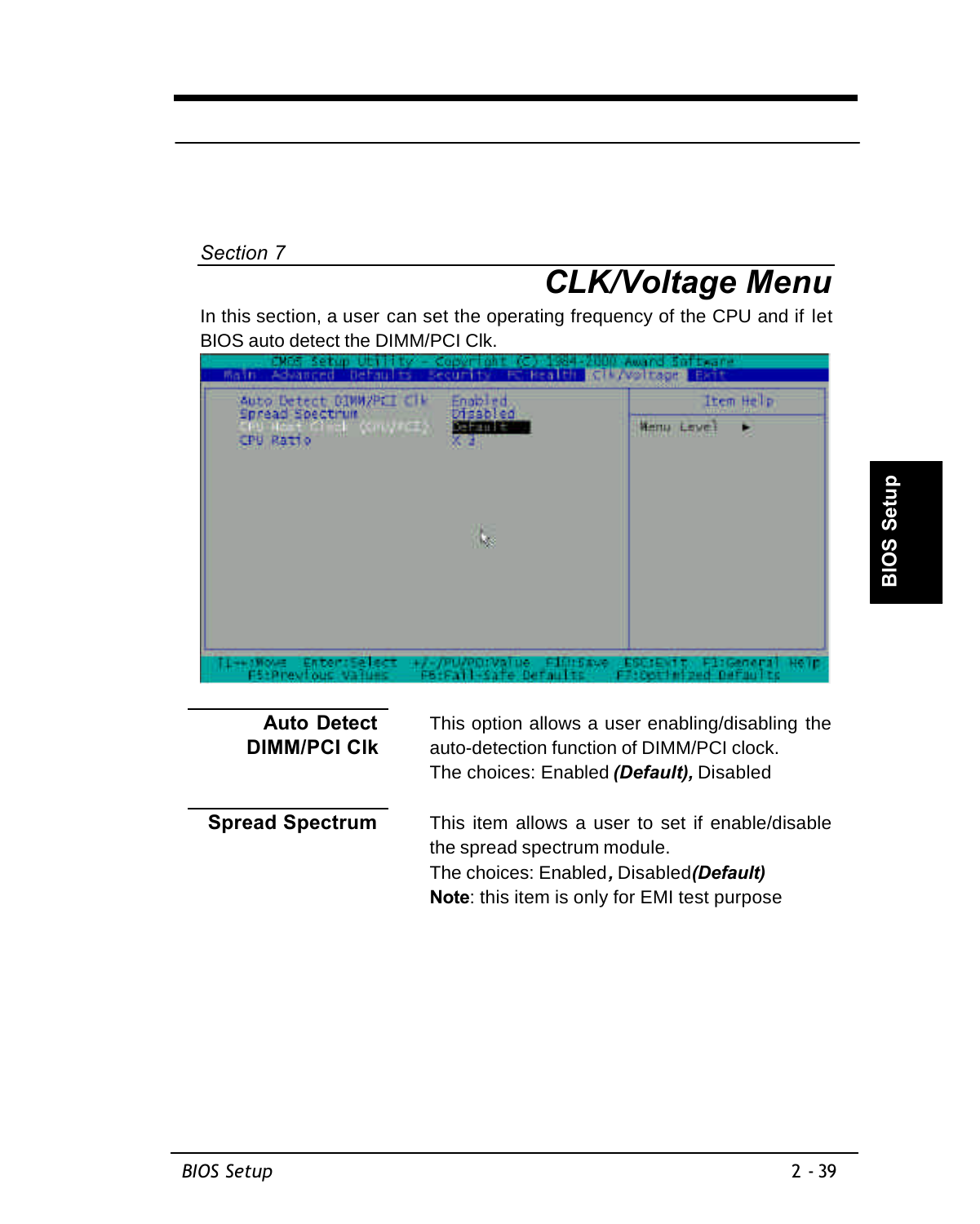|            | <b>CPU Host Clock</b><br>(CPU/PCI) | This field allows you to select various front side<br>bus frequency (FSB) of CPU for over-clocking<br>purpose if "CPU Speed" selection is set<br>"Manual".<br>Note: This maximum setting value will depends<br>on the CPU type and M/B.                                                                                                                        |
|------------|------------------------------------|----------------------------------------------------------------------------------------------------------------------------------------------------------------------------------------------------------------------------------------------------------------------------------------------------------------------------------------------------------------|
| BIOS Setup |                                    | The choices for 66Mhz FSB Celeron: Default,<br>66/33Mhz, 75/37Mhz, 83/41Mhz, 95/31Mhz,<br>100/33Mhz,<br>The choices for 100Mhz FSB PIII FC-PGA<br>CPU:<br>Default,<br>100/33Mhz,103/34Mhz,<br>112/37Mhz, 124/31Mhz, 129/32Mhz,<br>133/33Mhz.<br>The choices for 100Mhz FSB PIII FC-PGA<br>CPU:<br>Default,<br>133/33Mhz,<br>138/34Mhz,<br>140/35Mhz, 150/37Mhz |
|            | <b>CPU Ratio</b>                   | This item allows you to select the CPU ratio if<br>"CPU Speed" selection is set "Manual".<br>This maximum setting value depends on the<br>maximum CPU operating frequency.<br>The choice: $X$ 3 (Default), $X$ 3.5, $X$ 4,<br>X 4.5, X 5, X 5.5, X 6, X 6.5, X 7, X 7.5, X 8                                                                                   |



- □ Because the CPU operating frequency has to be is equal to frequency (Front side Bus) multiply ratio, the user needs to specify the proper setting in order to have correct CPU operating frequency.
- □ For those CPU which ratio is fixed on the specific value, it will be useless to adjust the CPU ration in the BIOS setup.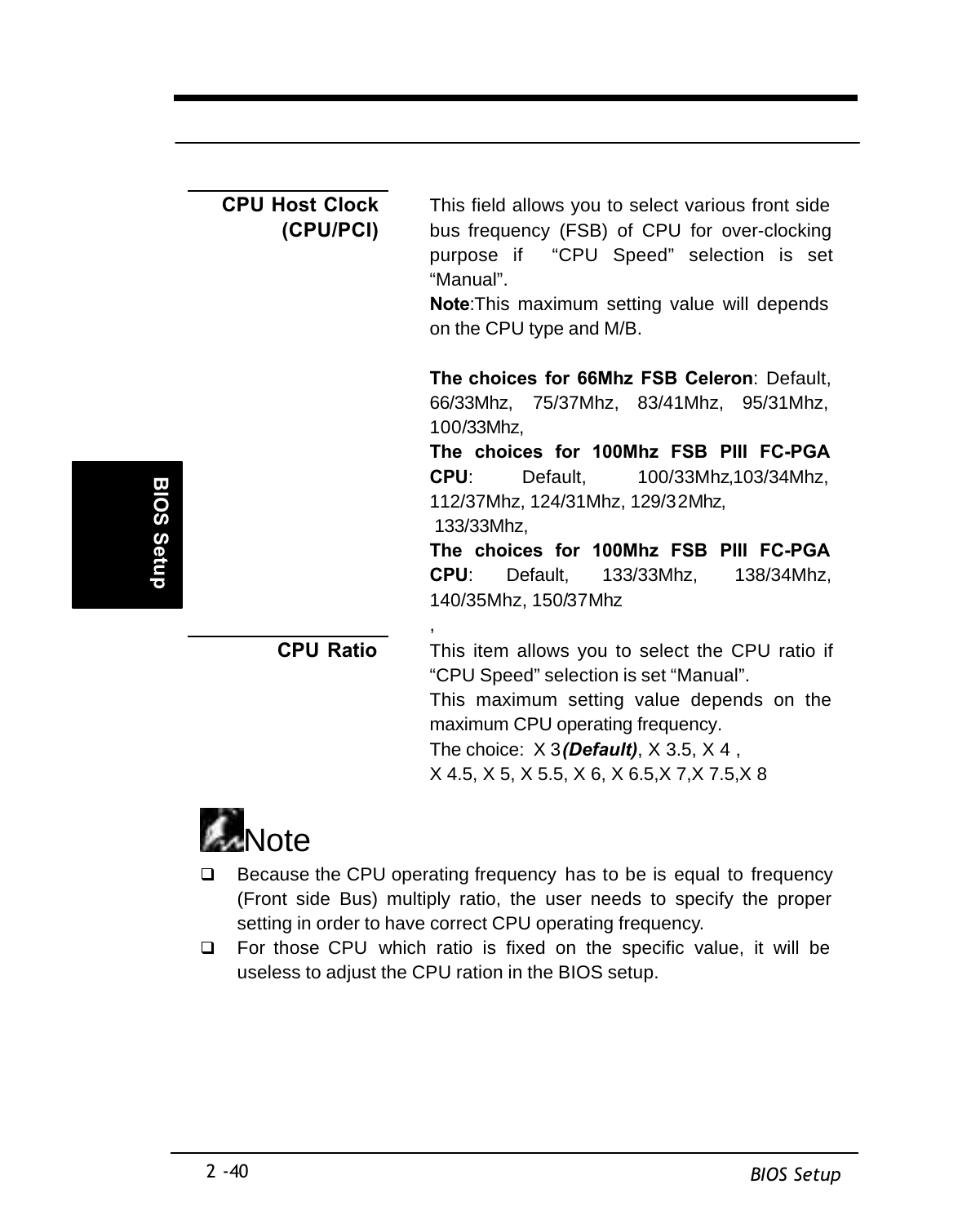# *Exit Menu*

Once you have changed all of set values in the BIOS setup, you should save your changes and exit BIOS Setup program. Select "Exit" from the menu bar to display the following sub-menu





Pressing <Enter> on this item asks for confirmation

#### **Save to CMOS and EXIT (Y/N)? Y**

Pressing "Y" to stores the all present setting values a user made in this time into CMOS. Therefore next time you boot your computer up, the BIOS will re-configure your system according data in CMOS.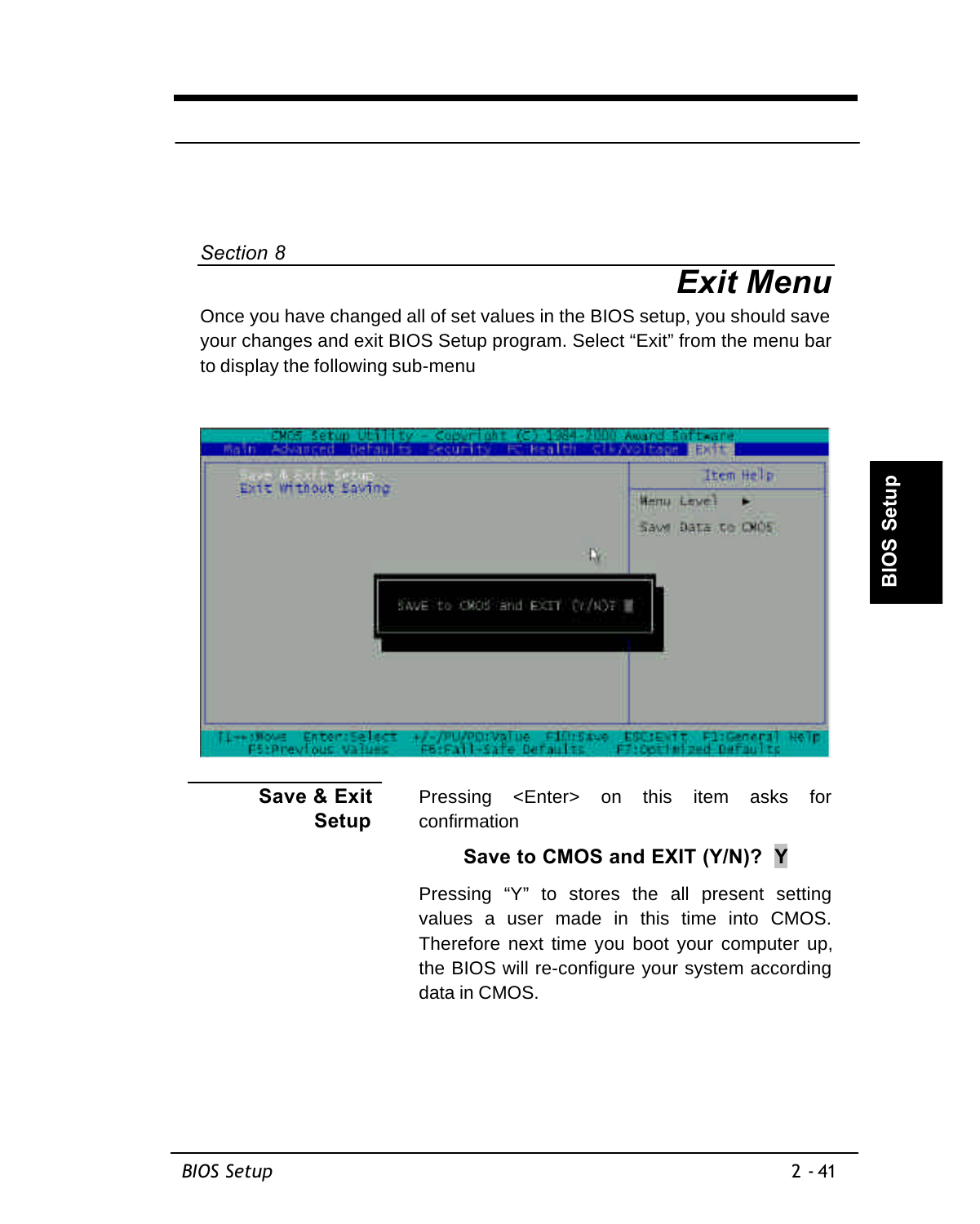*Exit Without Savin***g**

Pressing <Enter> on this item asks for confirmation:

### **Quit without saving (Y/N)? Y**

This allows you exiting Setup without changing previous setting values in CMOS. The previous selections remain in effect. This will exit the Setup utility and restarts your computer when click this selection.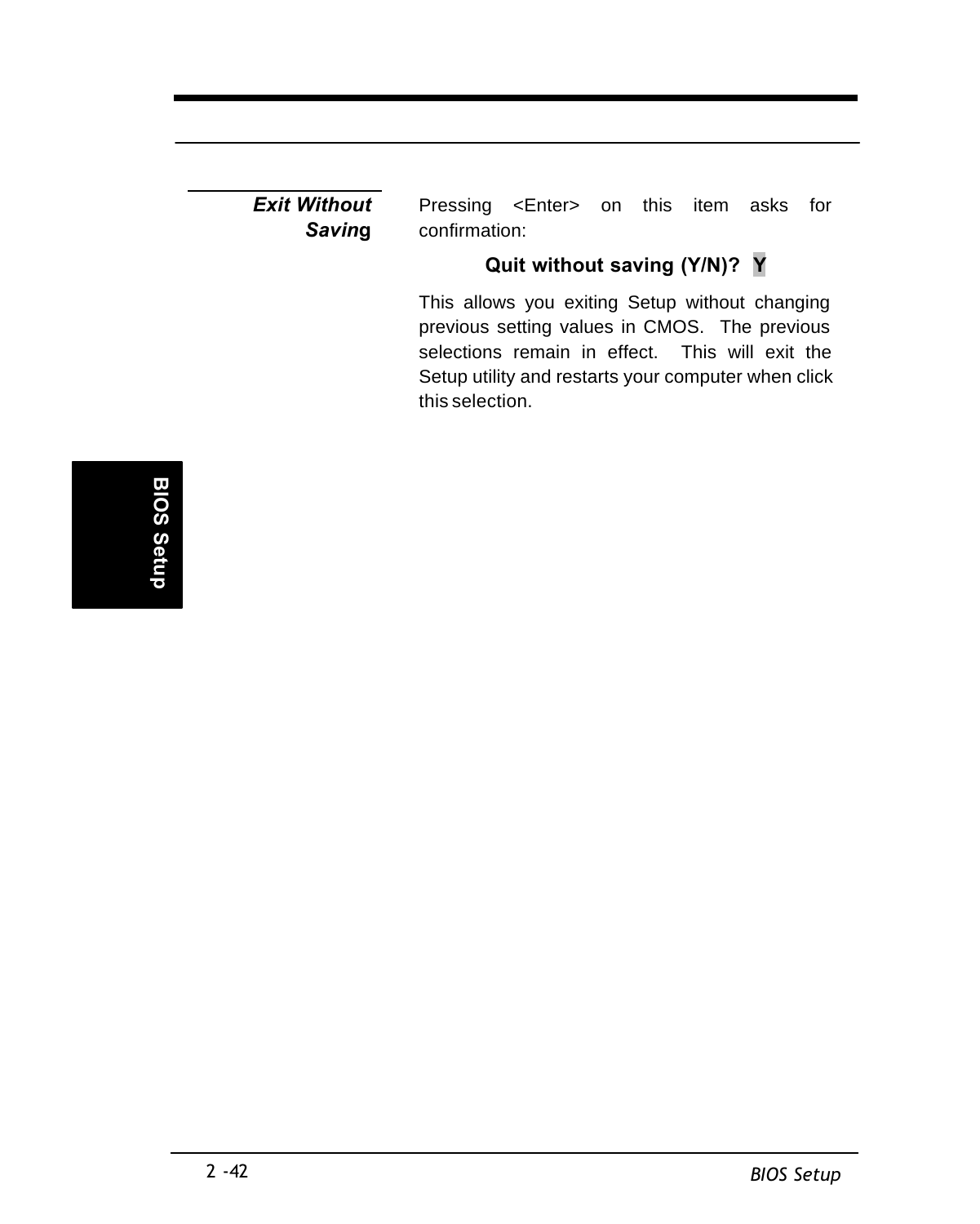# Chapter 3 **BIOS Flash Upgrade Utility**

This chapter briefly discusses the Award BIOS Flash Upgrade utility, with instructions to guide you through updating an Award BIOS. In the examples given here, we use the file name *newbios.bin* to represent the new BIOS and the file name *oldbios.bin* to represent the old BIOS. Note that these file names are only examples to help you understand the updating process. Awdflash.exe commands are not case-sensitive. Upper- or lowercasing of command letters in this manual is for clarity only.

# *Preparation*

The upgrade process requires two files from Award:

- ß The new BIOS file *(*e.g., *newbios.bin)*
- The upgrade utility (awdflash.exe).

Although you may conceivably use a different media for the files, this manual assumes that you are using a floppy disk.

- Create a bootable floppy disk.
- ß Transfer the two Award files listed above onto the diskette.

Now you are ready to start the upgrade process



Do not interrupt the upgrade program while it runs! Interrupting the program leaves the system without a BIOS and unusable. If by some unlikely chance the power goes off during the few seconds the program requires to run, the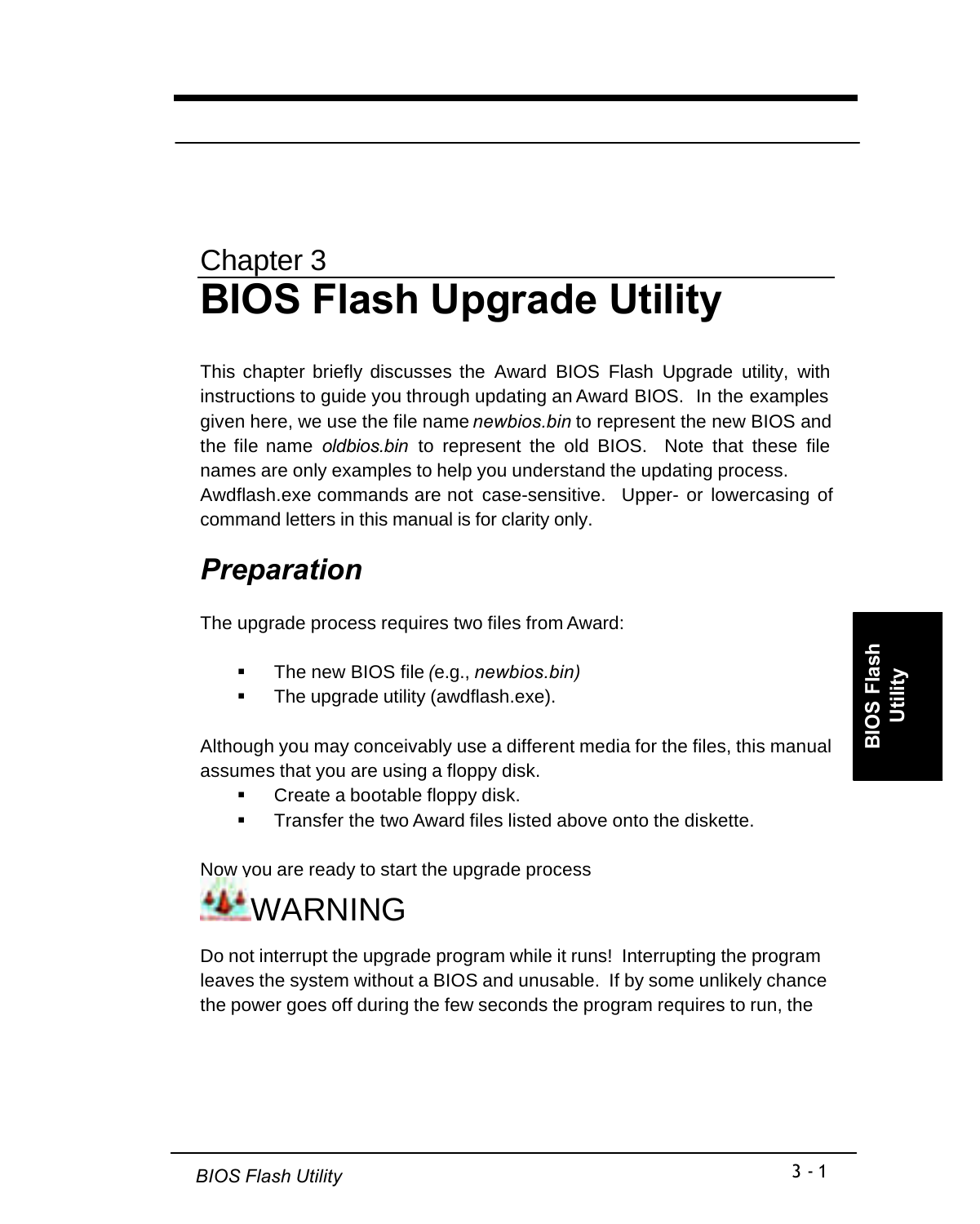system is left without a working BIOS and needs a correctly programmed flash EPROM installed.

# *Running the Program*

1. Boot the system from the bootable floppy diskette you created. Booting from the diskette bypasses loading drivers from the CONFIG.SYS and AUTOEXEC.BAT files on the hard drive, eliminating the possibility of loading a program (e.g., a memory manager) that conflicts with the Award flash utility.



The Award flash utility cannot run when EMM386 or QEMM are loaded. If you try, an error message appears.

2. At the DOS command line, type *awdflash* and press A screen similar to this appears:

| <b>FLASH MEMORY WRITER v7.08</b><br>(C) Award Software 1999 All Rights Reserved |                |  |  |  |  |  |  |
|---------------------------------------------------------------------------------|----------------|--|--|--|--|--|--|
| For 1430HX-2A59F000<br>Flash Type -                                             | DATE: 05/18/99 |  |  |  |  |  |  |
| <b>File Name to Program:</b>                                                    |                |  |  |  |  |  |  |
| <b>Error Message:</b>                                                           |                |  |  |  |  |  |  |

- 3. The cursor should be opposite **File Name to Program**
- 4. Type the name of the new BIOS file (e.g., *newbios.bin*), and press ↵.
- 5. At the bottom of the menu, this prompt appears:

**Do You Want to Save Bios (Y/N)**

**Flash BIOS Utility**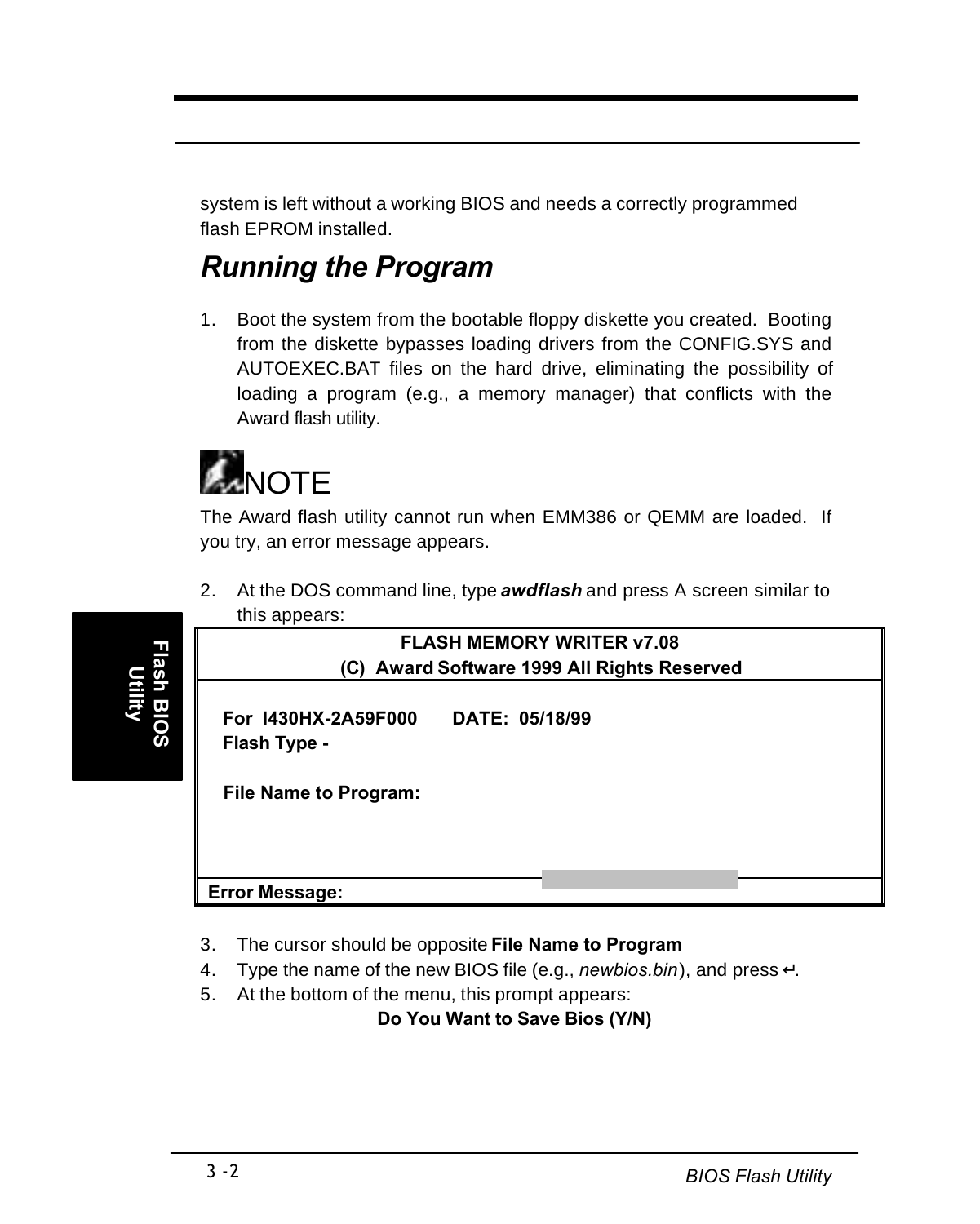- 6. If you **DO NOT** wish to save the old BIOS, type **N**. Then move to step 8 If you **DO** wish to save the old BIOS, respond **Y**.
- 7. In the **File Name to Save** field, type a file name for the old BIOS (for example, *oldbios.bin*), and press <ENTER> key Your old BIOS is saved in a file as named, in the default drive and directory (in this example, on the A drive). Press <ENTER> key
- 8. Then the program prompts you

#### **Are you sure to program (y/n)**

| You will need to make a selection       |                                           |             |
|-----------------------------------------|-------------------------------------------|-------------|
| No                                      | Yes                                       |             |
| If you <b>DO NOT</b> wish to update the | If you <b>DO</b> wish to update the BIOS, |             |
| BIOS, type n.                           | type y.                                   |             |
| The program exits to the command        | When the updating is finished, the        |             |
| line. Skip the following steps in this  | following message appears:                |             |
| section and go directly to the next     |                                           |             |
| section.                                | <b>Programming Flash Memory -</b>         |             |
|                                         | <b>7FFFF OK</b>                           | <b>BIOS</b> |
|                                         |                                           |             |
|                                         |                                           | Flash       |
|                                         |                                           |             |
|                                         | Restart your system. Your BIOS            |             |
|                                         | should be successfully updated.           |             |
|                                         |                                           |             |

#### $V_{\text{out}}$  will need to make

### *Command Line Parameters*

You can run the BIOS flash update utility at the DOS command line. This section describes the command line parameters and switches, with examples of their usage

**Utility**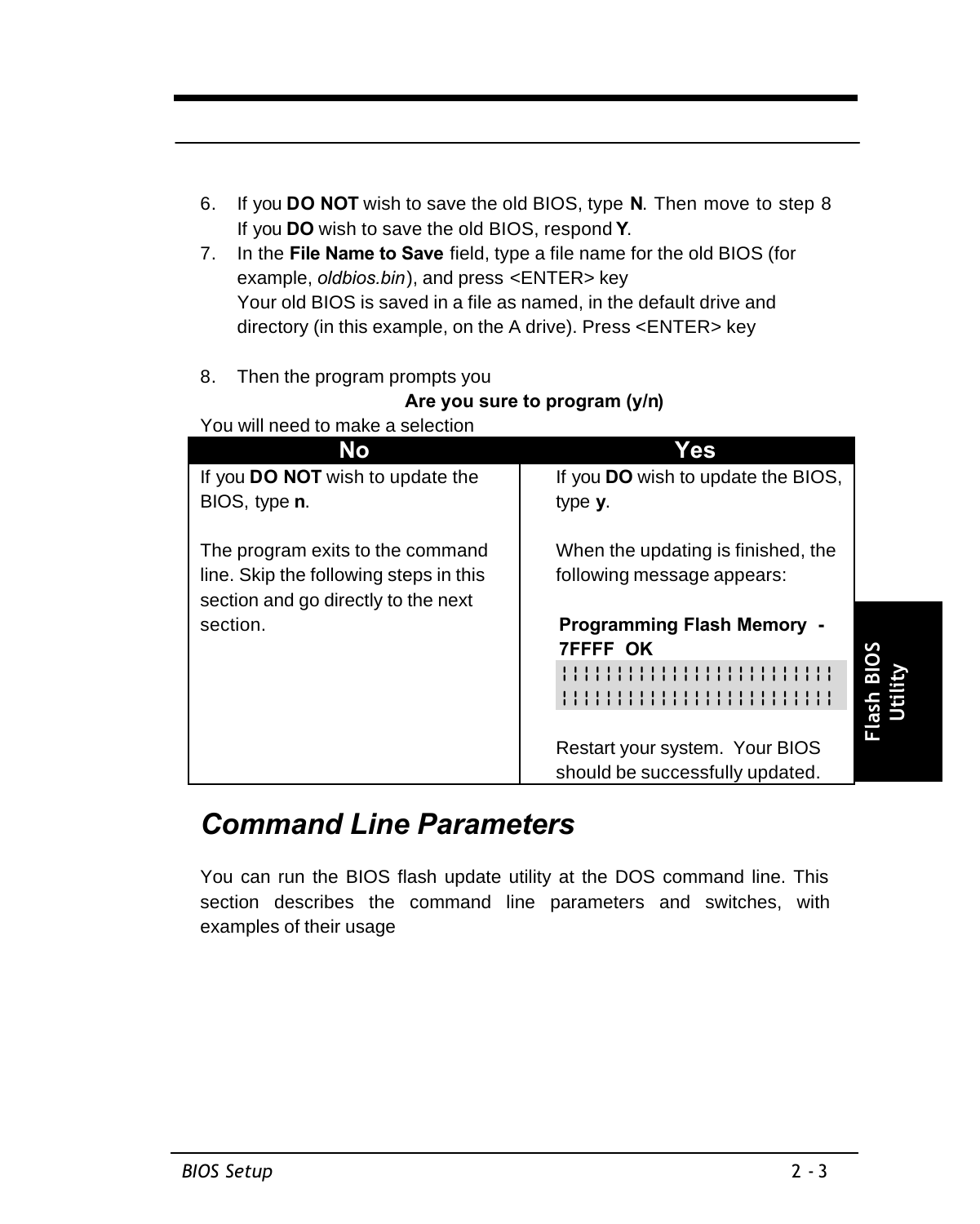

This document describes parameters implemented in Award flash update utility version 7.08. For a full list of parameters in the version you are running, type awdflash /? and press <ENTER> key*.*

Awdflash 7.08 (C)Award Software 1999 All Rights Reserved Usage: AWDFLASH [FileName1] [FileName2] [/<SW>[/<SW>…]] FileName1 : New BIOS Name For Flash Programming FileName2 : BIOS File For Backing-up the Original BIOS <Switches>

- ? : Show the Messages
- py: Program Flash Memory pn: No Flash Programming
- sy: Backup Original BIOS To Disk File sn: No Original BIOS
- sb: Skip BootBlock programming sd: Save DMI data to file
- cp : Clear PnP(ESCD) Data After Programming
- cd : Clear DMI Data After Programming
- cc : Clear CMOS Data After Programming
- R : RESET System After Programming
- Tiny : Occupy lesser memory
	- E : Return to DOS When Programming is done
	- F : Use Flash Routines in Original BIOS For Flash Programming
- LD : Destroy CMOS Checksum And No System Halt For First Reboot After Programming

Example: AWDFLASH 2a59i000.bin /py/sn/cd/cp

# *Save/Update*

- /P Program (update) BIOS; switch **y** or **n**.
- /S Save old BIOS; switch **y** or **n**.

Backup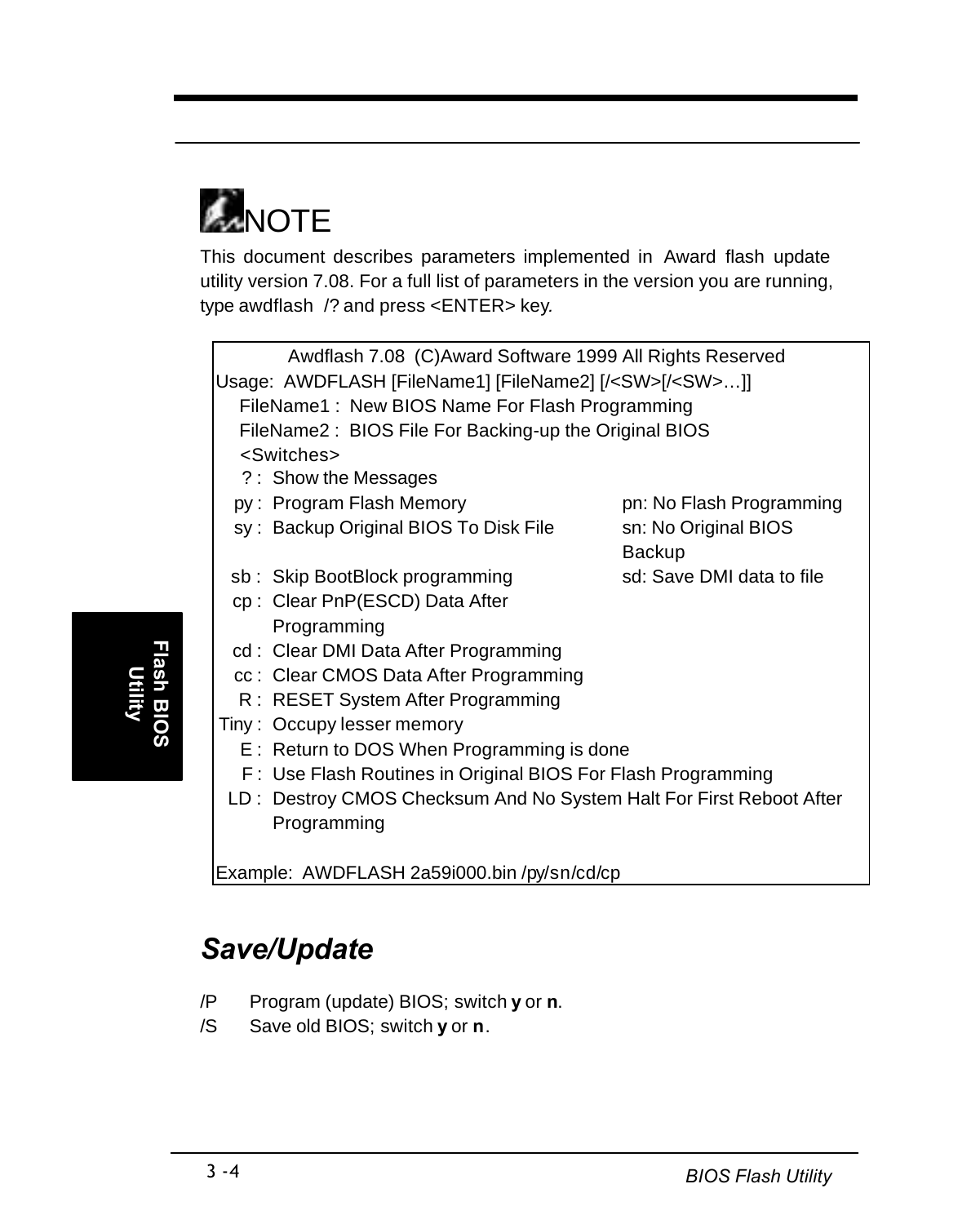#### Example 1

To program a new BIOS and save the old BIOS, enter the following at the command line:

awdflash *newbios.bin* /Py *oldbios.bin* /Sy

The program saves the old BIOS to the file as named and updates it with the new BIOS.

Example 2

To program a new BIOS without saving the old BIOS, enter the following at the command line:

awdflash *newbios.bin* /Sn

After executing this command, the program prompts you:

#### **Are you sure to program (y/n)**

Type **y** in response.

Example 3

To save the old BIOS to a file without updating it, enter the following at the command line:

awdflash /Pn *oldbios.bin*

After executing this command, the program prompts you: **Do You Want to Save BIOS (Y/N)** Type **Y** in response.

### *Clear Data*

The Award flash utility version 7.08 and above has three additional command line parameters:

/CC Clear CMOS.

/CP Clear PnP data (ESCD)

/CD Clear DMI data

**Flash BIOS Utility**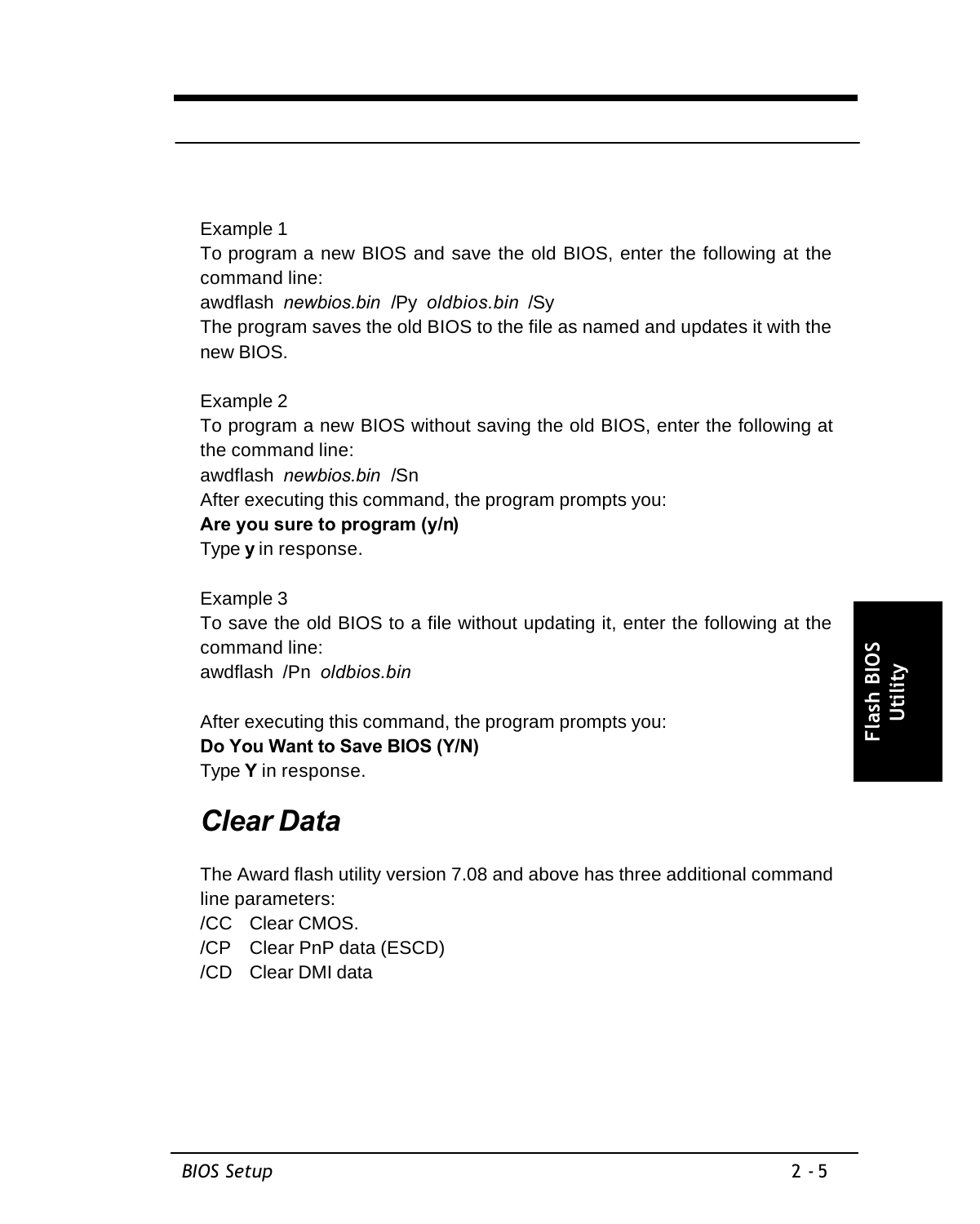**This page left intentionally blank for notes**

**Flash BIOS Utility**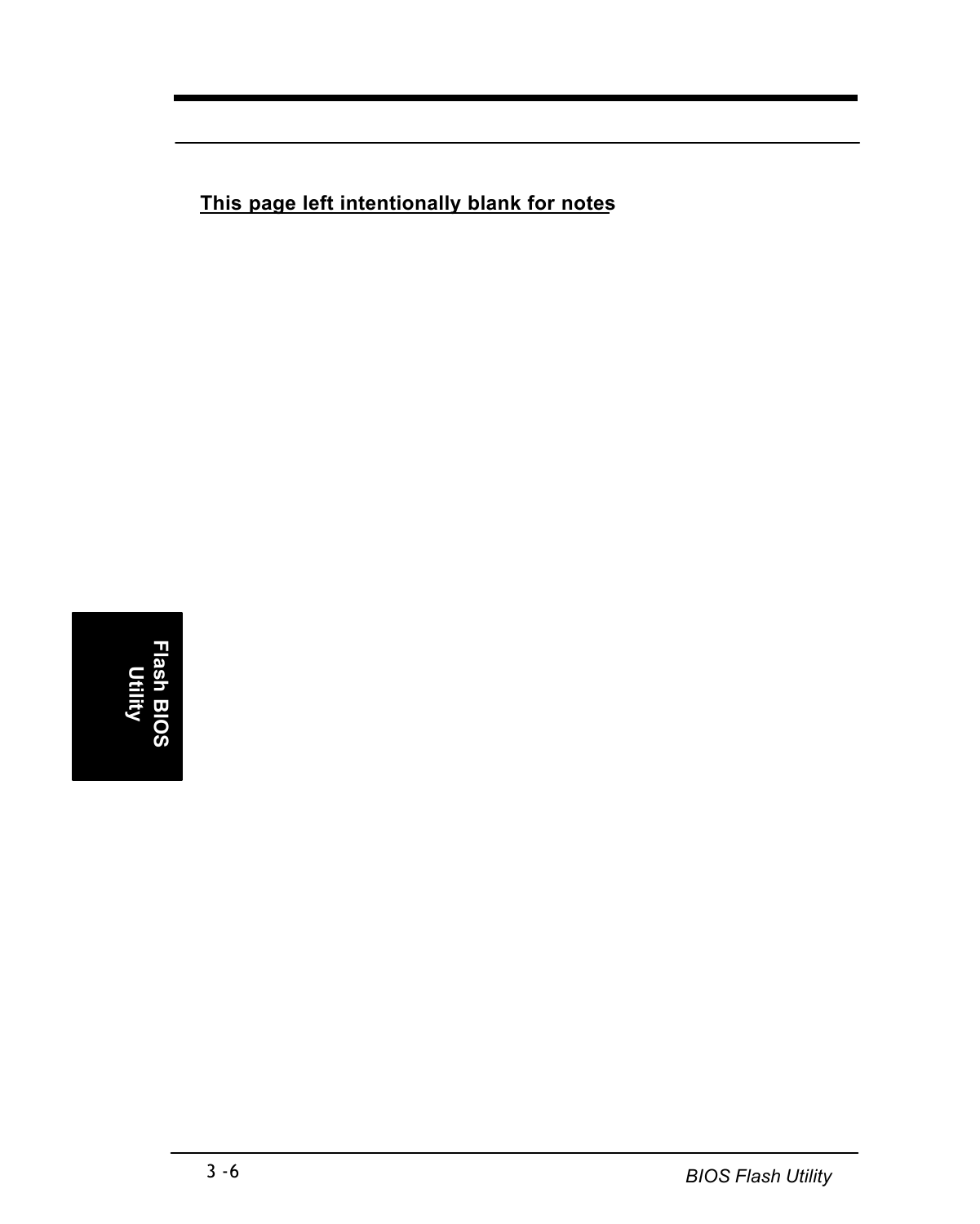# Appendix A **Troubleshooting**

The following is a checking procedure for common problem encountered during system assembly.

### **Toubleshooting Procedure**

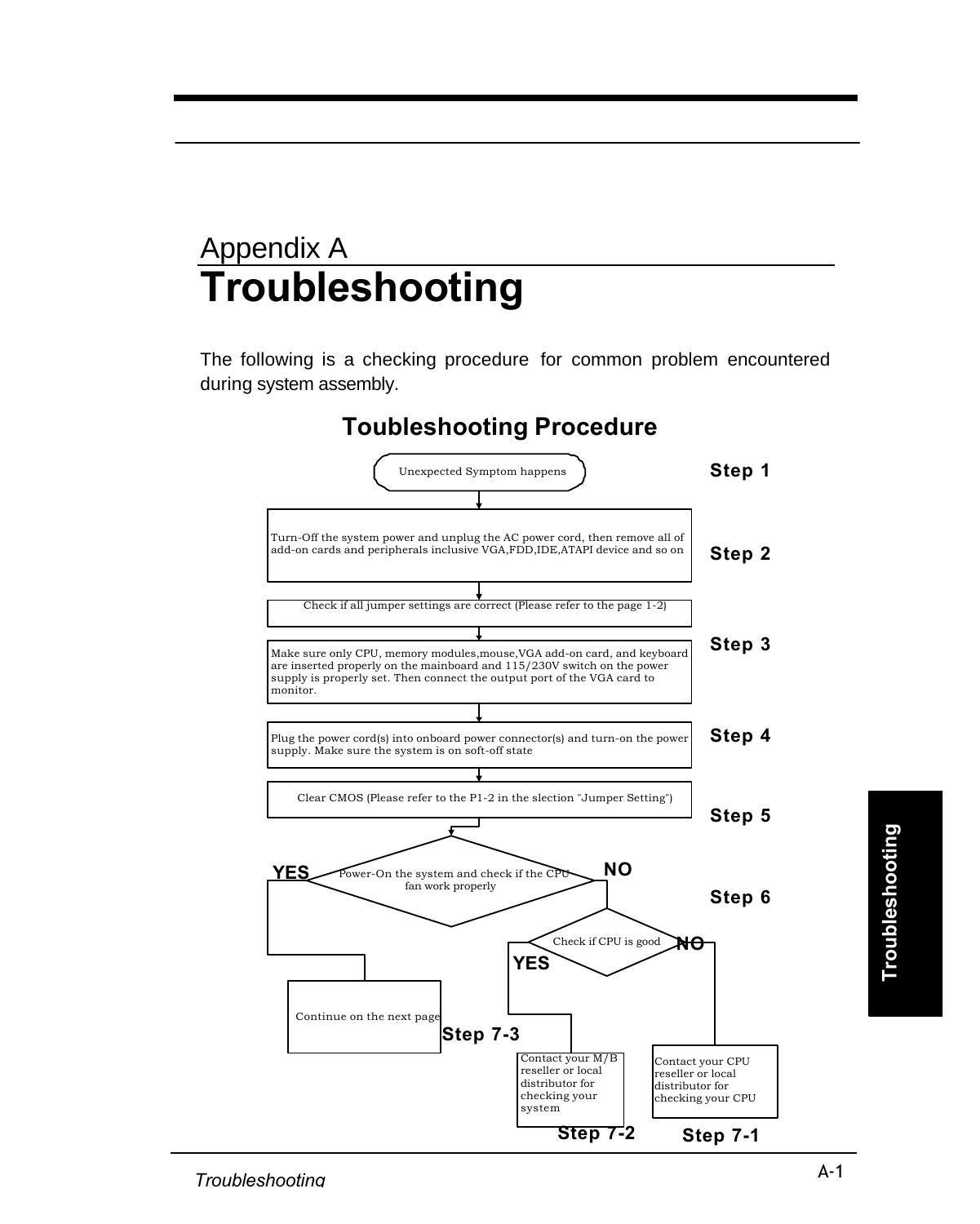

**Troubleshooting Troubleshooting**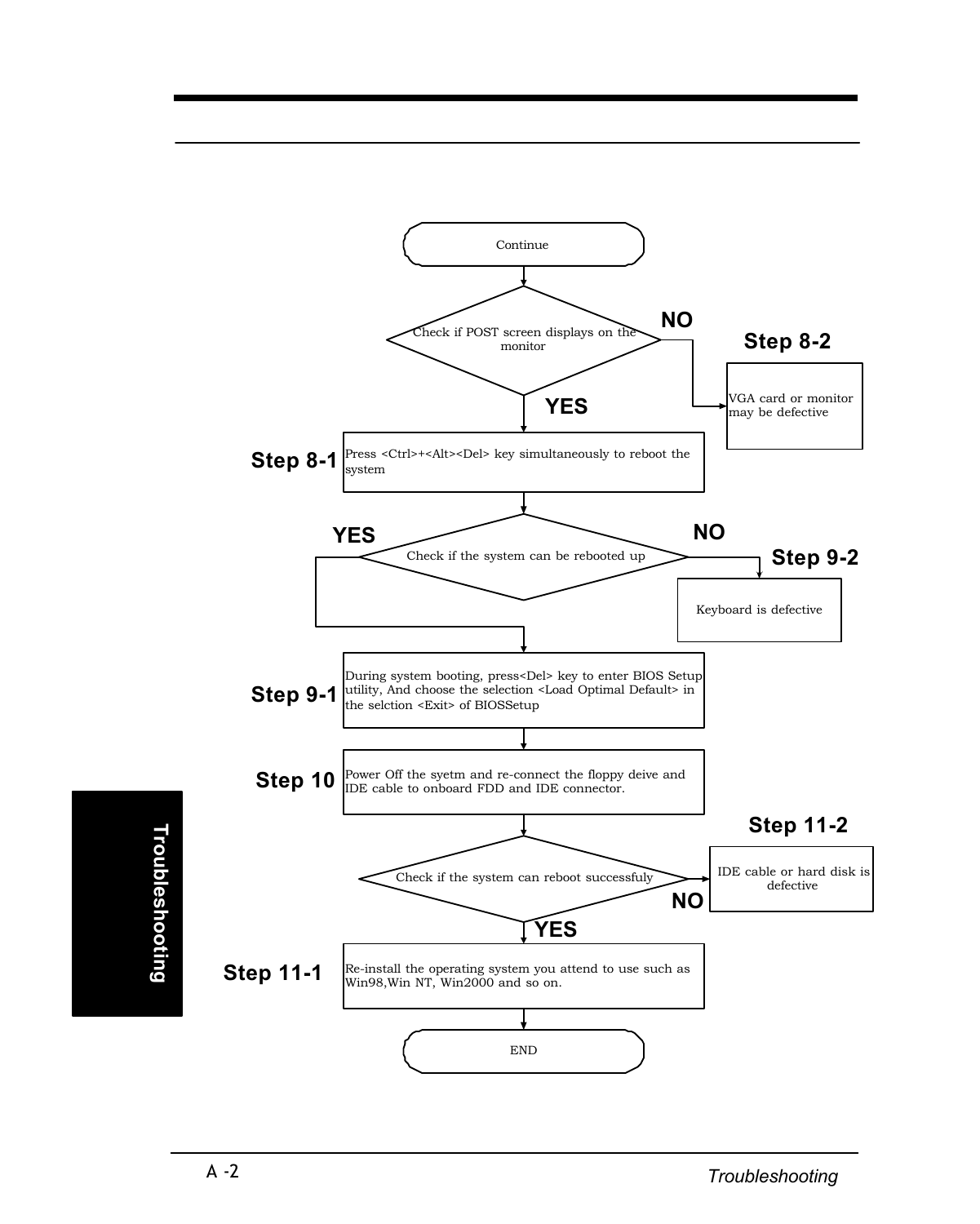

**Before you insert any add-on card or hardware component in the SDVIA-100/SDVIA-LS, always disconnect the power cord first.**

### 2.Symptom checking List

| Symptom                                                                                   | <b>Check point</b>                                                                                                                                                                                                                                                                                                                                                                                                                                                                                                                                          |
|-------------------------------------------------------------------------------------------|-------------------------------------------------------------------------------------------------------------------------------------------------------------------------------------------------------------------------------------------------------------------------------------------------------------------------------------------------------------------------------------------------------------------------------------------------------------------------------------------------------------------------------------------------------------|
| No Power (FAN is not<br>rotating)                                                         | Make sure no short circuit exist between the<br>1.<br>motherboard and chassis<br>2.<br>Check if all jumpers are set to the default<br>position.<br>3.<br>Check if the 115V/230V switch on the power<br>supply is properly set.<br>Check the CPU is inserted properly into CPU<br>4.<br>socket.<br>5.<br>Check the power cord of the CPU fan is<br>plugged into the correct position.<br>Turn the power switch on and off to test the<br>6.<br>system<br>Check the power of the battery on the M/B. In<br>7.<br>general, the battery voltage is around 3VDC. |
| the<br>Can<br>power<br>on<br>(FAN<br>is<br>system<br>rotating), but no screen<br>display. | Remove all the add-on card exclusive CPU,<br>1.<br>and VGA add-on card, memory modules.<br>2.<br>Check if all jumpers are set to the default<br>position.<br>Clear CMOS by using CLRTC jumper. Please<br>3.<br>refer to the page 1-2 in this manual.<br>Check if the connection is connected properly<br>4.<br>between onboard VGA port and monitor.<br>5.<br>Use speaker to determine the symptom.                                                                                                                                                         |

**Troubleshooting Troubleshooting**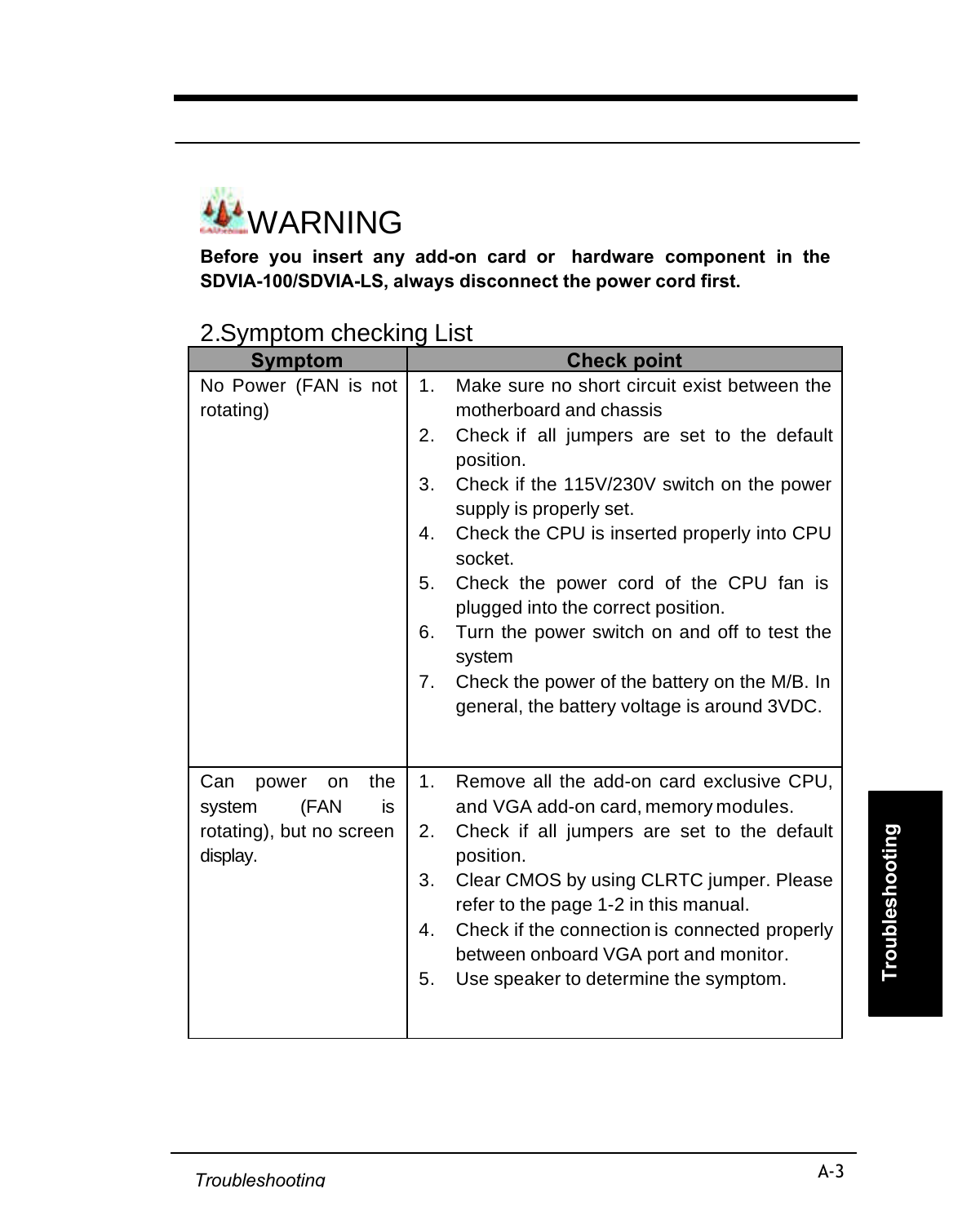| <b>Memory Error</b> |    | 1. Check if the memory DIMM module is          |  |  |  |  |  |  |
|---------------------|----|------------------------------------------------|--|--|--|--|--|--|
|                     |    | inserted into DIMM socket properly.            |  |  |  |  |  |  |
|                     |    | Check if different speed memory modules are    |  |  |  |  |  |  |
|                     |    | mixed and used in the SDVIA-100/SDVIA-LS.      |  |  |  |  |  |  |
|                     |    | Verify the BIOS setup is configuration for the |  |  |  |  |  |  |
|                     |    | fastest speed of RAM used. RIOWORKS            |  |  |  |  |  |  |
|                     |    | recommend always use the same speed            |  |  |  |  |  |  |
|                     |    | RAM in the system.                             |  |  |  |  |  |  |
|                     | З. | Make sure your memory<br>module(s)             |  |  |  |  |  |  |
|                     |    | compliant with PC100 or PC133 Spec.            |  |  |  |  |  |  |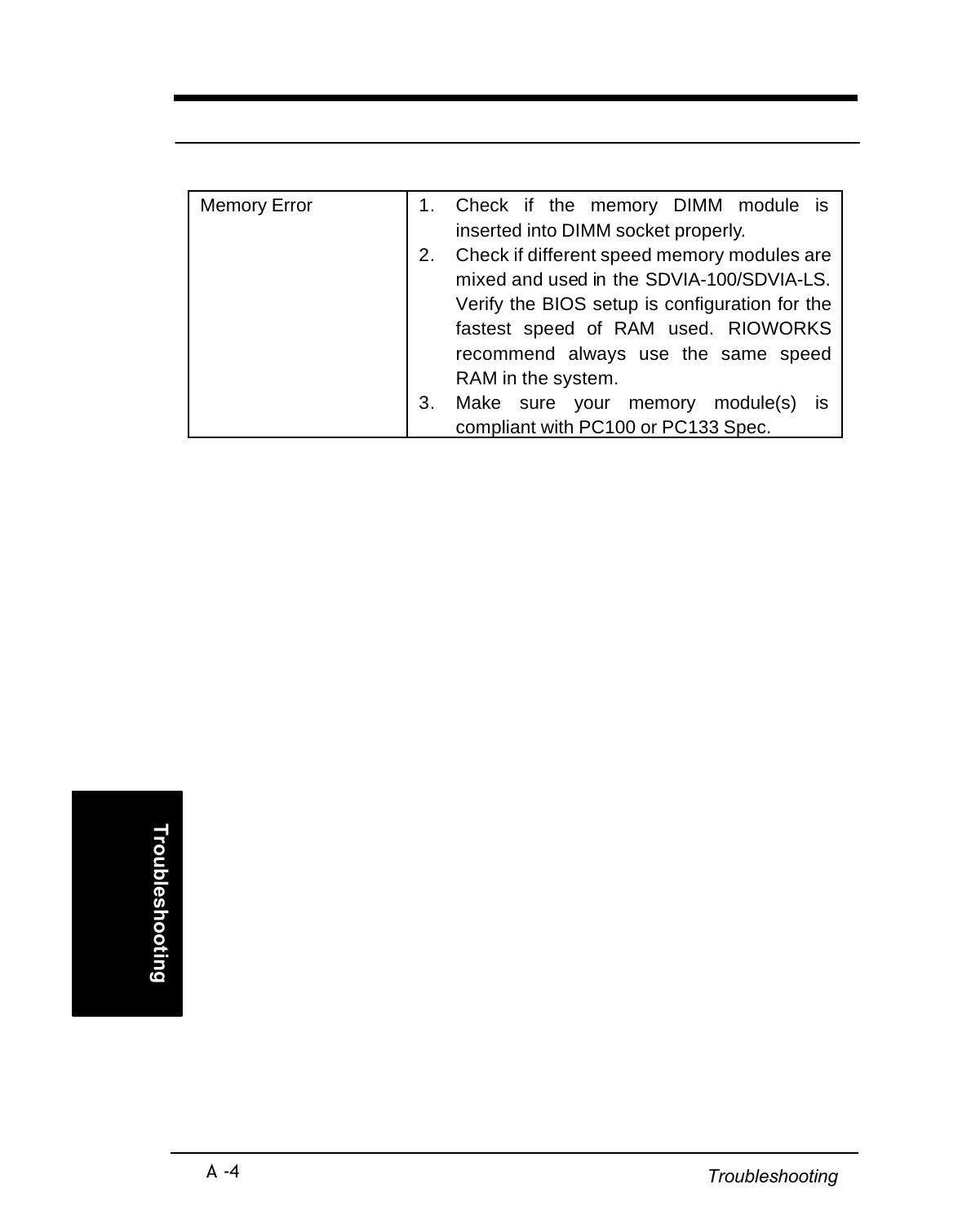# Appendix B

# **Symptom Report Form**

| M/B               |             | <b>Serial</b> |              |  |       | <b>BIOS</b> |  |
|-------------------|-------------|---------------|--------------|--|-------|-------------|--|
|                   |             | <b>Number</b> |              |  |       | version     |  |
| CPU <sub>1</sub>  |             |               |              |  |       |             |  |
| CPU <sub>2</sub>  |             |               |              |  |       |             |  |
| DIMM <sub>0</sub> |             |               |              |  |       |             |  |
|                   | <b>Size</b> |               | <b>Brand</b> |  |       | Component   |  |
|                   |             | <b>MB</b>     |              |  | Model |             |  |
| DIMM <sub>1</sub> |             |               |              |  |       |             |  |
|                   | <b>Size</b> |               | <b>Brand</b> |  |       | Component   |  |
|                   |             | <b>MB</b>     |              |  | Model |             |  |
| DIMM <sub>2</sub> |             |               |              |  |       |             |  |
|                   | Size        |               | <b>Brand</b> |  |       | Component   |  |
|                   |             | MB            |              |  | Model |             |  |
| DIMM <sub>3</sub> |             |               |              |  |       |             |  |
|                   | Size        |               | <b>Brand</b> |  |       | Component   |  |
|                   |             | MB            |              |  | Model |             |  |
| <b>FDD</b>        |             |               |              |  |       |             |  |
| PCI-1             |             |               |              |  |       |             |  |
| PCI-2             |             |               |              |  |       |             |  |
| PCI-3             |             |               |              |  |       |             |  |
| PCI <sub>4</sub>  |             |               |              |  |       |             |  |
| PCI <sub>5</sub>  |             |               |              |  |       |             |  |
| PCI <sub>6</sub>  |             |               |              |  |       |             |  |
| <b>Onboard</b>    | Master      |               |              |  |       |             |  |
| IDE <sub>0</sub>  | Slave       |               |              |  |       |             |  |

Troubleshooting **Troubleshooting**